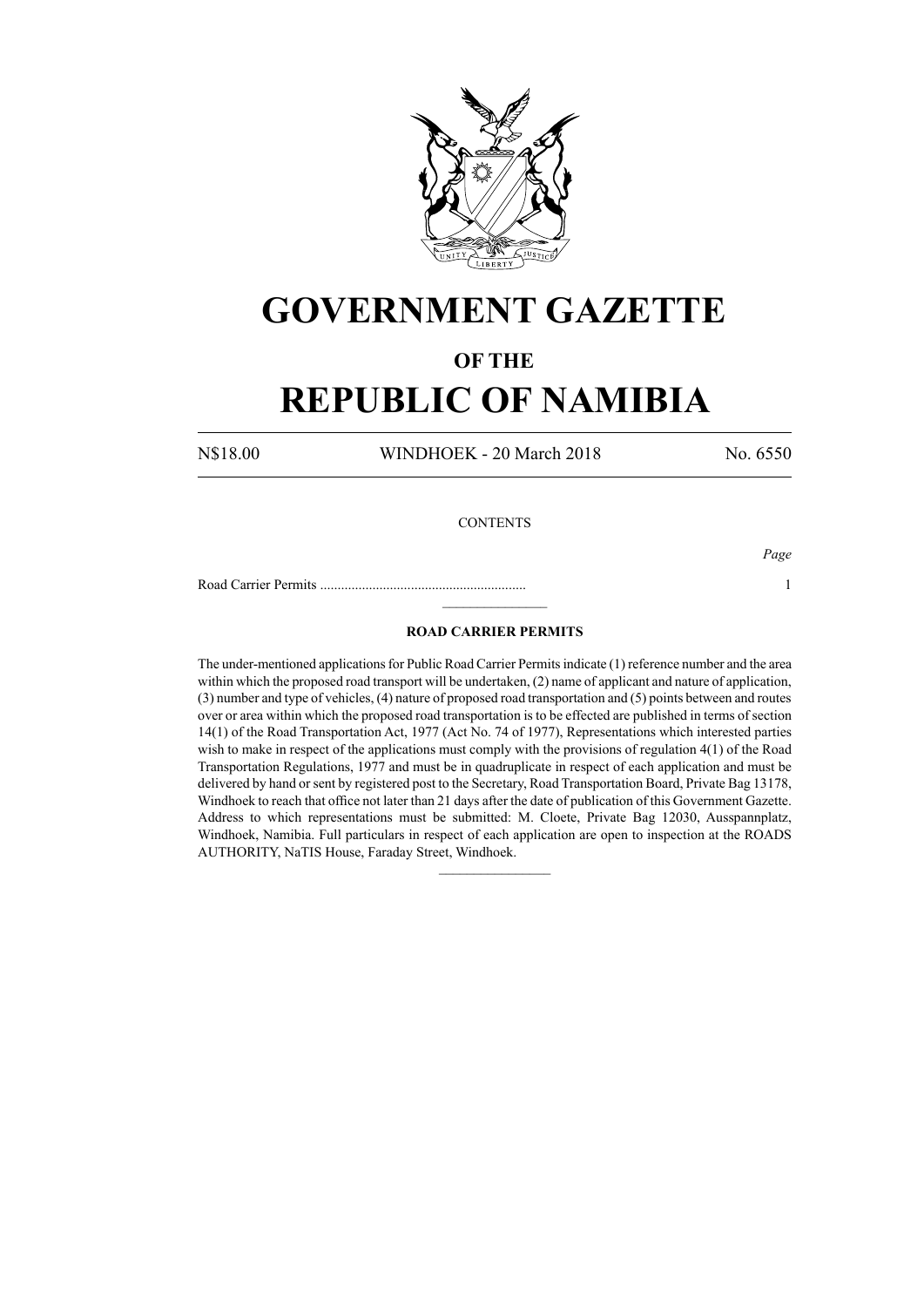App. 155912 (2) ELI TOURS AND SAFARIS CC 61012100502 (3) BOX 69, OKAHANDJA, 0000 (4) New Permanent Authorisation (5A) Tourists (6A) 1 X Station wagon (7A) 5 passengers: Tourists as well as their personal luggage - From Ondekarimba to Windhoek, Guestshouses and Hosea Kutako Airport and return via the same route.

App. 155960 (2) G H SHIPUTU 78082510544 (3) BOX 2944, RUNDU (4) New Permanent Authorisation (5A) Passengers (6A) 1 X Combi / Micro bus / Minibus (7A) 14 passengers: Taxi passengers and their personal luggage - From Muhembo to Rundu and back the same route.

App. 155961 (2) P KANDYENDYE 64061500511 (3) PO BOX 1486, GROOTFONTEIN, NAMIBIA (4) New Permanent Authorisation (5A) Taxi Passengers (6A) 1 X Station wagon (7A) 8 passengers: Tourists and their personal luggage - From Court Yard Guest house Grootfontein to Tourist attractions and destinations within the republic of Namibia on 6 day Tours and return the same route.

App. 155962 (2) D S SIBONGO 80011010347 (3) BOX 1215, NGWEZE, 0000 (4) New Permanent Authorisation (5A) Taxi Passengers (6A) 1 X Sedan (closed top) (7A) 5 passengers: Taxi passengers and their personal luggage - Within Katima Mulilo Municipal Area.

App. 155963 (2) H PASKALIUS 56080801914 (3) PO BOX 446, GROOTFONTEIN, NAMIBIA (4) New Permanent Authorisation (5A) Taxi Passengers (6A) 1 X Sedan (closed top) (7A) 5 passengers: Tourists and their personal luggage - From Nord Hotel, Bed and Breakfast in Grootfontein and transport them to forgotten Tourist attractions and destinations within the republic of Namibia on 3 day Tours and return the same route.

App. 155965 (2) D S SIBONGO 80011010347 (3) BOX 1215, NGWEZE, 0000 (4) New Permanent Authorisation (5A) Taxi Passengers (6A) 1 X Sedan (closed top) (7A) 5 passengers: Taxi passengers and their personal luggage - Within Katima Mulilo Municipal Area.

App. 155967 (2) D S SIBONGO 80011010347 (3) BOX 1215, NGWEZE, 0000 (4) New Permanent Authorisation (5A) Passengers (6A) 1 X Bus (single deck) (7A) 27 passengers: Passengers and their personal luggage - From Walvis Bay to Katima Mulilo via Rundu and Otjiwarongo and return.

App. 155969 (2) H N PENOHANGE 82062810059 (3) PO BOX 1681, RUNDU, NAMIBIA (4) New Permanent Authorisation (5A) Taxi Passengers (6A) 2 X Sedan (closed top) (7A) 5 passengers: Taxi passengers and their personal luggage - From Kayengona to Rundu Cupus area.

App. 155972 (2) I MBUNDU 61030800057 (3) BOX 3614, RUNDU (4) New Permanent Authorisation (5A) Taxi Passengers (6A) 2 X Sedan (closed top) (7A) 5 passengers: Passengers and their personal luggage - Within Rundu Municipal Area.

App. 155974 (2) B S KANDJIMI 63081101360 (3) BOX 86, RUNDU (4) New Permanent Authorisation (5A) Taxi Passengers (6A) 2 X Sedan (closed top) (7A) 5 passengers: Passengers and their personal luggage - From Shikondo to Rundu 6km and back the same route.

App. 155976 (2) J K NDALIPO 70012700207 (3) PO BOX 2721, RUNDU, NAMIBIA (4) New Permanent Authorisation (5A) Taxi Passengers (6A) 2 X Sedan (closed top) (7A) 5 passengers: Taxi passengers and their personal luggage - Within Rundu Municipal Area.

App. 155980 (2) V LAULINDU 85052010559 (3) PO BOX 685, RUNDU, NAMIBIA (4) New Permanent Authorisation (5A) Taxi Passengers (6A) 1 X Sedan (closed top) (7A) 5 passengers: Taxi passengers and their personal luggage - From Kaisote location to Safarie location and return the same route.

App. 155982 (2) S N T SHINEDIMA 77011300031 (3) PO BOX 370, WINDHOEK, NAMIBIA (4) New Permanent Authorisation (5A) Taxi Passengers (6A) 1 X Sedan (closed top) (7A) 5 passengers: Taxi passengers and their personal luggage - From taxi rank T357 Otjomuise to Heroes Acre surroudings and return the same route.

App. 155984 (2) H N FREDRIC 97041900169 (3) PO BOX 95254, WINDHOEK, NAMIBIA (4) New Permanent Authorisation (5A) Passengers (6A) 1 X Combi / Micro bus / Minibus (7A) 16 passengers: Passengers and their personal luggage - From taxi rank T311 Khomasdal to Thlabanelo and return the same route.

App. 155995 (2) PRIDE SAFARIS AND TRANS-FERS CC. 201615855 (3) P.O BOX 61312, WINDHOEK, NAMIBIA (4) New Permanent Authorisation (5A) Tourists (6A) 1 X Pick-up (7A) 5 passengers: Tourists and their personal luggage - From Windhoek International Airport to Windoek, Guesthouses, Lodge, Pumula guesthouse, Hanas Wilderness Fountiondation, Windhoek, Sossevlei. Swakopmund, Damaraland.

App. 155999 (2) A ARAEB 74100510117 (3) PO BOX 57, ARANOS, NAMIBIA (4) New Permanent Authorisation (5A) Taxi Passengers (6A) 1 X Sedan (closed top) (7A) 5 passengers: Taxi passengers and their personal luggage - Within Grootfontein Municipal Area.

App. 156000 (2) A ARAEB 74100510117 (3) PO BOX 57, ARANOS, NAMIBIA (4) New Permanent Authorisation (5A) Taxi Passengers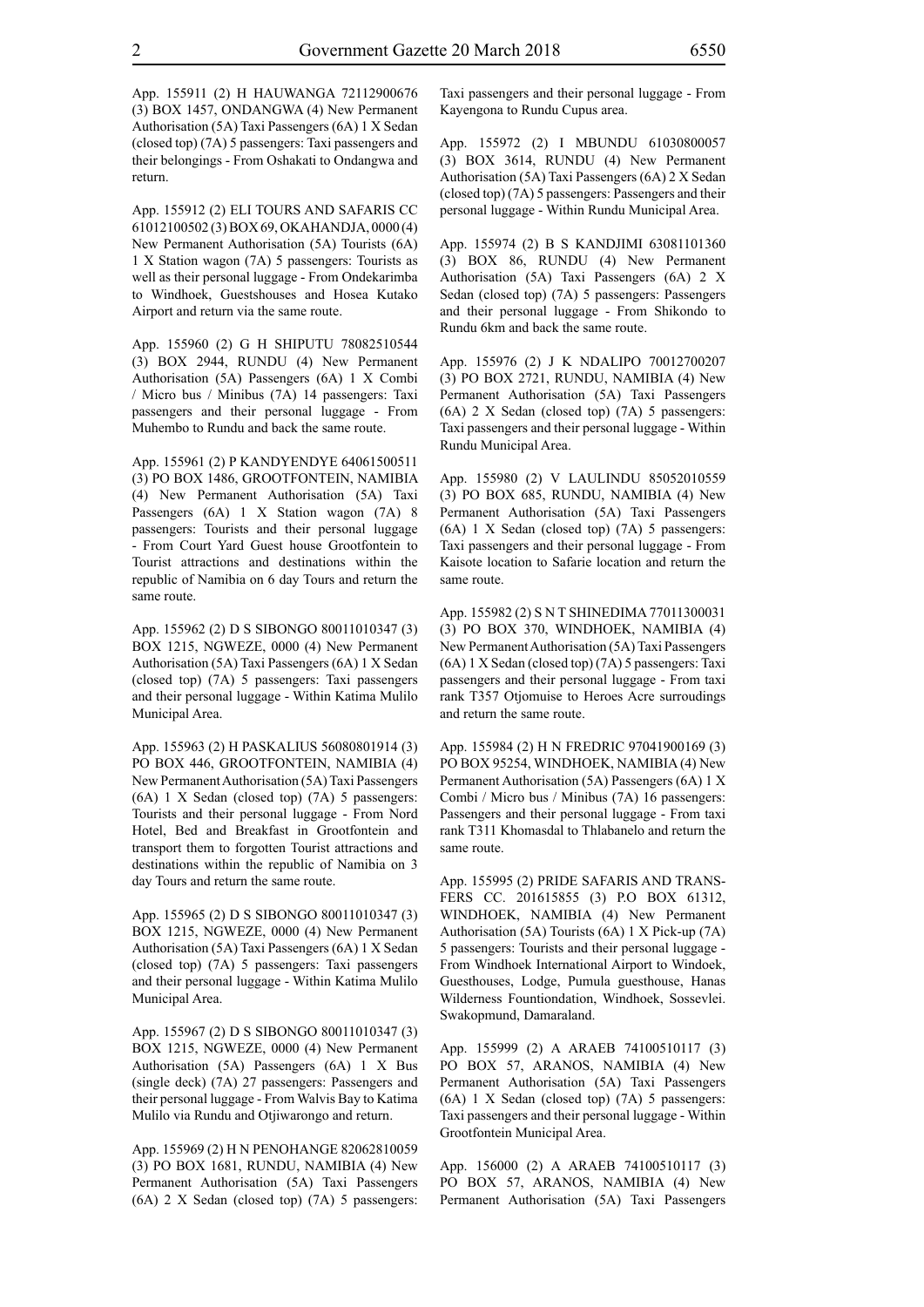(6A) 1 X Sedan (closed top) (7A) 5 passengers: Taxi passengers and their personal luggage - Within Aranos Municipal Area.

App. 156002 (2) G C KAISEB 79072410076 (3) PO BOX 11, GROOTFONTEIN, NAMIBIA (4) New Permanent Authorisation (5A) Taxi Passengers (6A) 1 X Sedan (closed top) (7A) 5 passengers: Taxi passengers and their personal luggage - Within Grootfontein Municipal Area.

App. 156009 (2) ECAB SHUTTLE AND TOURS CC. 201613498 (3) BOX 8857, BACHBRECHT, WINDHOEK (4) New Permanent Authorisation (5A) Tourists (6A) 1 X Station wagon (7A) 6 passengers: Tourists and their peronal luggage - From Windhoek and/or the Hosea Kutako International Airport to to hotels, lodges, Windhoek, Swakopmund, Walvis Bay, Ongwediva, Oshakati.

App. 156013 (2) ECAB SHUTTLE AND TOURS CC. 201613498 (3) BOX 8857, BACHBRECHT, WINDHOEK (4) New Permanent Authorisation (5A) Tourists (6A) 1 X Station wagon (7A) 5 passengers: Tourists and their peronal luggage - From Windhoek and/or the Hosea Kutako International Airport to to hotels, lodges, Windhoek, Swakopmund, Walvis Bay, Ongwediva, Oshakati.

App. 156049 (2) D M KUUME 79121910308 (3) PO BOX 23584, WINDHOEK, NAMIBIA (4) New Permanent Authorisation (5A) Taxi Passengers (6A) 1 X Combi / Micro bus / Minibus (7A) 16 passengers: Taxi passengers and their personal luggage - From Windhoek at Monte Cristo to Okahao Via Oshakati and return the same route.

App. 156051 (2) I M HAINGHUMBI 671201 0075 0 (3) PO BOX 250, OSHAKATI, NAMIBIA (4) New Permanent Authorisation (5A) Taxi Passengers (6A) 1 X Sedan (closed top) (7A) 5 passengers: Taxi passengers and their personal luggage - From Oshakati to Outapi Via Okalongo and return the same route.

App. 156052 (2) J POLLY 87071401179 (3) PO BOX 1918, OSHAKATI, NAMIBIA (4) New Permanent Authorisation (5A) Taxi Passengers (6A) 1 X Combi / Micro bus / Minibus (7A) 16 passengers: Taxi passengers and their personal luggage - From Okahandja to Okongo Via Tsitsabis and return back.

App. 156053 (2) C S DEWERIAS 86010110408 (3) PO BOX 65846, KATUTURA, WINDHOEK (4) New Permanent Authorisation (5A) Taxi Passengers (6A) 1 X Bus (single deck) (7A) 28 passengers: Taxi passengers and their personal luggage - From Windhoek to Oshakati and return the same route.

App. 156055 (2) A T TUUKONDJELE 790- 12710081 (3) PO BOX 13204, WINDHOEK, NAMIBIA (4) New Permanent Authorisation (5A) Taxi Passengers (6A) 1 X Sedan (closed top) (7A) 5 passengers: Taxi Passengers and their goods witing Windhoek Municipal Area - From Katutura T78 to Town and return.

App. 156059 (2) J DE FREITAS BACALHAU 75062610451 (3) PO BOX 55178, ROCKY CREST, WINDHOEK (4) New Permanent Authorisation (5A) Taxi Passengers (6A) 1 X Sedan (closed top) (7A) 5 passengers: Taxi passengers and their personal luggage - From Cimbebasia to town and Within Windhoek Municipal Area.

App. 156061 (2) F HAMUKOTO 88012800470 (3) PO BOX 61950, KATUTURA, WINDHOEK (4) New Permanent Authorisation (5A) Taxi Passengers (6A) 1 X Station wagon (7A) 8 passengers: Taxi passengers and their personal luggage - From Windhoek to Oshakati and return back.

App. 156063 (2) O N KANIME 86112600692 (3) PO BOX 61950, KATUTURA, WINDHOEK (4) New Permanent Authorisation (5A) Taxi Passengers (6A) 1 X Station wagon (7A) 8 passengers: Taxi passengers and their personal luggage - From Windhoek to Oshakati and return back.

App. 156064 (2) D MOSES 85082510312 (3) PO BOX 61039, KATUTURA, WINDHOEK (4) New Permanent Authorisation (5A) Taxi Passengers (6A) 1 X Sedan (closed top) (7A) 5 passengers: Taxi passengers and their personal luggage - Within Windhoek Municipal Area.

App. 156068 (2) LWISHI ANDREAS 72092- 300342 (3) PO BOX 4203, ONGWEDIVA, NAMIBIA (4) New Permanent Authorisation (5A) Taxi Passengers (6A) 1 X Sedan (closed top) (7A) 5 passengers: Taxi passengers and their personal luggage - From Oshakati to Oshikuku and return back.

App. 156070 (2) F S KATSHINATSHA 840908- 10256 (3) PO BOX 27047, WINDHOEK, NAMIBIA (4) New Permanent Authorisation (5A) Taxi Passengers (6A) 1 X Sedan (closed top) (7A) 5 passengers: Taxi passengers and their personal luggage - From Otjomuise T357 to 721 and return back.

App. 156071 (2) P E N IITHELENGA 83073- 110127 (3) PO BOX 27047, WINDHOEK, NAMIBIA (4) New Permanent Authorisation (5A) Taxi Passengers (6A) 1 X Sedan (closed top) (7A) 5 passengers: Taxi passengers and their personal luggage - From Otjomuise T357 to T721 and Within Windhoek Municipal Area.

App. 156073 (2) V ANGULA 60010700889 (3) PO BOX 60807, KATUTURA, WINDHOEK (4) New Permanent Authorisation (5A) Taxi Passengers (6A) 1 X Sedan (closed top) (7A) 5 passengers: Taxi passengers and their personal luggage - From Havana to Katutura Shoprite and Wernhil Park and return back.

App. 156075 (2) LWISHI ANDREAS 72092- 300342 (3) PO BOX 4203, ONGWEDIVA, NAMIBIA (4) New Permanent Authorisation (5A) Taxi Passengers (6A) 1 X Station wagon (7A) 7 passengers: Taxi passengers and their personal luggage - From Oshakati, Ombalantu and Ruacana and back to Oshakati.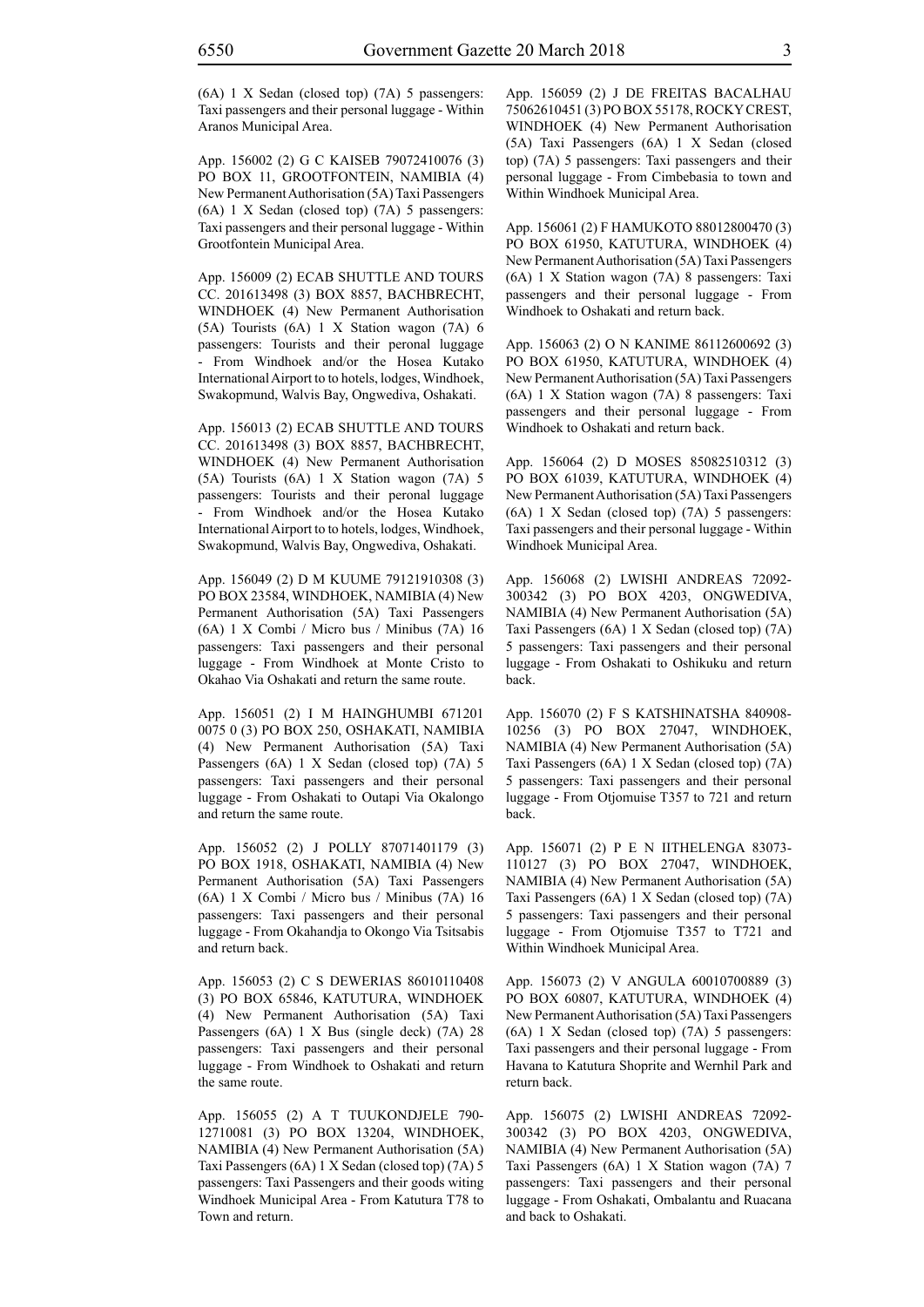App. 156077 (2) J PAULUS 81060710048 (3) PO BOX 539, ONDANGWA, NAMIBIA (4) New Permanent Authorisation (5A) Taxi Passengers (6A) 1 X Sedan (closed top) (7A) 5 passengers: Taxi passengers and their personal luggage - Within Windhoek Municipal Area.

App. 156078 (2) J D ONEMUS 97062400777 (3) PO BOX 2920, WINDHEOK, NAMIBIA (4) New Permanent Authorisation (5A) Taxi Passengers (6A) 1 X Sedan (closed top) (7A) 5 passengers: Taxi passengers and their personal luggage - Within Windhoek Municipal Area.

App. 156080 (2) E N SHAANIKA 73101000564 (3) PO BOX 63023, WINDHOEK, NAMIBIA (4) New Permanent Authorisation (5A) Taxi Passengers (6A) 1 X Combi / Micro bus / Minibus (7A) 16 passengers: Taxi passengers and their personal luggage - From Lüderitz to Ruacana and return back.

App. 156081 (2) L N NANGOLO 86080200651 (3) PO BOX 2265, GOBABIS, NAMIBIA (4) New Permanent Authorisation (5A) Taxi Passengers (6A) 1 X Sedan (closed top) (7A) 5 passengers: Taxi passengers and their personal luggage - Within Gobabis Municipal Area.

App. 156082 (2) S Z TSUSEB 90021700257 (3) BOX 25826, WINDHOEK, NAMIBIA (4) New Permanent Authorisation (5A) Taxi Passengers (6A) 1 X Sedan (closed top) (7A) 5 passengers: Taxi passengers and their personal luggage - Within Windhoek Municipal Area.

App. 156084 (2) E M MWALIMUSHI 6704- 1000389 (3) PO BOX 21658, WINDHOEK, NAMIBIA (4) New Permanent Authorisation (5A) Taxi Passengers (6A) 1 X Sedan (closed top) (7A) 5 passengers: Taxi passengers and their personal luggage - From Otjomuise to Goreangab Dam and return back.

App. 156086 (2) T KANDJII 87071800577 (3) PO BOX 2133, GOBABIS, NAMIBIA, 9000 (4) New Permanent Authorisation (5A) Taxi Passengers (6A) 1 X Sedan (closed top) (7A) 5 passengers: Taxi passengers and their personal luggage - From Katutura T8 to Rocky Crest T563 and return back.

App. 156087 (2) T S HAWANGA 87041500683 (3) PO BOX 6195, NKURE-NKURU, RUNDU (4) New Permanent Authorisation (5A) Taxi Passengers (6A) 1 X Sedan (closed top) (7A) 5 passengers: Taxi passengers and their personal luggage - Within Windhoek Municipal Area.

App. 156088 (2) M K SINDANO 95010300486 (3) PO BOX 99814, OTJIMUISE, WINDHOEK (4) New Permanent Authorisation (5A) Taxi Passengers (6A) 1 X Station wagon (7A) 7 passengers: Taxi passengers and their personal luggage - Within Windhoek Municipal Area.

App. 156090 (2) M M SINDANO 89112300373 (3) PRIVATE BAG 12017, AUSSPANNPLATZ, WINDHOEK (4) New Permanent Authorisation (5A) Taxi Passengers (6A) 1 X Sedan (closed top) (7A) 5 passengers: Taxi passengers and their personal luggage - From Goreangab to town and Within Windhoek Municipal Area.

App. 156092 (2) H C BENZ 88072700324 (3) PO BOX 3408, REHOBOTH, NAMIBIA (4) New Permanent Authorisation (5A) Taxi Passengers (6A) 1 X Combi / Micro bus / Minibus (7A) 15 passengers: Taxi passengers and their personal luggage - From Windhoek to Oranjemund and return back.

App. 156093 (2) E N SHAANIKA 73101000564 (3) PO BOX 63023, WINDHOEK, NAMIBIA (4) New Permanent Authorisation (5A) Taxi Passengers (6A) 1 X Combi / Micro bus / Minibus (7A) 16 passengers: Taxi passengers and their personal luggage - From Windhoek to Katima Mulilo and Rundu to Divundu.

App. 156095 (2) B U TJARONDA 88033100575 (3) PO BOX 20097, WINDHOEK, NAMIBIA (4) New Permanent Authorisation (5A) Taxi Passengers (6A) 1 X Sedan (closed top) (7A) 5 passengers: Taxi passengers and their personal luggage - Within Windhoek Municipal Area.

App. 156096 (2) A HANGULA 60031800750 (3) PO BOX 144, OKAHANDJA, NAMIBIA (4) New Permanent Authorisation (5A) Taxi Passengers (6A) 1 X Sedan (closed top) (7A) 5 passengers: Taxi passengers and their personal luggage - Within Okahandja Municipal Area.

App. 156097 (2) ALFRED MARTIN 84010111747 (3) PO BOX 6133, RUNDU, NAMIBIA (4) New Permanent Authorisation (5A) Taxi Passengers (6A) 1 X Station wagon (7A) 7 passengers: Passengers and their personal luggage - From Nakazaza to Rundu via Nkurenkuru and Katwitwi and return the same route.

App. 156098 (2) W S AMUKWA 80082910359 (3) PRIVATE BAG 41830, AUSSPANNPLATZ, WINDHOEK (4) New Permanent Authorisation (5A) Taxi Passengers (6A) 1 X Sedan (closed top) (7A) 5 passengers: Taxi passengers and their personal luggage - Within Okahandja Municipal Area.

App. 156099 (2) M AMADHILA 79102700158 (3) PO BOX 4231, WALVIS BAY, NAMIBIA (4) New Permanent Authorisation (5A) Taxi Passengers (6A) 1 X Sedan (closed top) (7A) 5 passengers: Taxi passengers and their personal luggage - From Walvis Bay to Dune 7, Reikop, Autsemb school and return back.

App. 156100 (2) J G CANHOHA 81070110035 (3) PO BOX 21206, WINDHOEK, NAMIBIA (4) New Permanent Authorisation (5A) Taxi Passengers (6A) 1 X Sedan (closed top) (7A) 5 passengers: Taxi passengers and their personal luggage - From Katutura to town and return back.

App. 156101 (2) M M MURAULI 88010600350 (3) PO BOX 1849, RUNDU, NAMIBIA (4) New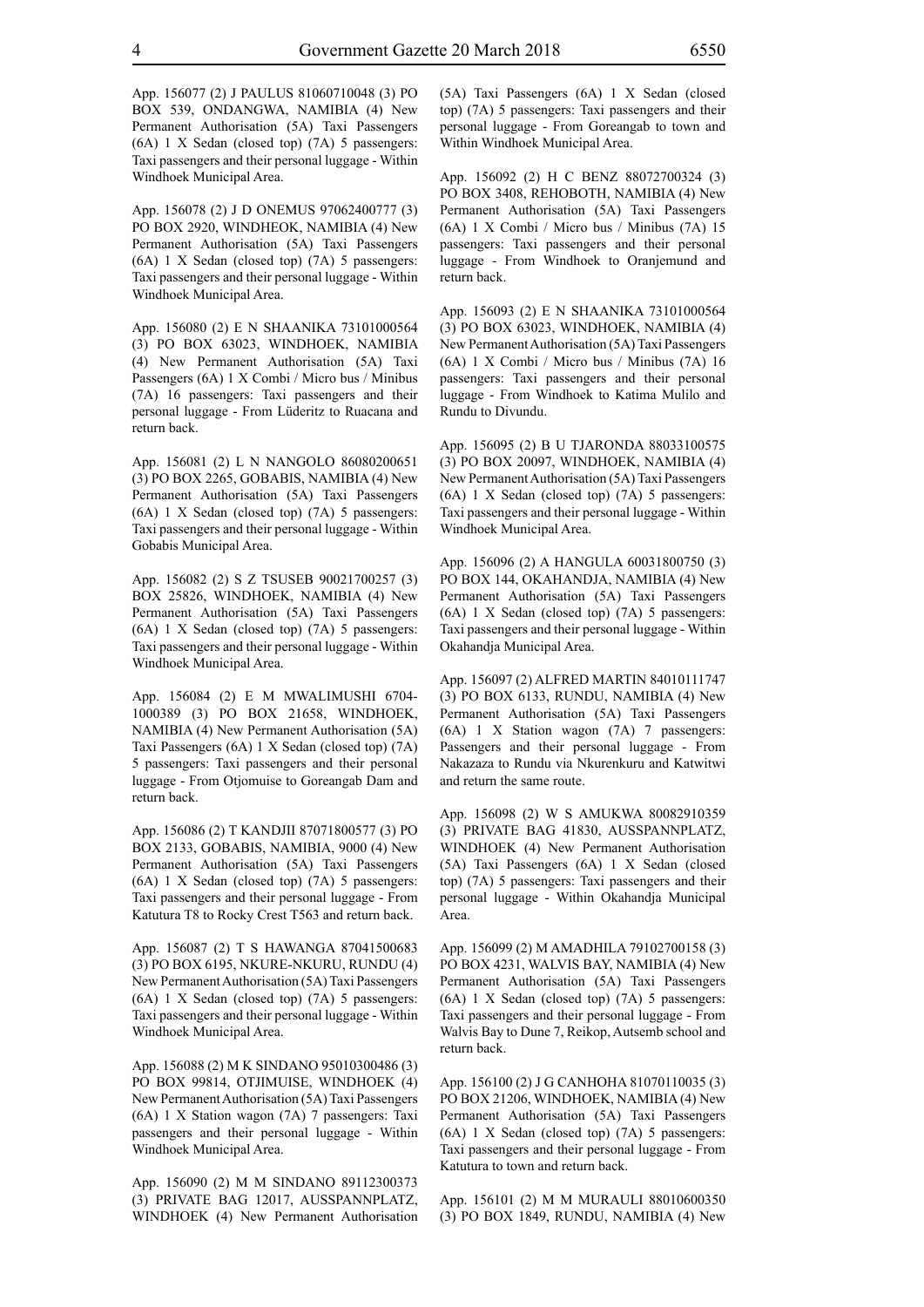Permanent Authorisation (5A) Taxi Passengers (6A) 1 X Sedan (closed top) (7A) 7 passengers: Passengers and and their personal luggage - From Ndiyona to Divundu via Rundu and return the same route.

App. 156102 (2) S N SHIDOLO 90111200636 (3) PO BOX 23584, WINDHOEK, NAMIBIA (4) New Permanent Authorisation (5A) Taxi Passengers (6A) 1 X Station wagon (7A) 7 passengers: Taxi passengers and their personal luggage - From Grootfontein to Windhoek and return back.

App. 156103 (2) S S NYUNDU 89100500984 (3) PO BOX 40937, AUSSPANNPLATZ, WINDHOEK, NAMIBIA (4) New Permanent Authorisation (5A) Taxi Passengers (6A) 1 X Combi / Micro bus / Minibus (7A) 16 passengers: Passengers and and their personal luggage - From Nkurenkuru to Windhoek and return the same route.

App. 156104 (2) V H SHUUNDULI 78020800271 (3) PO BOX 23584, WINDHOEK, NAMIBIA (4) New Permanent Authorisation (5A) Taxi Passengers (6A) 1 X Station wagon (7A) 7 passengers: Taxi passengers and their personal luggage - From Grootfontein to Windhoek and return back.

App. 156105 (2) P S MUKOYA 79030510773 (3) PO BOX 952, RUNDU, NAMIBIA (4) New Permanent Authorisation (5A) Taxi Passengers (6A) 1 X Station wagon (7A) 7 passengers: From Namibia, Caprivi

App. 156113 (2) B V KISTING 78011610333 (3) PO BOX 4095, REHOBOTH, NAMIBIA (4) New Permanent Authorisation (5A) Taxi Passengers (6A) 1 X Sedan (closed top) (7A) 5 passengers: Taxi passengers and their personal luggage - Within Rehoboth Municipal Area.

App. 156114 (2) L C SAULSE 93101400333 (3) PO BOX 4095, REHOBOTH, NAMIBIA (4) New Permanent Authorisation (5A) Taxi Passengers (6A) 1 X Sedan (closed top) (7A) 5 passengers: Taxi passengers and their personal luggage - Within Rehoboth Municipal Area.

App. 156115 (2) L T KALUMBU 78051510348 (3) PO BOX 897, ONDANGWA, NAMIBIA (4) New Permanent Authorisation (5A) Taxi Passengers (6A) 1 X Sedan (closed top) (7A) 5 passengers: Taxi passengers and their personal luggage - From Ondangwa to Oshakati and return back.

App. 156118 (2) V H ILONGA 82052510354 (3) PO BOX 23314, WINDHOEK, NAMIBIA (4) New Permanent Authorisation (5A) Taxi Passengers (6A) 1 X Sedan (closed top) (7A) 5 passengers: Taxi passengers and their personal luggage - From Okuryangava to town and Within Windhoek Municipal Area.

App. 156119 (2) L M SHAANIKA 88080800437 (3) PO BOX 24711, WINDHOEK, NAMIBIA (4) New Permanent Authorisation (5A) Taxi Passengers (6A) 1 X Sedan (closed top) (7A) 5 passengers: Taxi passengers and their personal luggage - From Goreangab T207 to town and Within Windhoek Municipal Area.

App. 156121 (2) L PETRUS 86021201078 (3) PO BOX 2114, RUNDU, NAMIBIA (4) New Permanent Authorisation (5A) Taxi Passengers (6A) 1 X Sedan (closed top) (7A) 5 passengers: Taxi passengers and their personal luggage - From Ndama to town and return the same route.

App. 156123 (2) F K KAPULWA 95061300181 (3) PO BOX 20830, WINDHOEK, NAMIBIA (4) New Permanent Authorisation (5A) Taxi Passengers (6A) 1 X Sedan (closed top) (7A) 5 passengers: Taxi passengers and their personal luggage - From Okuryangava to town and Within Windhoek Municipal Area.

App. 156130 (2) E T HAIMBONDI 89111100664 (3) PO BOX 7923, OTJIWARONGO, NAMIBIA (4) New Permanent Authorisation (5A) Taxi Passengers (6A) 1 X Sedan (closed top) (7A) 5 passengers: Taxi passengers and their personal luggage - Within Otjiwarongo Municipal Area.

App. 156134 (2) T-T TJOZONGORO 741201 1009 5 (3) PO BOX 40452, AUSSPANNPLATZ, WINDHOEK, 90000 (4) New Permanent Authorisation (5A) Taxi Passengers (6A) 1 X Combi / Micro bus / Minibus (7A) 1 passengers: Taxi passengers and their personal luggage - Between Windhoek, Rosh Pinah and Oranjemund and return the same route.

App. 156135 (2) V S MALUMANI 80091610389 (3) PO BOX 615, GOBABIS, NAMIBIA (4) New Permanent Authorisation (5A) Taxi Passengers (6A) 1 X Sedan (closed top) (7A) 5 passengers: Taxi passengers and their personal luggage - Within Gobabis Municipal Area.

App. 156139 (2) M AMADHILA 79102700158 (3) PO BOX 4231, WALVIS BAY, NAMIBIA (4) New Permanent Authorisation (5A) Taxi Passengers (6A) 1 X Sedan (closed top) (7A) 5 passengers: Taxi passengers and their personal luggage - From Walvis Bay to Dune 7, Reikop, Autsemb School and return back.

App. 156140 (2) YETU TOURS AND TRANS-FER CC CC201800099 (3) PO BOX 51380, WINDHOEK NORTH, NAMIBIA (4) New Permanent Authorisation (5A) Taxi Passengers (6A) 1 X Sedan (closed top) (7A) 5 passengers: Taxi passengers and their personal luggage - From Hosea Kutako International Airport to Hotels-Guest House- B&B and return the same route.

App. 156142 (2) B MURANGI 81060710307 (3) PO BOX 604, OKAHANDJA, NAMIBIA (4) New Permanent Authorisation (5A) Taxi Passengers (6A) 1 X Sedan (closed top) (7A) 5 passengers: Taxi passengers and their personal luggage - Within Okahandja Municipal Area.

App. 156145 (2) J K HAIKOLA 81080410406 (3) PO BOX 20146, WINDHOEK, NAMIBIA (4) New Permanent Authorisation (5A) Taxi Passengers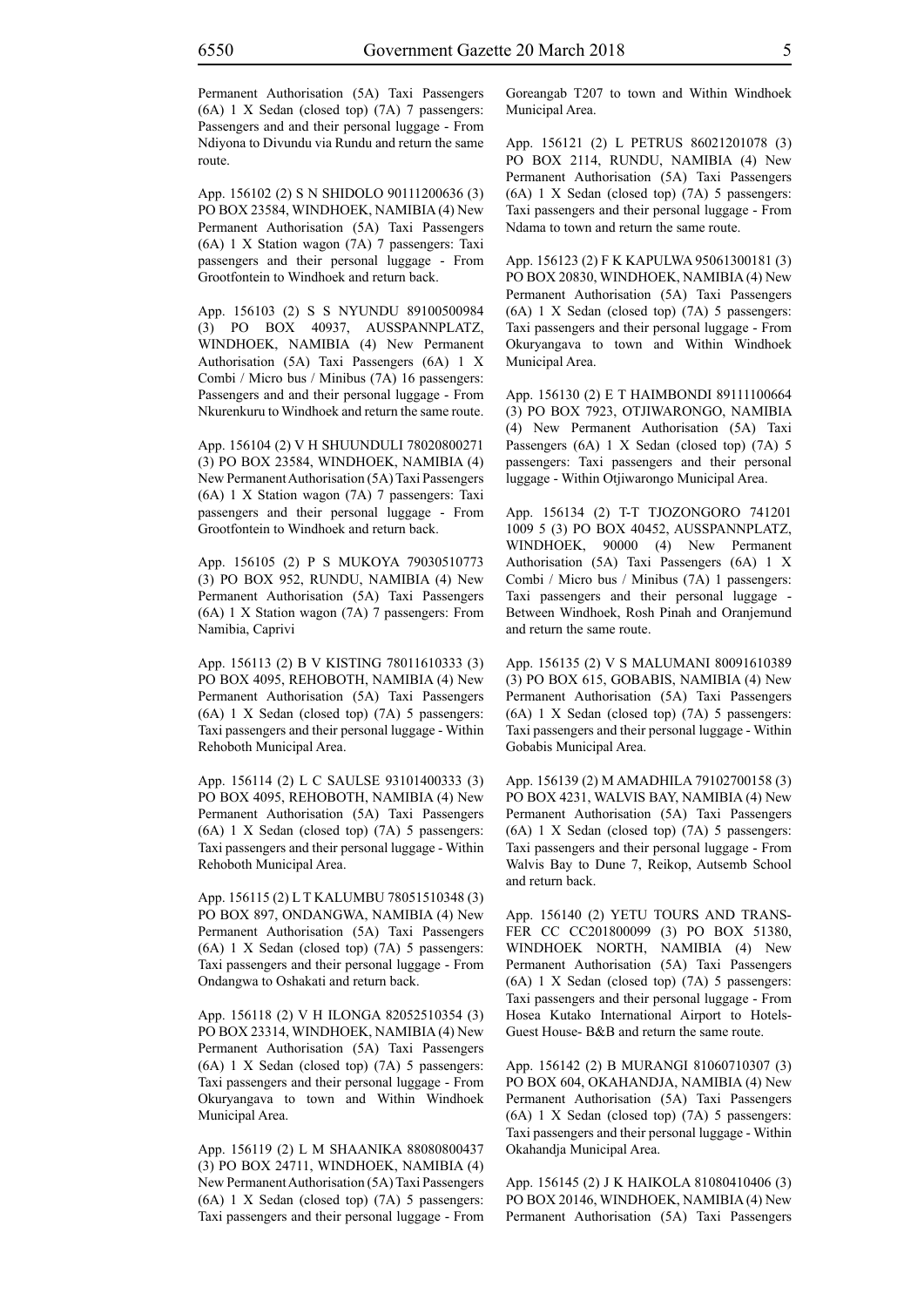(6A) 1 X Sedan (closed top) (7A) 5 passengers: Taxi passengers and their personal luggage - From Goreangab T207 to town and Within Windhoek Municipal Area.

App. 156149 (2) T MWOONDE 65111100288 (3) PO BOX 20145, OSHAKATI, NAMIBIA (4) New Permanent Authorisation (5A) Taxi Passengers (6A) 1 X Sedan (closed top) (7A) 5 passengers: Taxi passengers and their personal luggage - From Omafo to Okalongo and return thensame route.

App. 156152 (2) J WILLEM 5709150032 (3) PO BOX 613, OUTAPI, NAMIBIA (4) New Permanent Authorisation (5A) Taxi Passengers (6A) 1 X Sedan (closed top) (7A) 5 passengers: Taxi passengers and their personal luggage - From Ondangwa to Oshikango and return the same route.

App. 156164 (2) G MUNUNGA 76042610317 (3) PO BOX 952, RUNDU, NAMIBIA (4) New Permanent Authorisation (5A) Taxi Passengers (6A) 1 X Combi / Micro bus / Minibus (5B) Taxi Passengers (6B) 1 X Combi / Micro bus / Minibus (7B) 15 passengers: Taxi passengers and their personal luggage - From Rundu Walvis Bay via Nkurenkuru and Katwitwi and return the same route.

App. 156165 (2) A IMMANUEL 75080310480 (3) PO BOX 729, GROOTFONTEIN, NAMIBIA, 0000 (4) New Permanent Authorisation (5A) Taxi Passengers (6A) 1 X Sedan (closed top) (7A) 5 passengers: Taxi passengers and their personal luggage - Within Grootfontein Municipal Area.

App. 156166 (2) M J SOBUZA 86081800059 (3) PO BOX 27533, WINDHOEK, NAMIBIA (4) New Permanent Authorisation (5A) Taxi Passengers (6A) 1 X Sedan (closed top) (7A) 5 passengers: Taxi passengers and their personal luggage - From Khomasdal taxi rank T335 to town in Windhoek Municipal Area.

App. 156167 (2) G KAMATI 88080801843 (3) PRIVATE BAG 773, KEETMANSHOOP, NAMIBIA (4) New Permanent Authorisation (5A) Taxi Passengers (6A) 1 X Sedan (closed top) (7A) 5 passengers: Taxi passengers and their personal luggage - Within Keetmanshoop Municipal Area.

App. 156168 (2) A AMON 81092010300 (3) PO BOX 506, KEETMANSHOOP, NAMIBIA (4) New Permanent Authorisation (5A) Taxi Passengers (6A) 1 X Sedan (closed top) (7A) 5 passengers: Taxi passengers and their personal luggage - Within Keetmanshoop Municipal Area.

App. 156169 (2) R M TJAMEYA 78100510172 (3) PO BOX 6133, NKURENKURU, NAMIBIA (4) New Permanent Authorisation (5A) Taxi Passengers (6A) 1 X Combi / Micro bus / Minibus (7A) 16 passengers: Passengers - From Divundu to Nkurenkuru via Erongo and back the same route.

App. 156170 (2) D MARCELINU 86041600253 (3) PO BOX 6133, NKURENKURU, NAMIBIA (4) New Permanent Authorisation (5A) Taxi Passengers (6A) 1 X Station wagon (7A) 7 passengers: Taxi passengers and their personal luggage - From Nkurenkuru to Rundu and return the same route.

App. 156171 (2) A SITEKETA 83011710147 (3) PO BOX 500, RUNDU, NAMIBIA (4) New Permanent Authorisation (5A) Taxi Passengers (6A) 1 X Station wagon (7A) 7 passengers: Taxi passengers and their personal luggage - From Rundu to Nkurenkuru and return the same route.

App. 156178 (2) W U NEGUMBO 78040600413 (3) PO BOX 26584, WINDHOEK, NAMIBIA (4) New Permanent Authorisation (5A) Taxi Passengers (6A) 1 X Sedan (closed top) (7A) 5 passengers: Taxi passengers and their personal luggage - From Eros Park to Klein Windhoek and return back.

App. 156179 (2) I T SHAPWANALE 92052201057 (3) PO BOX 61819, KATUTURA, WINDHOEK (4) New Permanent Authorisation (5A) Taxi Passengers (6A) 1 X Sedan (closed top) (7A) 5 passengers: Taxi passengers and their personal luggage - From Oshikango to Omafo and Engela and return back.

App. 156183 (2) V PINEHAS 86082000757 (3) PO BOX 667, KEETMANSHOOP, NAMIBIA (4) New Permanent Authorisation (5A) Taxi Passengers (6A) 1 X Sedan (closed top) (7A) 5 passengers: Taxi passengers and their personal luggage - Within Keetmanshoop Municipal Area.

App. 156189 (2) P NDARA 92020200716 (3) PO BOX 691, RUNDU, NAMIBIA (4) New Permanent Authorisation (5A) Taxi Passengers (6A) 2 X Sedan (closed top) (7A) 5 passengers: Taxi passengers and their personal luggage - From Town to Millitary Base and return the same route.

App. 156191 (2) M K KAUYU 80012010324 (3) PO BOX 4096, RUNDU, NAMIBIA (4) New Permanent Authorisation (5A) Taxi Passengers (6A) 2 X Sedan (closed top) (7A) 5 passengers: Taxi passengers and their personal luggage - From Kasunkwa location to town and return back.

App. 156192 (2) E T SHIVUTE 90061600164 (3) PO BOX 919, ONDANGWA, NAMIBIA (4) New Permanent Authorisation (5A) Passengers (6A) 1 X Station wagon (7A) 7 passengers: Passengers and their personal luggage - From Omuthiya to Ongangwa and return the same route.

App. 156194 (2) T N SHILUNGA 86090200603 (3) PO BOX 919, ONDANGWA, NAMIBIA (4) New Permanent Authorisation (5A) Taxi Passengers (6A) 1 X Station wagon (7A) 7 passengers: Passengers and their personal luggage - From Omuthiya to Ongangwa and return the same route.

App. 156196 (2) S S SHILUNGA 84102810560 (3) PO BOX 919, ONDANGWA, NAMIBIA (4) New Permanent Authorisation (5A) Passengers (6A) 1 X Station wagon (7A) 7 passengers: Passengers and their personal luggage - From Omuthiya to Ongangwa and return the same route.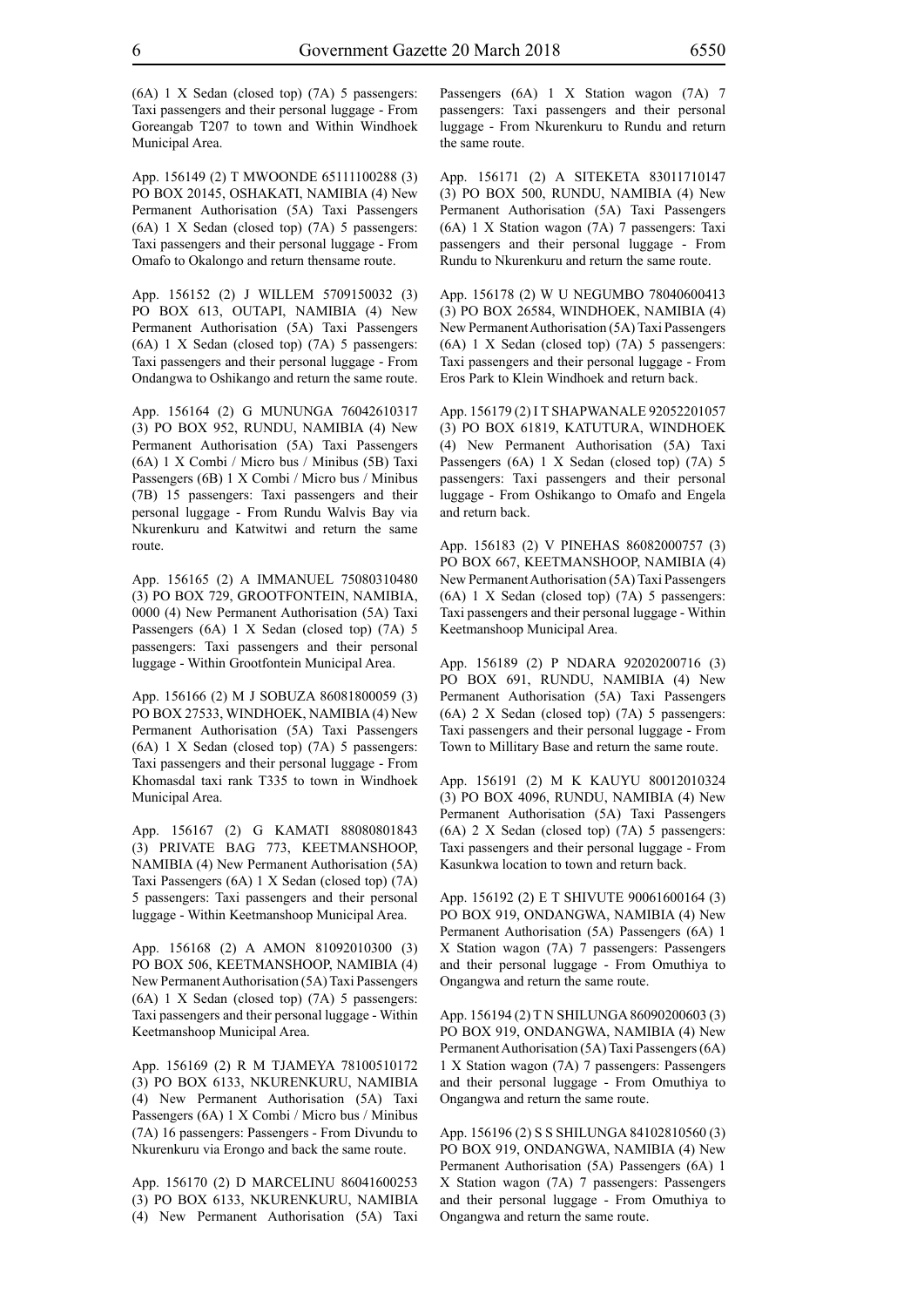App. 156197 (2) L N NELUMBU 69092900648 (3) PO BOX 172, OHANGWENA, NAMIBIA (4) New Permanent Authorisation (5A) Taxi Passengers (6A) 1 X Sedan (closed top) (7A) 5 passengers: Taxi passengers and their personal luggage - From Oshakati to Oshikango and return back.

App. 156199 (2) JUSTUS GEORGE MUSHEKO CC CC201404134 (3) PO BOX 9627, EROS, WINDHOEK (4) New Permanent Authorisation (5A) Taxi Passengers (6A) 1 X Sedan (closed top) (7A) 5 passengers: Taxi passengers and their personal luggage - From Okuryangava T871 to town and Within Windhoek Municipal Area.

App. 156200 (2) J G MUSHEKO 57121800381 (3) PO BOX 9627, EROS, WINDHOEK (4) New Permanent Authorisation (5A) Taxi Passengers (6A) 1 X Station wagon (7A) 7 passengers: Taxi passengers and their personal luggage - Within Windhoek Municipal Area.

App. 156203 (2) V M NAMHINDO 91071900471 (3) PO BOX 40972, WINDHOEK, NAMIBIA (4) New Permanent Authorisation (5A) Taxi Passengers (6A) 1 X Sedan (closed top) (7A) 5 passengers: Taxi passengers and their personal luggage - From Khomasdal T29 to Klein Windhoek T613 and return the same route.

App. 156204 (2) S P BEUKES 61091200556 (3) PO BOX 3529, REHOBOTH, NAMIBIA (4) New Permanent Authorisation (5A) Taxi Passengers (6A) 2 X Sedan (closed top) (7A) 5 passengers: Taxi passengers and their personal luggage - Within Rehoboth Municipal Area.

App. 156205 (2) N SHAMWENE 91093001488 (3) PO BOX 4074, REHOBOTH, NAMIBIA (4) New Permanent Authorisation (5A) Taxi Passengers (6A) 2 X Sedan (closed top) (7A) 5 passengers: Taxi passengers and their personal luggage - Within Rehoboth Municipal Area.

App. 156207 (2) A D GUSTAVO 51022000047 (3) PO BOX 732, GROOTFONTEIN, NAMIBIA (4) New Permanent Authorisation (5A) Taxi Passengers (6A) 1 X Sedan (closed top) (7A) 5 passengers: Taxi passengers and their personal luggage - Within Grootfontein Municipal Area.

App. 156209 (2) NAMIBIA CLICK& TRAVEL CC 20121842 (3) PO BOX 2386, SWAKOPMUND, NAMIBIA, 000 (4) New Permanent Authorisation (5A) Tourists (6A) 1 X Station wagon (7A) 9 passengers: Tourists and their personal luggage - From Hosea Kutako International Airport to town-Mariental-Fish River Canyon-Aus-Lüderitz-Sossusvlei-Swakopmund-Erongo-Damaraland-Kaokoland-Etosha-Caprivi-Bushmanland-Waterberg-Ovamboland and Walvis Bay and return back.

App. 156214 (2) J T GABRIEL 87050501875 (3) PO BOX 1561, OTJIWARONGO, NAMIBIA, 9000 (4) New Permanent Authorisation (5A) Taxi Passengers (6A) 1 X Sedan (closed top) (7A) 5 passengers: Taxi passengers and their personal luggage - Within Otjiwarongo Municipal Area.

App. 156217 (2) I SIMON 86082300238 (3) PO BOX 1561, OTJIWARONGO, NAMIBIA (4) New Permanent Authorisation (5A) Taxi Passengers (6A) 1 X Sedan (closed top) (7A) 5 passengers: Taxi passengers and their personal luggage - Within Otjiwarongo Municipal Area.

App. 156219 (2) R S JOBA 86121200189 (3) PO BOX 40304, AUSSPANNPLATZ, WIND-HOEK (4) New Permanent Authorisation (5A) Taxi Passengers (6A) 1 X Sedan (closed top) (7A) 5 passengers: Taxi passengers and their personal luggage - From Ombili Four Way to town at Nandos and return back.

App. 156220 (2) R S JOBA 86121200189 (3) PO BOX 40304, AUSSPANNPLATZ, WIND-HOEK (4) New Permanent Authorisation (5A) Taxi Passengers (6A) 1 X Bus (single deck) (7A) 60 passengers: Taxi passengers and their personal luggage - From Windhoek to Katima and return the same route.

App. 156224 (2) A P GOMES 85062210100 (3) BOX 3455, WINDHOEK (4) New Permanent Authorisation (5A) Taxi Passengers (6A) 3 X Sedan (closed top) (7A) 5 passengers: Taxi passengers and their personal luggage - From Otjomuise 7 & 8 De Laan to town at Shoprite taxi rank and return the same route.

App. 156227 (2) P K MATHEUS 73031500180 (3) PO BOX 50280, BACHBRECHT, WINDHOEK (4) New Permanent Authorisation (5A) Taxi Passengers (6A) 1 X Combi / Micro bus / Minibus (7A) 16 passengers: Taxi passengers and their personal luggage - From Windhoek to Ondangwa and Oshikati and return the same route.

App. 156229 (2) V M SAMUEL 84102010726 (3) PO BOX 25428, WINDHOEK, NAMIBIA (4) New Permanent Authorisation (5A) Taxi Passengers (6A) 1 X Sedan (closed top) (7A) 5 passengers: Taxi passengers and their personal luggage - From Okuryangava T28 to Grove Mall T571 and return back.

App. 156230 (2) PAVILION INVESTMENTS CC 201508989 (3) PO BOX 3455, WINDHOEK, NAMIBIA (4) New Permanent Authorisation (5A) Taxi Passengers (6A) 3 X Combi / Micro bus / Minibus (7A) 16 passengers: Taxi passengers and their personal luggage - From Windhoek to Katima Mulilo and return the same route.

App. 156232 (2) PAVILION INVESTMENTS CC 201508989 (3) PO BOX 3455, WINDHOEK, NAMIBIA (4) New Permanent Authorisation (5A) Taxi Passengers (6A) 3 X Combi / Micro bus / Minibus (7A) 16 passengers: Taxi passengers and their personal luggage - From Windhoek to Walvis Bay and return the same route.

App. 156233 (2) PAVILION INVESTMENTS CC 201508989 (3) PO BOX 3455, WINDHOEK,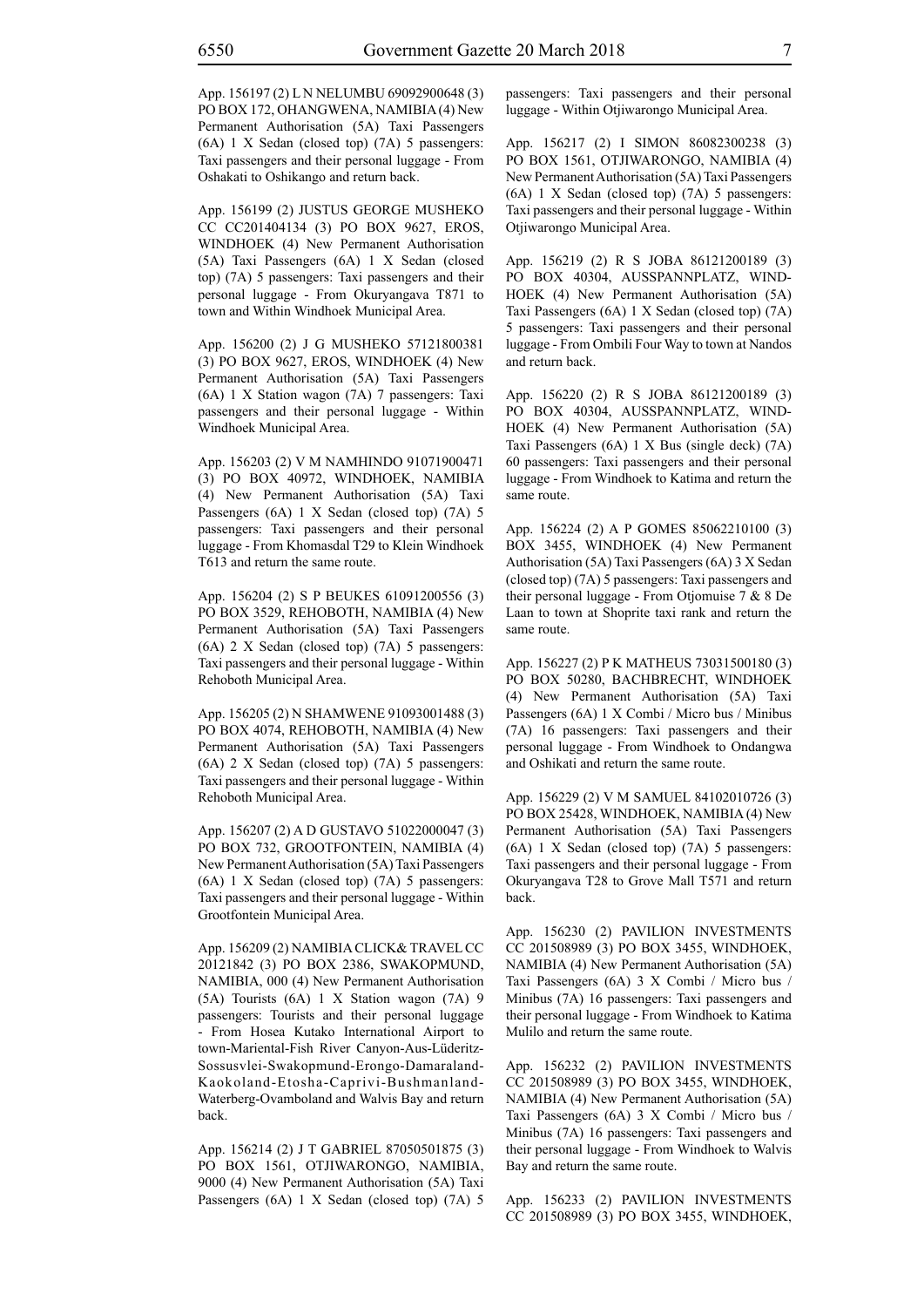NAMIBIA (4) New Permanent Authorisation (5A) Taxi Passengers (6A) 3 X Combi / Micro bus / Minibus (7A) 16 passengers: Taxi passengers and their personal luggage - From Windhoek to Lüderitz and return the same route.

App. 156235 (2) PAVILION INVESTMENTS CC 201508989 (3) PO BOX 3455, WINDHOEK, NAMIBIA (4) New Permanent Authorisation (5A) Taxi Passengers (6A) 3 X Combi / Micro bus / Minibus (7A) 16 passengers: Taxi passengers and their personal luggage - From Windhoek to Oshakati and return the same route.

App. 156236 (2) P S SHOOMBE 87110300528 (3) BOX 12008, WINDHOEK, 0000 (4) New Permanent Authorisation (5A) Taxi Passengers (6A) 1 X Sedan (closed top) (7A) 5 passengers: Taxi Passenger and their personal luggage - From Rank 56 Wanaheda to town within Windhoek Municipal Area.

App. 156238 (2) N M MARTIN 75102410091 (3) PO BOX 3082, RUNDU, NAMIBIA (4) New Permanent Authorisation (5A) Taxi Passengers (6A) 2 X Sedan (closed top) (7A) 5 passengers: Taxi passengers and their personal luggage - Within Rundu Municipal Area.

App. 156240 (2) M K KAUYU 80012010324 (3) PO BOX 4096, RUNDU, NAMIBIA (4) New Permanent Authorisation (5A) Taxi Passengers (6A) 2 X Sedan (closed top) (7A) 5 passengers: Taxi passengers and their personal luggage - From Kansunkwa location to Musu Cola-Cola, Kehemu and return the same route.

App. 156241 (2) R R N MURONGA 83072810338 (3) PO BOX 86, RUNDU, NAMIBIA (4) New Permanent Authorisation (5A) Taxi Passengers (6A) 2 X Sedan (closed top) (7A) 5 passengers: Taxi passengers and their personal luggage - From Rainbow Village to nearest school and Rundu UNAM Campus and return back.

App. 156243 (2) I N HAAKURIA 87041500853 (3) PO BOX 1667, RUNDU, NAMIBIA (4) New Permanent Authorisation (5A) Taxi Passengers (6A) 2 X Sedan (closed top) (7A) 5 passengers: Taxi passengers and their personal luggage - Within Rundu Municipal Area.

App. 156244 (2) M HAMUTENYA 49050600530 (3) PO BOX 3614, RUNDU, NAMIBIA (4) New Permanent Authorisation (5A) Taxi Passengers (6A) 2 X Sedan (closed top) (7A) 5 passengers: Taxi passengers and their personal luggage - From Kalai border post to town and Within Rundu Municipal Area.

App. 156245 (2) J S HAUSIKU 70070400709 (3) PO BOX 992, RUNDU, NAMIBIA (4) New Permanent Authorisation (5A) Taxi Passengers (6A) 2 X Sedan (closed top) (7A) 5 passengers: Taxi passengers and their personal luggage - From Kaisosi taxi rank to Musu taxi rank and return back. App. 156246 (2) J S ISAAKS 68090500315 (3) PO BOX 836, LÜDERITZ, NAMIBIA (4) New Permanent Authorisation (5A) Passengers (6A) 1 X Combi / Micro bus / Minibus (7A) 16 passengers: Passengers and their personal luggage - From Lüderitz to Windhoek via Keetmanshoop and return the same route.

App. 156248 (2) M E JOHNSON 78111900023 (3) PO BOX 1419, SWAKOPMUND, NAMIBIA (4) New Permanent Authorisation (5A) Taxi Passengers (6A) 1 X Sedan (closed top) (7A) 5 passengers: Taxi passengers and their personal luggage - From Jabulani to different destinations in Swakopmund Municipal Area.

App. 156249 (2) J S HAUSIKU 70070400709 (3) PO BOX 992, RUNDU, NAMIBIA (4) New Permanent Authorisation (5A) Taxi Passengers (6A) 2 X Sedan (closed top) (7A) 5 passengers: Taxi passengers and their personal luggage - Within Rundu Municipal Area.

App. 156250 (2) J S HAUSIKU 70070400709 (3) PO BOX 992, RUNDU, NAMIBIA (4) New Permanent Authorisation (5A) Taxi Passengers (6A) 2 X Sedan (closed top) (7A) 5 passengers: Taxi passengers and their personal luggage - From Satotwa to town and return the same route.

App. 156251 (2) A K KAPUTUNGU 87090600483 (3) PO BOX 86, RUNDU, NAMIBIA (4) New Permanent Authorisation (5A) Taxi Passengers (6A) 2 X Sedan (closed top) (7A) 5 passengers: Taxi passengers and their personal luggage - From Cola-Cola, Kehemu to Kayengona Tribal Office and return the same route.

App. 156252 (2) A N NDJUSE 82042810894 (3) PO BOX 86, RUNDU, NAMIBIA (4) New Permanent Authorisation (5A) Taxi Passengers (6A) 2 X Sedan (closed top) (7A) 5 passengers: Taxi passengers and their personal luggage - From Kasote taxi rank to Sikanduko taxi rank and return the same route.

App. 156253 (2) M C KANDJAI 840429 1005 7 (3) PO BOX 1419, SWAKOPMUND, NAMIBIA (4) New Permanent Authorisation (5A) Taxi Passengers (6A) 1 X Sedan (closed top) (7A) 5 passengers: Taxi passengers and their personal luggage - From Jabulani location to different destinations in Swakopmund Municipal Area.

App. 156254 (2) J T PESSA 78122900216 (3) PO BOX 967, RUNDU, NAMIBIA (4) New Permanent Authorisation (5A) Taxi Passengers (6A) 2 X Sedan (closed top) (7A) 5 passengers: Taxi passengers and their personal luggage - From Tuhingireni location to Rundu UNAM Campus and return the same route.

App. 156257 (2) DEEP BLUE TOURS CC. CC201800187 (3) BOX 1219, WALVIS BAY (4) New Permanent Authorisation (5A) Tourists (6A) 5 X Station wagon (7A) 8 passengers: TOURISTS as well as their personal luggage on pre-booked tours - From Walvis Bay/Rooikop Airport and/or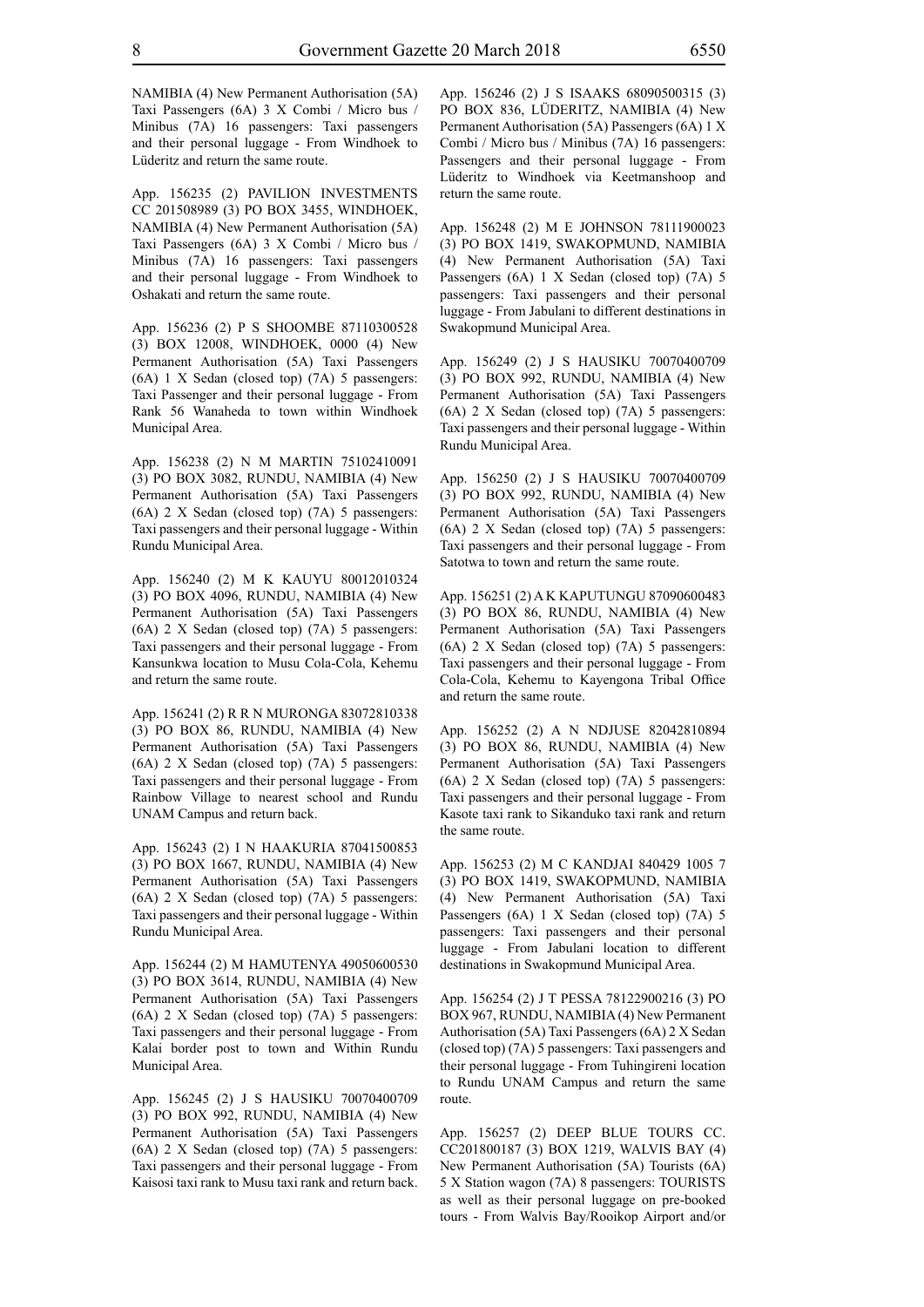Windhoek/Hosea Kutako International to different tourist destinations situated within the Republic of Namibia and return.

App. 156259 (2) S S SHIKESHO 89072700694 (3) PO BOX 24048, WINDHOEK, NAMIBIA (4) New Permanent Authorisation (5A) Taxi Passengers (6A) 1 X Sedan (closed top) (7A) 5 passengers: Taxi passengers and their personal luggage - From taxi rank T605 Eros Park to Africa Tonga Oshili and return the same route.

App. 156260 (2) M F FRIEDERICK 57050501360 (3) PO BOX 22843, WINDHOEK, 0000 (4) New Permanent Authorisation (5A) Passengers (6A) 2 X Combi / Micro bus / Minibus (7A) 16 passengers: Passengers and their personal luggage - From Windhoek bustop to Oranjemund bustop and return back.

App. 156263 (2) J M MUKOSO 66030900064 (3) PO BOX 1778, RUNDU, NAMIBIA (4) New Permanent Authorisation (5A) Taxi Passengers (6A) 1 X Sedan (closed top) (7A) 5 passengers: Taxi passengers and their personal luggage - From Ndama to Vungu Vungu Farm within Rundu Municipal Area.

App. 156264 (2) L ELAGO 78060200070 (3) PO BOX 650, TSUMEB, NAMIBIA (4) New Permanent Authorisation (5A) Taxi Passengers (6A) 1 X Sedan (closed top) (7A) 5 passengers: Taxi passengers and their personal luggage - From Nomtsoub to Etosha Secondary School in Tsumeb and return the same route.

App. 156265 (2) S I SHOOMBE 82050610173 (3) PO BOX 12017, AUSSPANNPLATZ, WINDHOEK, NAMIBIA (4) New Permanent Authorisation (5A) Taxi Passengers (6A) 1 X Sedan (closed top) (7A) 5 passengers: Taxi passengers and their personal luggage - From taxi rank T152 Goreangab to Contry Club and Prosperita within Windhoek Municipal Area.

App. 156269 (2) L H KADUBULI 86071600634 (3) PO BOX 41029, AUSSPANNPLATZ, WINDHOEK (4) New Permanent Authorisation (5A) Taxi Passengers (6A) 1 X Sedan (closed top) (7A) 5 passengers: Taxi passengers and their personal luggage - From Okuryangava to Otjomuise taxi rank and return back.

App. 156271 (2) B M KAUYU 770902910218 (3) PO BOX 4096, RUNDU, NAMIBIA (4) New Permanent Authorisation (5A) Taxi Passengers (6A) 1 X Combi / Micro bus / Minibus (7A) 15 passengers: Taxi passengers and their personal luggage - From Rundu to Swakopmund and return the same route.

App. 156274 (2) N KATUNDU 83030810143 (3) PO BOX 75, OPUWO, NAMIBIA (4) New Permanent Authorisation (5A) Taxi Passengers (6A) 1 X Sedan (closed top) (7A) 5 passengers: Taxi passengers and their personal luggage - Within Opuwo Municipal Area.

App. 156278 (2) U F KATUNDU 76082300041 (3) PO BOX 330, OPUWO, NAMIBIA (4) New Permanent Authorisation (5A) Taxi Passengers (6A) 1 X Combi / Micro bus / Minibus (7A) 16 passengers: Taxi passengers and their personal luggage - Within Opuwo Municipal Area.

App. 156280 (2) M BALZER 67101201342 (3) PO BOX 896, GOBABIS, NAMIBIA (4) New Permanent Authorisation (5A) Taxi Passengers (6A) 1 X Sedan (closed top) (7A) 5 passengers: Taxi passengers and their personal luggage - Within Gobabis Municipal Area.

App. 156284 (2) M C KANDJAI 840429 1005 7 (3) PO BOX 1419, SWAKOPMUND, NAMIBIA (4) New Permanent Authorisation (5A) Taxi Passengers (6A) 1 X Combi / Micro bus / Minibus (7A) 16 passengers: Passengers and their personal luggage - From Windhoek to the North and return the same route.

App. 156285 (2) M E JOHNSON 78111900023 (3) PO BOX 1419, SWAKOPMUND, NAMIBIA (4) New Permanent Authorisation (5A) Taxi Passengers (6A) 1 X Combi / Micro bus / Minibus (7A) 16 passengers: Passengers and their personal luggage - From Swakopmund to Windhoek via Usakos and Okahandja and return the same route.

App. 156286 (2) JOHN AND PENNY TOURS AND SAFARI CC2001093 (3) PO BOX 23128, WINDHOEK, NAMIBIA (4) New Permanent Authorisation (5A) Tourists (6A) 1 X Combi / Micro bus / Minibus (7A) 12 passengers: Tourists and their personal luggage - From Windhoek to Erongo, Karas, Omusati, Oshana, Oshikoto, and Otjozondjupa towns Guest houses, Lodges and Hostels including other tourist desdinations within those mentioned regions and return the same route.

App. 156287 (2) JOHN AND PENNY TOURS AND SAFARI CC2001093 (3) PO BOX 23128, WINDHOEK, NAMIBIA (4) New Permanent Authorisation (5A) Tourists (6A) 1 X Bus (single deck) (7A) 30 passengers: Tourists and their personal luggage - From Windhoek to Erongo, Karas, Omusati, Oshana, Oshikoto, and Otjozondjupa towns Guest houses, Lodges and Hostels including other tourist desdinations within those mentioned regions and return the same route.

App. 156290 (2) J IITA 76112700077 (3) PO BOX 7477, KATUTURA, WINDHOEK (4) New Permanent Authorisation (5A) Taxi Passengers (6A) 1 X Sedan (closed top) (7A) 5 passengers: Taxi passengers and their personal luggage - From taxi rank T14 to Maerua Mall and return the same route.

App. 156294 (2) S KASHIDINGE 52062600496 (3) PO BOX 3109, ONDANGWA, NAMIBIA (4) New Permanent Authorisation (5A) Taxi Passengers (6A) 1 X Station wagon (7A) 7 passengers: Taxi passengers and their personal luggage - From Ondangwa to Omuthiya and return the same route.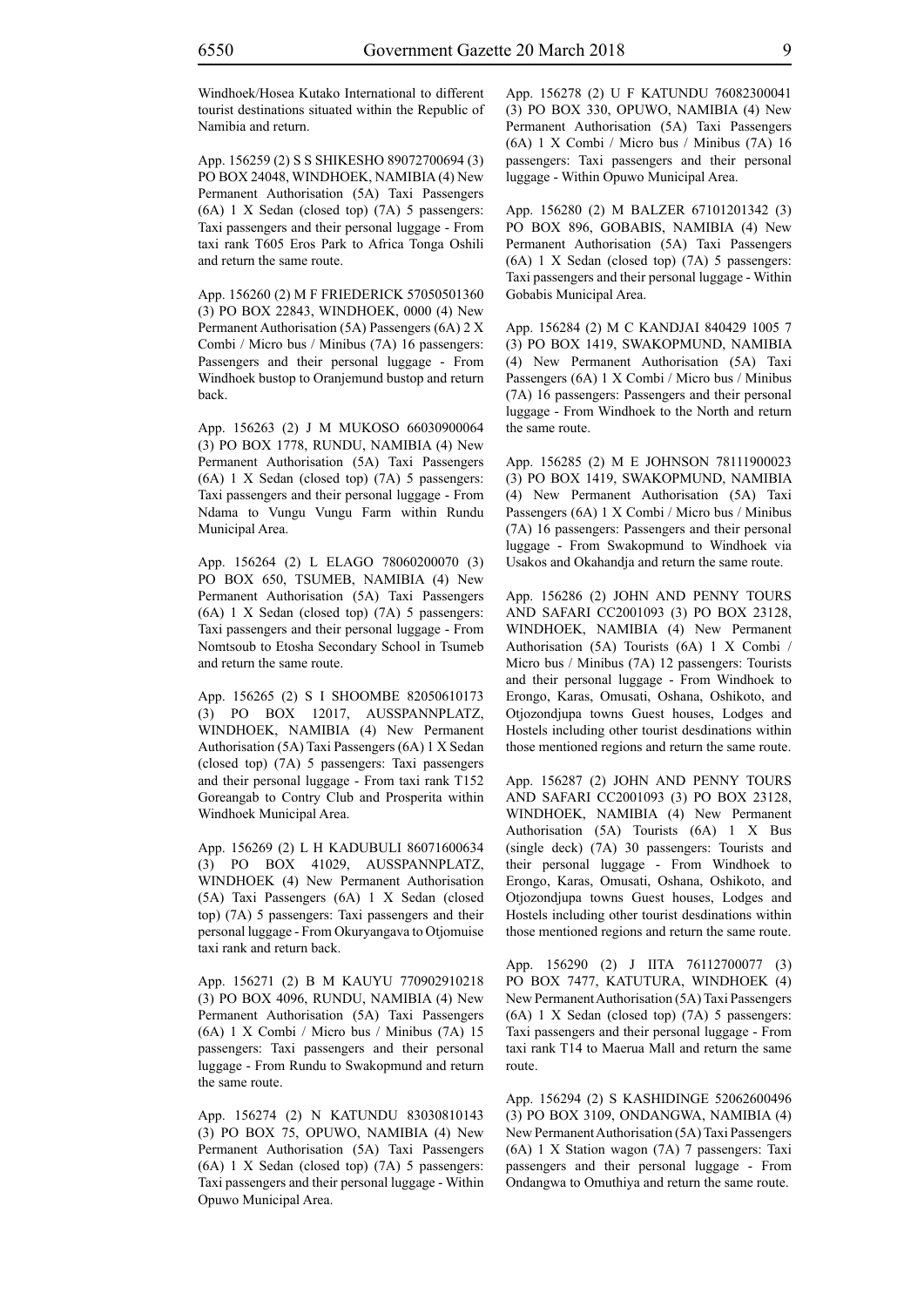App. 156298 (2) I M GABRIEL 88051800176 (3) PO BOX 61525, KATUTURA, WINDHOEK (4) New Permanent Authorisation (5A) Taxi Passengers (6A) 1 X Sedan (closed top) (7A) 5 passengers: Taxi passengers and their personal luggage - Within Windhoek Municipal Area.

App. 156299 (2) N HAIKETI 90072001151 (3) PO BOX 10913, KHOMASDAL, WINDHOEK (4) New Permanent Authorisation (5A) Taxi Passengers (6A) 1 X Sedan (closed top) (7A) 5 passengers: Taxi passengers and their personal luggage - Within Windhoek Municipal Area.

App. 156301 (2) UNITRANS SHUTTLES SER-VICES NAMIBIA (pty) LTD. 89476 (3) BOX 90135, KLEIN WINDHOEK, WINDHOEK (4) New Permanent Authorisation (5A) Tourists (6A) 3 X Station wagon (7A) 7 passengers: Tourists and their personal luggage - From Hosea International Airport to Hilton Hotel, Guest House, B&B and return the same route.

App. 156303 (2) UNITRANS SHUTTLES SER-VICES NAMIBIA (PTY) LTD. 89476 (3) BOX 90135, KLEIN WINDHOEK, WINDHOEK (4) New Permanent Authorisation (5A) Taxi Passengers (6A) 2 X Sedan (closed top) (7A) 5 passengers: Tourists and their personal luggage - From Hosea International Airport to Hilton Hotel, Guest House, B&B and return the same route.

App. 156305 (2) UNITRANS SHUTTLES SER-VICES NAMIBIA (PTY) LTD. 89476 (3) BOX 90135, KLEIN WINDHOEK, WINDHOEK (4) New Permanent Authorisation (5A) Tourists (6A) 2 X Station wagon (7A) 8 passengers: Tourists and their personal luggage - From Hosea International Airport to Hilton Hotel, Guest House, B&B and return the same route.

App. 156316 (2) J K NDJAMBA 71080700099 (3) BOX 2015, RUNDU, 90000 (4) New Permanent Authorisation (5A) Passengers (6A) 2 X Combi / Micro bus / Minibus (7A) 16 passengers: Passenger and their personal luggage - From Rundu to Divundu via Nkurenkuru and return

App. 156318 (2) E A GOLIATH 86051400095 (3) PO BOX 729, KEETMANSHOOP, NAMIBIA (4) New Permanent Authorisation (5A) Taxi Passengers (6A) 1 X Sedan (closed top) (7A) 5 passengers: Taxi passengers and their personal luggage - Within Keetmanshoop Municipal Area.

App. 156319 (2) V NASHONGO 55120800483 (3) PO BOX 326, TSANDI, NAMIBIA (4) New Permanent Authorisation (5A) Taxi Passengers (6A) 1 X Sedan (closed top) (7A) 5 passengers: Taxi passengers and their personal luggage - From Tsandi settelment to Okahao via Okakwa and return the same route.

App. 156320 (2) T KANDJII 87071800577 (3) PO BOX 2133, GOBABIS, NAMIBIA, 9000 (4) New Permanent Authorisation (5A) Taxi Passengers (6A) 1 X Sedan (closed top) (7A) 5 passengers: Taxi passengers and their personal luggage - Within Gobabis Municipal Area.

App. 156322 (2) B M KAUYU 77092910218 (3) PO BOX 4096, RUNDU, NAMIBIA (4) New Permanent Authorisation (5A) Taxi Passengers (6A) 2 X Sedan (closed top) (7A) 5 passengers: Taxi passengers and their personal luggage - From Katutura location to Tuhingireni, safari, and Kehemu and return the same route.

App. 156323 (2) S P MEINTJIES 79010800067 (3) PO BOX 901, KEETMANSHOOP, NAMIBIA, 0000 (4) New Permanent Authorisation (5A) Taxi Passengers (6A) 1 X Sedan (closed top) (7A) 5 passengers: Taxi passengers and their personal luggage - Within Keetmanshoop Municipal Area.

App. 156325 (2) S A MBUNDU 59071400867 (3) PO BOX 86, RUNDU, NAMIBIA (4) New Permanent Authorisation (5A) Taxi Passengers (6A) 2 X Overland Truck (7A) 5 passengers: Taxi passengers and their personal luggage - From Queenspark location to Omashare River Lodge taxi rank and return back.

App. 156327 (2) S N MUPEU 79102010477 (3) PO BOX 1543, OTJIWARONGO, NAMIBIA (4) New Permanent Authorisation (5A) Taxi Passengers (6A) 1 X Sedan (closed top) (7A) 5 passengers: Taxi passengers and their personal luggage - Within Otjiwarongo Municipal Area.

App. 156328 (2) BATIS BIRDING SAFARIS NAMIBIA CC. CC20101579 (3) BOX 2703, SWAKOPMUND (4) New Permanent Authorisation (5A) Tourists (6A) 1 X Station wagon (7A) 9 passengers: Tourists as well as their personal luggage - From Swakopmund / Walvis Bay to Hotels Lodges and/or boarding houses on pre-booked tours for a minimum of 3(three) days to tourists attraction places within Swakopmund area and to places situated within the Republic of Namibia and return to places of embarkation.

App. 156329 (2) H N PENOHANGE 82062810059 (3) PO BOX 1681, RUNDU, NAMIBIA (4) New Permanent Authorisation (5A) Taxi Passengers (6A) 2 X Sedan (closed top) (7A) 5 passengers: Taxi passengers and their personal luggage - From Kayira-Kayira to Nakazaza, Rundu Campus and return the same route.

App. 156330 (2) D K IHEMBA 72012710018 (3) PO BOX 27020, WINDHOEK, NAMIBIA (4) New Permanent Authorisation (5A) Taxi Passengers (6A) 1 X Sedan (closed top) (7A) 5 passengers: Taxi passengers and their personal luggage - From Katutura to town at Wernhil Park and return the same route.

App. 156335 (2) S SHEENDELWAKO 911- 12900616 (3) PRIVATE BAG 12017, AUSS-PANNPLATZ, WINDHOEK (4) New Permanent Authorisation (5A) Taxi Passengers (6A) 1 X Sedan (closed top) (7A) 5 passengers: Taxi passengers and their personal luggage - Within Windhoek Municipal Area.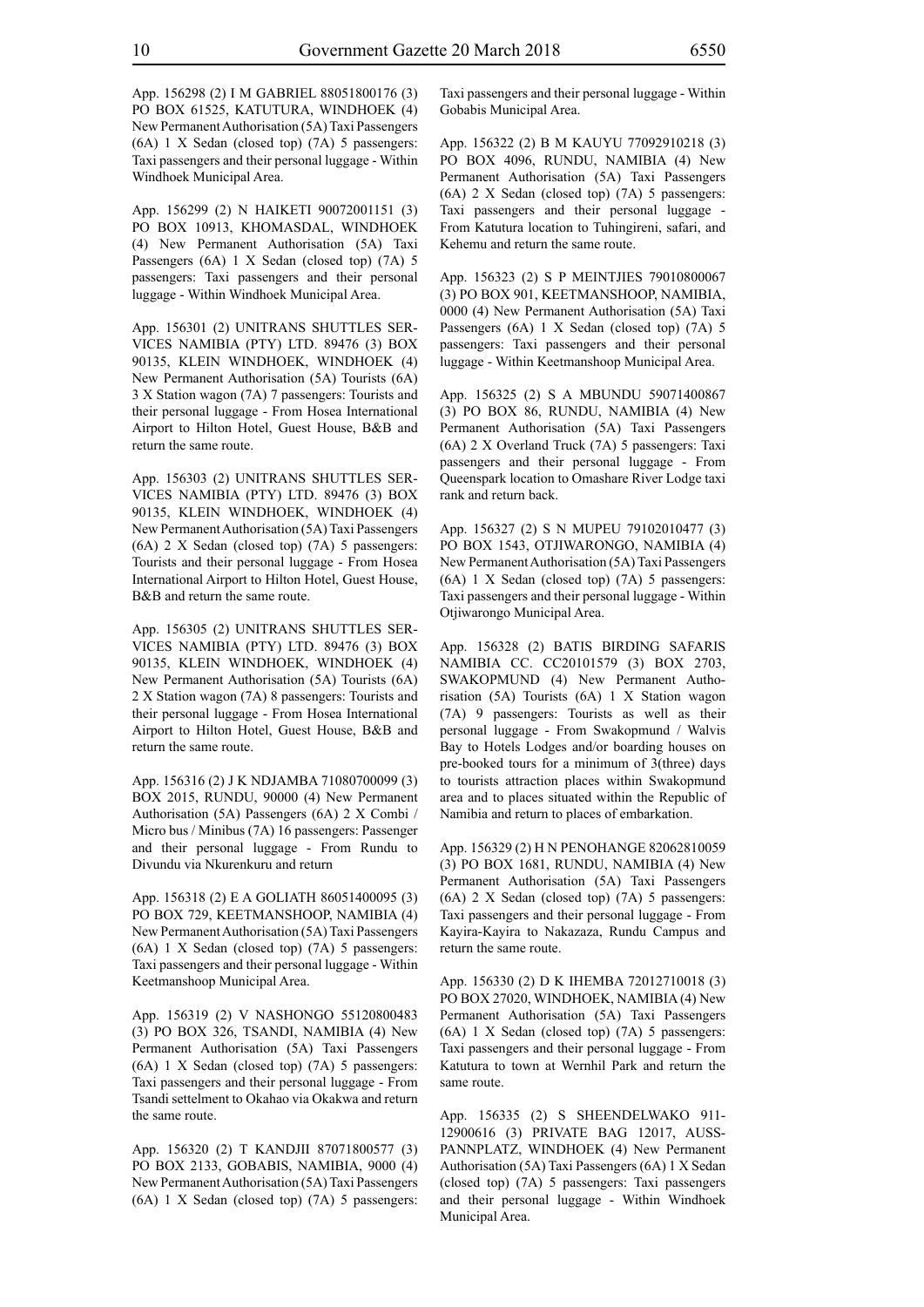App. 156346 (2) CENTRAL BRICK AND PAVING CC CC20121344 (3) PO BOX 81897, OLYMPIA, WINDHOEK (4) New Permanent Authorisation (5A) Employees (6A) 1 X Bus (single deck) (5B) Employees (6B) 1 X Bus (single deck) (5C) Employees (6C) 1 X Combi / Micro bus / Minibus (5D) Employees (6D) 1 X Combi / Micro bus / Minibus (7B) 14 passengers: Employees of Central Brick and Paving CC - From places of residence at Otjomuise Eveline Street and Hakahana at Four Way/Ombili to working place at Central Brick and Paving cc and return the same route.

App. 156348 (2) E KALIUS 80062600109 (3) PO BOX 287, OSHAKATI, NAMIBIA (4) New Permanent Authorisation (5A) Taxi Passengers (6A) 1 X Sedan (closed top) (7A) 5 passengers: Taxi passengers and their personal luggage - From Oshakati to Ondangwa Via Ongwediva and return the same route.

App. 156378 (2) J H FERLAND 62100600737 (3) PO BOX 8475, BACHBRECHT, WINDHOEK (4) New Permanent Authorisation (5A) Taxi Passengers (6A) 1 X Sedan (closed top) (7A) 5 passengers: Taxi passengers and their personal luggage - Within Rehoboth Municipal Area.

App. 156391 (2) L H KADUBULI 86071600634 (3) PO BOX 41029, AUSSPANNPLATZ, WIND-HOEK (4) New Permanent Authorisation (5A) Taxi Passengers (6A) 1 X Sedan (closed top) (7A) 5 passengers: Taxi passengers and their personal luggage - From Okuryangava T80 to Otjomuise T364 and return back.

App. 156393 (2) R K NEKARE 79101010123 (3) PO BOX 884, RUNDU, NAMIBIA (4) New Permanent Authorisation (5A) Taxi Passengers (6A) 1 X Sedan (closed top) (7A) 5 passengers: Taxi passengers and their personal luggage - From Sauyemwa to Kehemu, Ndama and return the same route.

App. 156394 (2) M A SHIMWETHENI 780- 10200344 (3) BOX 5244, TULINAWA, SWAKOPMUND, 0000 (4) New Permanent Authorisation (5A) Taxi Passengers (6A) 1 X Station wagon (7A) 7 passengers: Taxi passengers and their personal luggage - From Swakopmund to Arandis and return

App. 156398 (2) AMA AFRICA SAFARI CC 201513391 (3) PO BOX 8805, SWAKOPMUND, 0000 (4) New Permanent Authorisation (5A) Tourists (6A) 1 X Station wagon (7A) 7 passengers: Tourists and their personal luggage - From Swakopmun/ Windhoek Hosea Kutako Airpot to Hotels, B & B Guest houses on pre-booked Tours destinations to atattraction places situated within the Republic of Namibia and return

App. 156404 (2) F N NAIMBALE 86102300181 (3) PO BOX 400, OUTAPI, OMBALLANTU (4) New Permanent Authorisation (5A) Taxi Passengers (6A) 1 X Bus (single deck) (7A) 28 passengers: Taxi passengers and their personal luggage - From Okalongo bus stop to Lüderitz bus stop and return the same route.

App. 156405 (2) GALLERY TRANSPORT CC. 201313104 (3) PO BOX 41499, AUSSPANN-PLATZ, WINDHOEK (4) New Permanent Authorisation (5A) Taxi Passengers (6A) 1 X Station wagon (7A) 7 passengers: Taxi passengers and their personal luggage - From Katutura T37 to town and Within Windhoek Municipal Area.

App. 156407 (2) A NATANAEL 86060601294 (3) PO BOX 98264, HOCHLAND PARK, WINDHOEK (4) New Permanent Authorisation (5A) Taxi Passengers (6A) 1 X Combi / Micro bus / Minibus (7A) 11 passengers: Taxi passengers and their personal luggage - From Windhoek to Walvis Bay and return back.

App. 156412 (2) L M MUSHABATI 90120500175 (3) PO BOX 21, SWAKOPMUND, NAMIBIA (4) New Permanent Authorisation (5A) Taxi Passengers (6A) 1 X Sedan (closed top) (7A) 5 passengers: Taxi passengers and their personal luggage - From Swakopmund to Walvis Bay and return back.

App. 156413 (2) M M SHAMWAZI 92070400638 (3) PO BOX 21, SWAKOPMUND, NAMIBIA (4) New Permanent Authorisation (5A) Taxi Passengers (6A) 1 X Sedan (closed top) (7A) 5 passengers: Taxi passengers and their personal luggage - From Swakopmund and Walvis Bay and return back.

App. 156416 (2) S W NDATIPO 00090900278 (3) PO BOX 62962, WANAHEDA, NAMIBIA (4) New Permanent Authorisation (5A) Taxi Passengers (6A) 1 X Sedan (closed top) (7A) 5 passengers: Taxi passengers and their personal luggage - From Wanaheda T253 to town and return back.

App. 156421 (2) N SHIKULO 64081400504 (3) PO BOX 7114, KATUTURA, WINDHOEK, 9000 (4) New Permanent Authorisation (5A) Taxi Passengers (6A) 1 X Bus (single deck) (7A) 28 passengers: Taxi passengers and their personal luggage - From Monte Cristo bus stop to Ondangwa, Oshakati, Okalongo, Outapi and Ruacana and return the same route.

App. 156423 (2) M S SHAANIKA 89092000361 (3) PO BOX 22915, WINDHOEK, NAMIBIA (4) New Permanent Authorisation (5A) Taxi Passengers (6A) 1 X Sedan (closed top) (7A) 5 passengers: Taxi passengers and their personal luggage - From Okuryangava T74 to Cimbebasia T520 and return the same route.

App. 156424 (2) N SILAS 65022800845 (3) PO BOX 24588, WINDHOEK, NAMIBIA (4) New Permanent Authorisation (5A) Taxi Passengers (6A) 1 X Station wagon (7A) 8 passengers: Taxi passengers and their personal luggage - From Okuryangava T79 to town and return the same route.

App. 156428 (2) F DOMINGOS 56032500284 (3) PO BOX 362, MARIENTAL, NAMIBIA (4) New Permanent Authorisation (5A) Taxi Passengers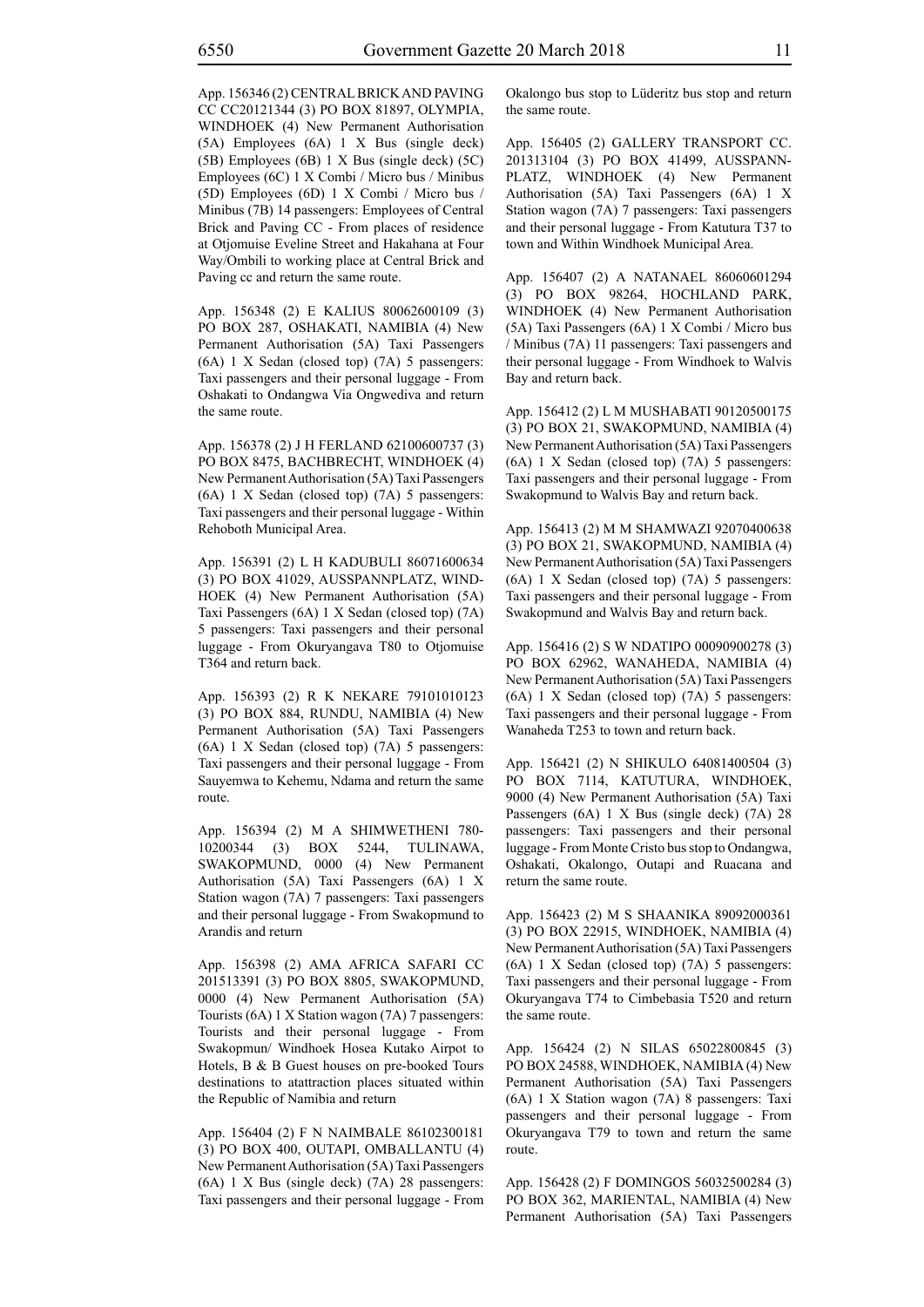(6A) 1 X Sedan (closed top) (7A) 5 passengers: Taxi passengers and their personal luggage - Within Mariental Municipal Area.

App. 156429 (2) P S LIRUNGA 88070300485 (3) PO BOX 35277, KLEINE KUPPE, WINDHOEK (4) New Permanent Authorisation (5A) Taxi Passengers (6A) 1 X Sedan (closed top) (7A) 5 passengers: Taxi passengers and their personal luggage - From Wanaheda T253 to town and Within Windhoek Municipal Area.

App. 156434 (2) B N HAWANGA 86101500799 (3) PO BOX 17186, OKALONGO, NAMIBIA (4) New Permanent Authorisation (5A) Taxi Passengers (6A) 1 X Station wagon (7A) 7 passengers: Taxi passengers and their personal luggage - From Okalongo to Outapi and return the same route.

App. 156447 (2) F S NDELIIMONA 70093010028 (3) PO BOX 60068, KATUTURA, WINDHOEK, NAMIBIA (4) New Permanent Authorisation (5A) Taxi Passengers (6A) 1 X Station wagon (7A) 7 passengers: Taxi passengers and their personal luggage - From Otjomuise to town within Windhoek Municipal Area.

App. 156449 (2) J NAMPILA 73100200675 (3) PO BOX 60761, KATUTURA, WINDHOEK (4) New Permanent Authorisation (5A) Taxi Passengers (6A) 1 X Sedan (closed top) (7A) 5 passengers: Taxi passengers and their personal luggage - From taxi rank T70 Ombili to Social Security in Khomasdal within Windhek Municipal Area.

App. 156451 (2) F NALYEENDE 68110600573 (3) PO BOX 207, OHAINGU, NAMIBIA (4) New Permanent Authorisation (5A) Taxi Passengers (6A) 1 X Combi / Micro bus / Minibus (7A) 16 passengers: Passengers and their personal luggage - From Ohaningus Settelment to Windhoek and return the same route.

App. 156453 (2) S N IIPINGE 90120900769 (3) PO BOX 61321, KATUTURA, WINDHOEK (4) New Permanent Authorisation (5A) Taxi Passengers (6A) 1 X Sedan (closed top) (7A) 5 passengers: Taxi passengers and their personal luggage - From taxi rank T95 One Nation Taxi rank to UNAM Main Campus and Country Club and return back.

App. 156454 (2) N T IYAMBO 76042500279 (3) PO BOX 62566, KATUTURA, WINDHOEK, NAMIBIA (4) New Permanent Authorisation (5A) Taxi Passengers (6A) 1 X Sedan (closed top) (7A) 5 passengers: Taxi passengers and their personal luggage - From taxi rank T05 Katutura to Winchoek Techniccal School in Academia and return the same route.

App. 156456 (2) MCDAFF INVESTMENT CC CC201411810 (3) PO BOX 7633, KATUTURA, WINDHOEK (4) New Permanent Authorisation (5A) Taxi Passengers (6A) 1 X Sedan (closed top) (7A) 5 passengers: Taxi passengers and their personal luggage - From otjimuise T176 to town at T706 and return back.

App. 156458 (2) MCDAFF INVESTMENT CC CC201411810 (3) PO BOX 7633, KATUTURA, WINDHOEK (4) New Permanent Authorisation (5A) Taxi Passengers (6A) 1 X Sedan (closed top) (7A) 5 passengers: Taxi passengers and their personal luggage - From Onhuno to Oshikango and return back.

App. 156461 (2) B K NDARA 68020700803 (3) PO BOX 8035, OTJIWARONGO, NAMIBIA (4) New Permanent Authorisation (5A) Taxi Passengers (6A) 1 X Sedan (closed top) (7A) 5 passengers: From Namibia, Caprivi, Andara

App. 156463 (2) L P HAMUKWAYA 82032010038 (3) PO BOX 5530, OSHAKATI, NAMIBIA (4) New Permanent Authorisation (5A) Taxi Passengers (6A) 1 X Sedan (closed top) (7A) 5 passengers: Taxi passengers and their personal luggage - From Oshakati to Ondangwa and Oshikango and return the same route.

App. 156464 (2) M L MIKKA 81060910098 (3) PO BOX 671, OHANGWENA, NAMIBIA (4) New Permanent Authorisation (5A) Passengers (6A) 1 X Combi / Micro bus / Minibus (7A) 16 passengers: Passengers and their personal luggage - From Windhoek (Wanaheda bus stop) to Onawa in Ongenga constituency (Ohangwena Region) and return the same route.

App. 156465 (2) E N SHANDJUUKA 86020900215 (3) PO BOX 14, ONGHA, NAMIBIA (4) New Permanent Authorisation (5A) Taxi Passengers (6A) 1 X Sedan (closed top) (7A) 5 passengers: Taxi passengers and their personal luggage - From Oshikango to Ondangwa and return back.

App. 156467 (2) T F MIKKA 83032310520 (3) PO BOX 133, TSANDI, UUKWALUDHI, NAMIBIA (4) New Permanent Authorisation (5A) Passengers (6A) 1 X Combi / Micro bus / Minibus (7A) 16 passengers: Passengers and their personal luggage - From Ondukuta village to Windhoek and return the same route.

App. 156468 (2) L HIGOAM 63122200287 (3) PO BOX 60759, KATUTURA, WINDHOEK (4) New Permanent Authorisation (5A) Taxi Passengers (6A) 1 X Sedan (closed top) (7A) 5 passengers: Taxi passengers and their personal luggage - From Otjomuise 8de Laan to town and return back.

App. 156471 (2) M S HAINGURA 81092810617 (3) PO BOX 1276, RUNDU, NAMIBIA (4) New Permanent Authorisation (5A) Taxi Passengers (6A) 1 X Combi / Micro bus / Minibus (7A) 16 passengers: Taxi passengers and their personal luggage - From Rundu to Nkure-Nkuru and return the same route.

App. 156472 (2) P KASHILE 92042000795 (3) PO BOX 65683, KATUTURA, WINDHOEK (4) New Permanent Authorisation (5A) Taxi Passengers (6A) 1 X Sedan (closed top) (7A) 5 passengers: Taxi passengers and their personal luggage - From Goreangab at Matshetshi T85 to Okuryangava T75 and return back.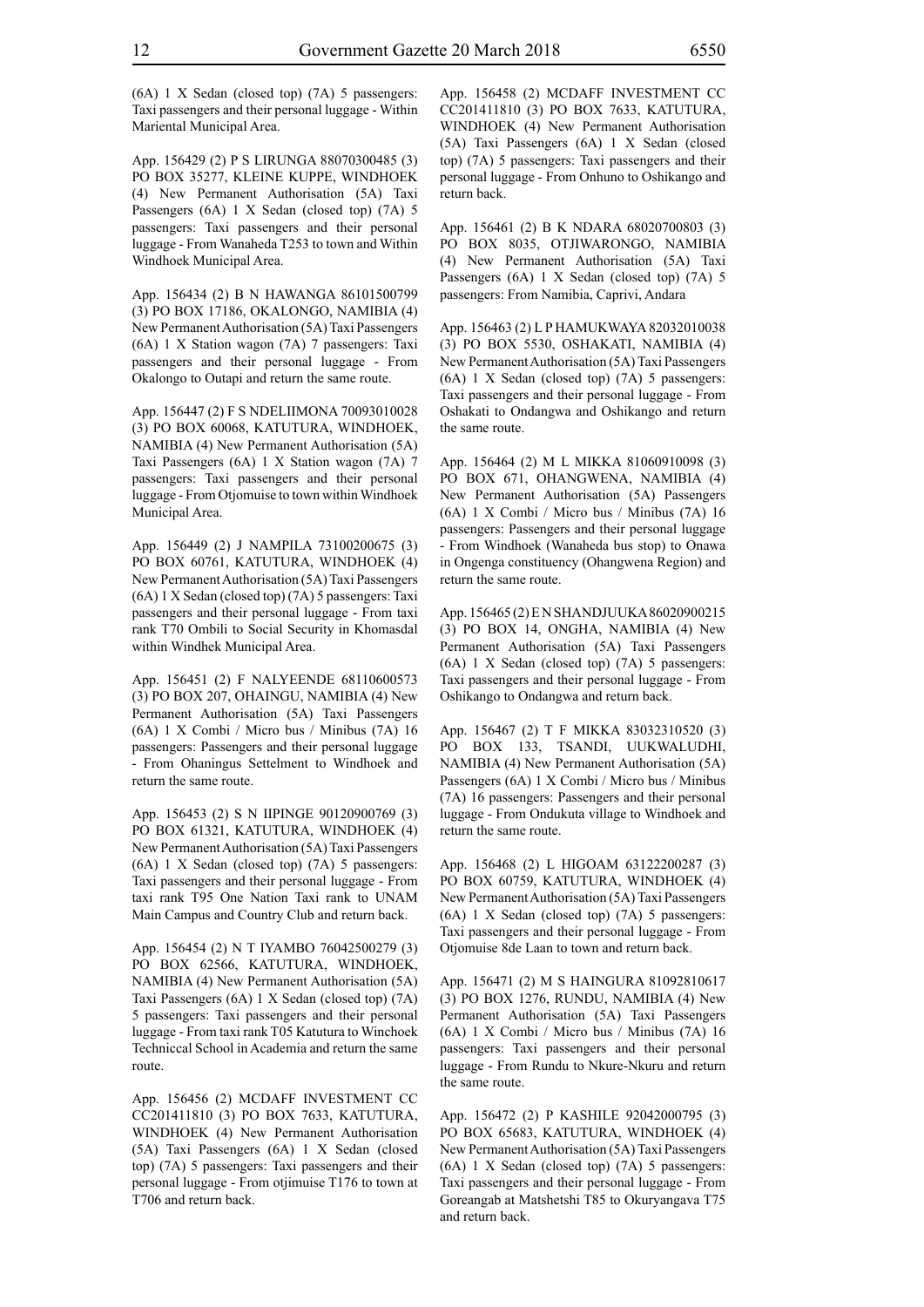App. 156473 (2) KLEEN TEK WASTE MANAGEMENT CC. 20084957 (3) BOX 81003, WINDHOEK (4) New Permanent Authorisation (5A) Employees (6A) 1 X Bus (single deck) (7A) 65 passengers: Employees of KLEEN TEK WASTE MANAGEMENT CC within Windhoek Municipal Area - From Otjomuise and Katutura to Brakwater and return back via the same route.

App. 156474 (2) E A H MILANDA 83061510777 (3) PO BOX 5235, AUSSPANNPLATZ, WIND-HOEK (4) New Permanent Authorisation (5A) Taxi Passengers (6A) 1 X Sedan (closed top) (7A) 5 passengers: Taxi passengers and their personal luggage - From Khomasdal T20 to town at Wernhil Park and return back.

App. 156477 (2) T P SHILINGE 68082800585 (3) BOX 4674, WINDHOEK, NAMIBIA, 0000 (4) New Permanent Authorisation (5A) Taxi Passengers (6A) 1 X Sedan (closed top) (7A) 5 passengers: Taxi passengers and their personal luggage - From Otjomuise T32 to town at Ellerines T709 and return back.

App. 156480 (2) J HAILONGA 79123010371 (3) BOX 7055, KATUTURA, WINDHOEK, 9000 (4) New Permanent Authorisation (5A) Taxi Passengers (6A) 2 X Combi / Micro bus / Minibus (7A) 16 passengers: Taxi passengers and their personal luggage - From rank79 Okuryangava to town Within Windhoek Municipal Area

App. 156481 (2) K KAMATI 62111800627 (3) PO BOX 8550, WINDHOEK, NAMIBIA (4) New Permanent Authorisation (5A) Taxi Passengers (6A) 1 X Sedan (closed top) (7A) 5 passengers: Taxi passengers and their personal luggage - From Okuryangava T79 to town at Wernhil Park and return back.

App. 156485 (2) J SHUUYA 61091700532 (3) PO BOX 3979, WINDHOEK, NAMIBIA (4) New Permanent Authorisation (5A) Taxi Passengers (6A) 1 X Sedan (closed top) (7A) 5 passengers: Taxi passengers and their personal luggage - From Otjomuise 7de Laan T32&33 to town at Ellerines T709 and return back.

App. 156488 (2) S HAUFIKU 66092200392 (3) PO BOX 647, OHANGWENA, NAMIBIA (4) New Permanent Authorisation (5A) Taxi Passengers (6A) 1 X Sedan (closed top) (7A) 5 passengers: Taxi passengers and their personal luggage - Between Oshikango, Ondangwa and Eenhana and return back.

App. 156490 (2) M N AMUKWAYA 72032810115 (3) PO BOX 25167, WINDHOEK, NAMIBIA (4) New Permanent Authorisation (5A) Taxi Passengers (6A) 1 X Sedan (closed top) (7A) 5 passengers: Taxi passengers and their personal luggage - From Otjinmuise 7de Laan T32 & T33 to town at EllerinesT709 and return back.

App. 156494 (2) NEKANDA AIRPORT TRANSFER & TOURS CC CC201711843 (3) PO BOX 65952, KATUTURA, WINDHOEK (4) New Permanent Authorisation (5A) Taxi Passengers (6A) 1 X Sedan (closed top) (7A) 5 passengers: Tourists and their personal luggage - From Hosea Kutako International Airport to Hillside hotels, Game Farm, Hilton, Chameleon B&B, Avani and Within Windhoek Municipal Area.

App. 156496 (2) W N HAUFIKU 78060610643 (3) PO BOX 647, OHANGWENA, NAMIBIA (4) New Permanent Authorisation (5A) Taxi Passengers (6A) 1 X Sedan (closed top) (7A) 5 passengers: Taxi passengers and their personal luggage - From Eenhana to Ondangwa and Oshikango and return back.

App. 156501 (2) E S HANGO 86091100114 (3) PO BOX 1310, GROOTFONTEIN, NAMIBIA, 0000 (4) New Permanent Authorisation (5A) Taxi Passengers (6A) 1 X Sedan (closed top) (7A) 5 passengers: Taxi passengers and their personal luggage - Within Grootfontein Municipal Area.

App. 156505 (2) SK NEGONGA 82070310396 (3) PO BOX 16081, OSHIHOLE, ONESI, 9000 (4) New Permanent Authorisation (5A) Taxi Passengers (6A) 1 X Sedan (closed top) (7A) 5 passengers: Taxi passengers and their personal luggage - From Oshakati to Ondangwa and return the same route.

App. 156507 (2) J H KAPUKA 83051210420 (3) PO BOX 86647, WINDHOEK, NAMIBIA (4) New Permanent Authorisation (5A) Taxi Passengers (6A) 1 X Sedan (closed top) (7A) 5 passengers: Taxi passengers and their personal luggage - From Okahandja Park to town at Wernhil Park and return the same route.

App. 156509 (2) MCDAFF INVESTMENT CC CC201411810 (3) PO BOX 7633, KATUTURA, WINDHOEK (4) New Permanent Authorisation (5A) Taxi Passengers (6A) 1 X Sedan (closed top) (7A) 5 passengers: Taxi passengers and their personal luggage - From Onhuno to Eenhana and return back.

App. 156512 (2) MCDAFF INVESTMENT CC CC201411810 (3) PO BOX 7633, KATUTURA, WINDHOEK (4) New Permanent Authorisation (5A) Taxi Passengers (6A) 1 X Sedan (closed top) (7A) 5 passengers: Taxi passengers and their personal luggage - From Wanaheda T56 to town and Within Windhoek Municipal Area.

App. 156513 (2) MCDAFF INVESTMENT CC CC201411810 (3) PO BOX 7633, KATUTURA, WINDHOEK (4) New Permanent Authorisation (5A) Taxi Passengers (6A) 1 X Sedan (closed top) (7A) 5 passengers: Taxi passengers and their personal luggage - From Otjomuise Extension 8 to town at Wernhil Park and return the same route.

App. 156515 (2) F POKOLO 81030710163 (3) PO BOX 15178, OSHAKATI, NAMIBIA (4) New Permanent Authorisation (5A) Taxi Passengers (6A) 1 X Sedan (closed top) (7A) 5 passengers: Taxi passengers and their personal luggage - From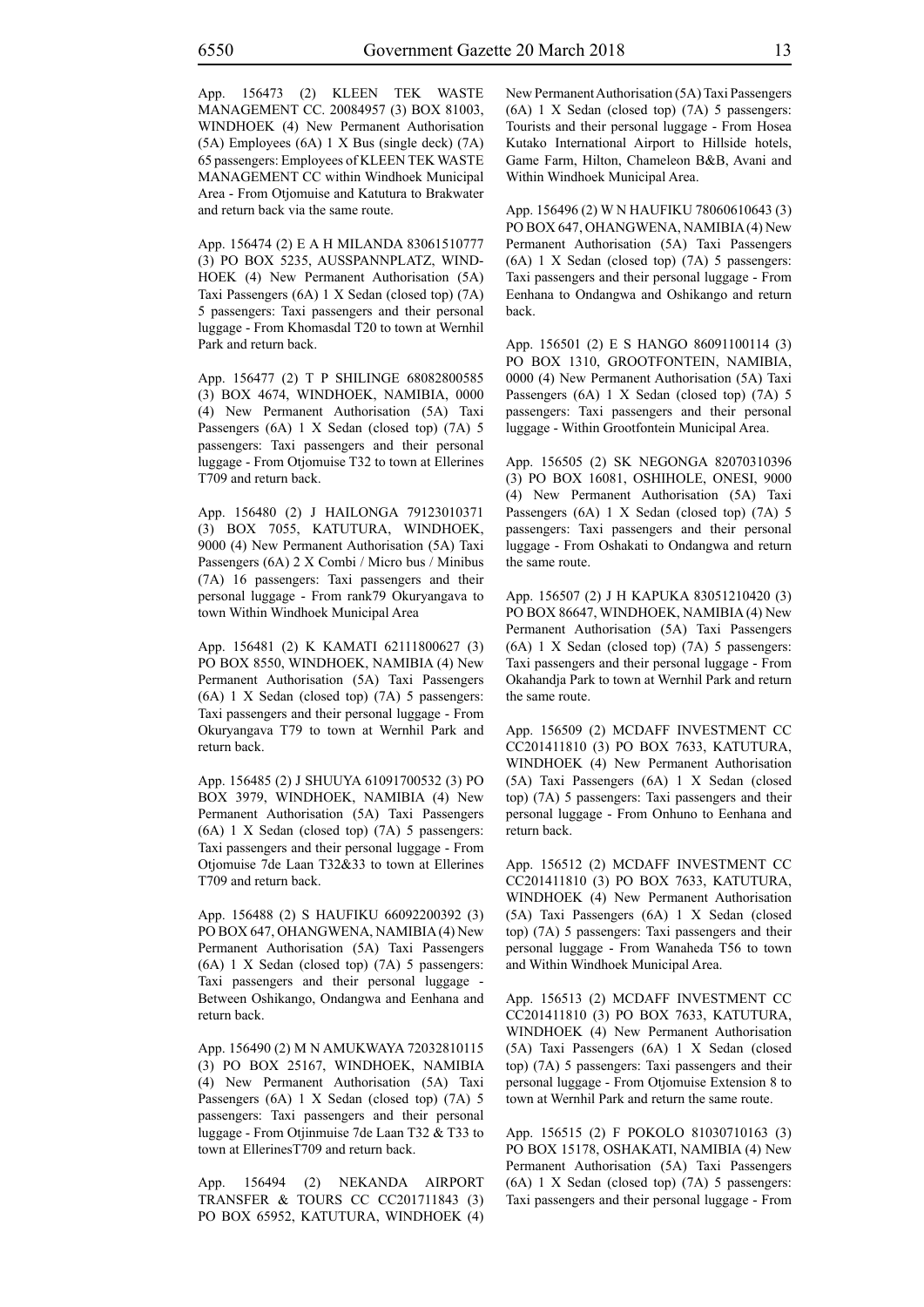Oshakati Taxi rank No.18 to Ondagwa and return the same route.

App. 156517 (2) S AMUNYELA 63082610048 (3) PO BOX 23584, WINDHOEK, NAMIBIA (4) New Permanent Authorisation (5A) Taxi Passengers (6A) 1 X Sedan (closed top) (7A) 5 passengers: Taxi passengers and their personal luggage - From Olympia T562 to Windhoek West and return the same route.

App. 156519 (2) P IYAMBO 77050410306 (3) PO BOX 15178, OSHAKATI, NAMIBIA (4) New Permanent Authorisation (5A) Taxi Passengers (6A) 1 X Sedan (closed top) (7A) 5 passengers: Taxi passengers and their personal luggage - From Oniipa to Eenhana and return the same route.

App. 156521 (2) T M SHAKELA 89082200139 (3) PO BOX 63017, WANAHEDA, WINDHOEK (4) New Permanent Authorisation (5A) Taxi Passengers (6A) 1 X Sedan (closed top) (7A) 5 passengers: Taxi passengers and their personal luggage - From Soweto to Wernhil Park and return back.

App. 156523 (2) T M SHAKELA 89082200139 (3) PO BOX 63017, WANAHEDA, WINDHOEK (4) New Permanent Authorisation (5A) Taxi Passengers (6A) 1 X Sedan (closed top) (7A) 5 passengers: Taxi passengers and their personal luggage - From Okuryangava T79 to town at Wernhil Park and return back.

App. 156524 (2) T M SHAKELA 89082200139 (3) PO BOX 63017, WANAHEDA, WINDHOEK (4) New Permanent Authorisation (5A) Taxi Passengers (6A) 1 X Combi / Micro bus / Minibus (7A) 16 passengers: Taxi passengers and their personal luggage - From Windhoek to Eenhana and return back.

App. 156525 (2) T M SHAKELA 89082200139 (3) PO BOX 63017, WANAHEDA, WINDHOEK (4) New Permanent Authorisation (5A) Taxi Passengers (6A) 1 X Bus (single deck) (7A) 26 passengers: Taxi passengers and their personal luggage - From Windhoek to Ondangwa and return the same route.

App. 156526 (2) T M SHAKELA 89082200139 (3) PO BOX 63017, WANAHEDA, WINDHOEK (4) New Permanent Authorisation (5A) Taxi Passengers (6A) 1 X Sedan (closed top) (7A) 5 passengers: Taxi passengers and their personal luggage - From Wanaheda taxi rank to town at Wernhil Park and return the same route.

App. 156527 (2) T M SHAKELA 89082200139 (3) PO BOX 63017, WANAHEDA, WINDHOEK (4) New Permanent Authorisation (5A) Taxi Passengers (6A) 1 X Combi / Micro bus / Minibus (7A) 16 passengers: Taxi passengers and their personal luggage - From Windhoek to Oshakati and return the same route.

App. 156531 (2) M SHIPANGA 81041810447 (3) PO BOX 62047, KATUTURA, WINDHOEK, NAMIBIA (4) New Permanent Authorisation (5A) Taxi Passengers (6A) 1 X Combi / Micro bus / Minibus (7A) 16 passengers: Taxi Passengers and their personal luggage - From Windhoek Monte Cristo destinated Bus stop to Opuwo and return back the same route.

App. 156532 (2) F T LUKAS 82050310207 (3) PO BOX 7392, WALVIS BAY, NAMIBIA (4) New Permanent Authorisation (5A) Taxi Passengers (6A) 1 X Combi / Micro bus / Minibus (7A) 14 passengers: Taxi Passengers and their personal luggage - From Oshakati to Walvis Bay and return back the same route.

App. 156534 (2) H P SINDUVI 5907120388 (3) PO BOX 86, RUNDU, NAMIBIA (4) New Permanent Authorisation (5A) Taxi Passengers (6A) 1 X Sedan (closed top) (7A) 5 passengers: Taxi passengers and their personal luggage - From Kansukwa location to town and return the same route.

App. 156536 (2) H P SINDUVI 5907120388 (3) PO BOX 86, RUNDU, NAMIBIA (4) New Permanent Authorisation (5A) Taxi Passengers (6A) 2 X Sedan (closed top) (7A) 5 passengers: Taxi passengers and their personal luggage - From Sauyemwa location to town at Ok Food taxi rank and return back.

App. 156537 (2) R R N MURONGA 83072810338 (3) PO BOX 86, RUNDU, NAMIBIA (4) New Permanent Authorisation (5A) Taxi Passengers (6A) 2 X Sedan (closed top) (7A) 5 passengers: Taxi passengers and their personal luggage - From Kaisosi to Rundu State hospital and return the same route.

App. 156539 (2) E M HAIKWIYU 73082100333 (3) PO BOX 2467, WINDHOEK, NAMIBIA (4) New Permanent Authorisation (5A) Taxi Passengers (6A) 1 X Sedan (closed top) (7A) 5 passengers: Taxi passengers and their personal luggage - From taxi rank T06 Soweto to Kusenheim and return the same route.

App. 156540 (2) A JORGENSEN 65090901198 (3) PO BOX 8093, NARRAVILLE, WALVIS BAY (4) New Permanent Authorisation (5A) Taxi Passengers (6A) 1 X Station wagon (7A) 7 passengers: Taxi passengers and their personal luggage - From Walvis Bay to Swakopmund, Dolphin Park and Long Beach and return the same route.

App. 156541 (2) G SHIKONGO 72010110242 (3) PO BOX 185, SWAKOPMUND, NAMIBIA (4) New Permanent Authorisation (5A) Taxi Passengers (6A) 1 X Sedan (closed top) (7A) 5 passengers: Taxi passengers and their personal luggage - From Mile 4 location in Swakopmund to Tutaleni location in Walvis Bay and return the same route.

App. 156542 (2) A LIKUWA 78122510639 (3) PO BOX 86, RUNDU, NAMIBIA (4) New Permanent Authorisation (5A) Taxi Passengers (6A) 2 X Sedan (closed top) (7A) 5 passengers: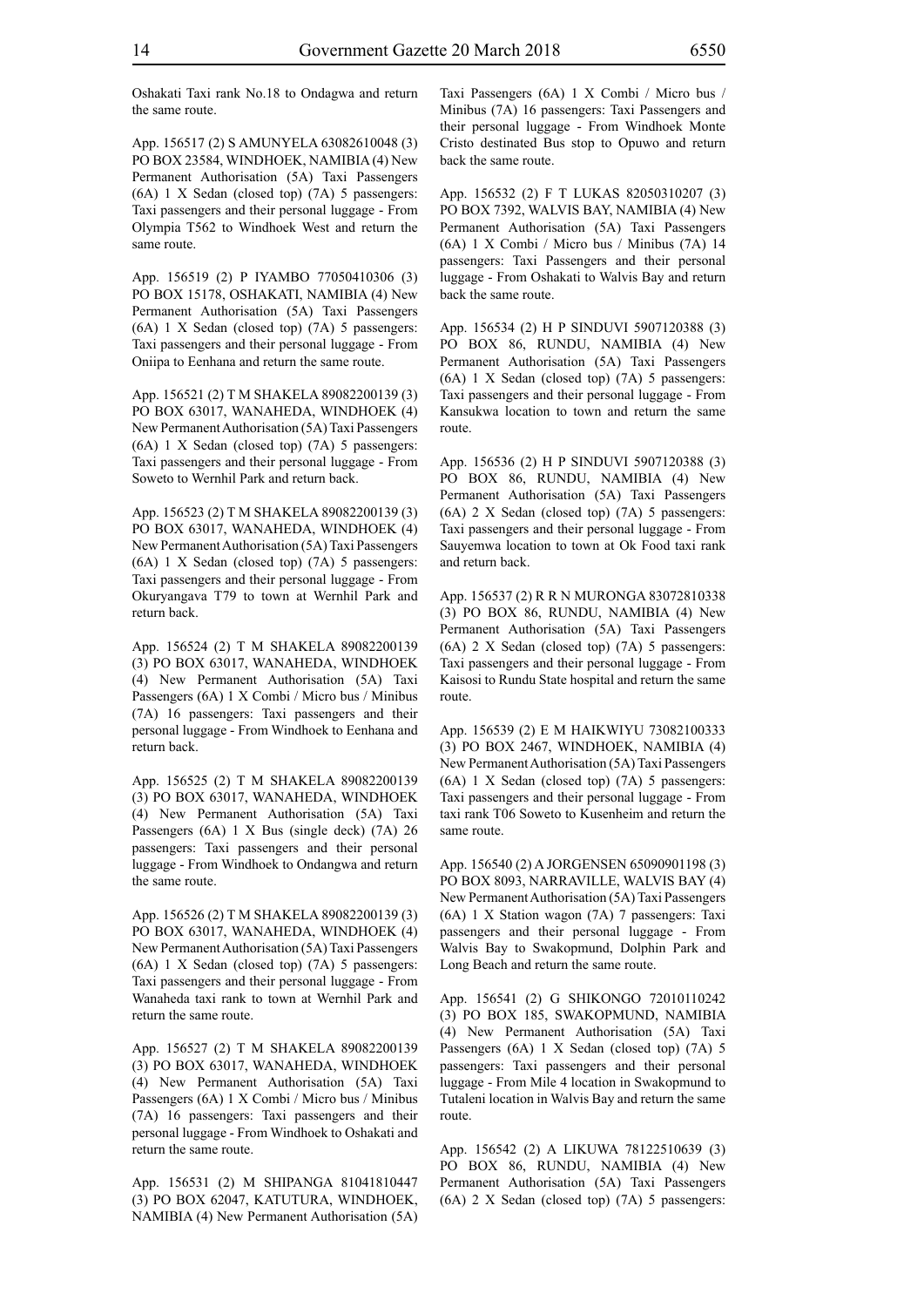Taxi passengers and their personal luggage - From Nakazaza location to town and return back.

App. 156544 (2) H H SHAHAMANGE 8409- 1010237 (3) PO BOX 407, OHANGWENA, NAMIBIA (4) New Permanent Authorisation (5A) Taxi Passengers (6A) 1 X Sedan (closed top) (7A) 5 passengers: Taxi passengers and their personal luggage - From Ondangwa to Ongenga and the surroundings and return the same route.

App. 156545 (2) A LIKUWA 78122510639 (3) PO BOX 86, RUNDU, NAMIBIA (4) New Permanent Authorisation (5A) Taxi Passengers (6A) 2 X Sedan (closed top) (7A) 5 passengers: Taxi passengers and their personal luggage - From Rundu UNAM Campus to Kaisosi and return the same route.

App. 156548 (2) R R N MURONGA 83072810338 (3) PO BOX 86, RUNDU, NAMIBIA (4) New Permanent Authorisation (5A) Taxi Passengers (6A) 1 X Sedan (closed top) (7A) 5 passengers: Taxi passengers and their personal luggage - From Satotwa to Rundu UNAM Capmus and return the same route.

App. 156550 (2) T T NIILONGA 84051110427 (3) PO BOX 3983, ONDANGWA, NAMIBIA (4) New Permanent Authorisation (5A) Taxi Passengers (6A) 1 X Sedan (closed top) (7A) 5 passengers: Taxi passengers and their personal luggage - From Ondangwa to Oshakati and return back.

App. 156551 (2) R G KAYOO 55081700681 (3) PO BOX 13092, EENHANA, NAMIBIA (4) New Permanent Authorisation (5A) Taxi Passengers (6A) 1 X Sedan (closed top) (7A) 5 passengers: Taxi passengers and their personal luggage - From Oshakati to Ondangwa and return back.

App. 156553 (2) M MASHUNA 85040510470 (3) PO BOX 144, GOBABIS, NAMIBIA (4) New Permanent Authorisation (5A) Taxi Passengers (6A) 1 X Sedan (closed top) (7A) 5 passengers: Taxi passengers and their personal luggage - Within Gobabis Municipal Area.

App. 156554 (2) F W UUNONA 88071300357 (3) PO BOX 87009, EROS, NAMIBIA (4) New Permanent Authorisation (5A) Taxi Passengers (6A) 1 X Sedan (closed top) (7A) 5 passengers: Taxi passengers and their personal luggage - Within Windhoek Municipal Area.

App. 156558 (2) E K KALANGULA 84060610178 (3) PO BOX 41106, WINDHOEK, NAMIBIA (4) New Permanent Authorisation (5A) Taxi Passengers (6A) 2 X Sedan (closed top) (7A) 5 passengers: From Namibia, Caprivi, Andara

App. 156560 (2) E K KALANGULA 84060610178 (3) PO BOX 41106, WINDHOEK, NAMIBIA (4) New Permanent Authorisation (5A) Taxi Passengers (6A) 2 X Sedan (closed top) (7A) 5 passengers: Taxi passengers and their personal luggage - From Green Mountain to Grove Mall and return back.

App. 156561 (2) D TSHIKONGO 92122501243 (3) PO BOX 1932, GOBABIS, NAMIBIA (4) New Permanent Authorisation (5A) Taxi Passengers (6A) 1 X Sedan (closed top) (7A) 5 passengers: Taxi passengers and their personal luggage - Within Gobabis Municipal Area.

App. 156562 (2) N L HAINGURA 84121210778 (3) PO BOX 86, RUNDU, NAMIBIA (4) New Permanent Authorisation (5A) Taxi Passengers (6A) 2 X Sedan (closed top) (7A) 5 passengers: Taxi passengers and their personal luggage - From Millitary Base to Rundu and return the same route.

App. 156564 (2) D K KAPINGA 80122110412 (3) PO BOX 86, RUNDU, NAMIBIA (4) New Permanent Authorisation (5A) Taxi Passengers (6A) 2 X Combi / Micro bus / Minibus (7A) 15 passengers: Taxi passengers and their personal luggage - From Divundu to Rundu and return back.

App. 156565 (2) J K KAREYI 80070910731 (3) PO BOX 86, RUNDU, NAMIBIA (4) New Permanent Authorisation (5A) Taxi Passengers (6A) 2 X Sedan (closed top) (7A) 5 passengers: Taxi passengers and their personal luggage - From Galaxy Mall to Wimpy and Within Rundu Municipal Area.

App. 156567 (2) M N CHIMBI 74090901049 (3) PO BOXN 243, OMARURU, NAMIBIA (4) New Permanent Authorisation (5A) Taxi Passengers (6A) 2 X Sedan (closed top) (7A) 5 passengers: Taxi passengers and their personal luggage - Within Omaruru Municipal Area.

App. 156568 (2) J LIRUNGA 74020500568 (3) PO BOX 368, OMARURU, NAMIBIA (4) New Permanent Authorisation (5A) Taxi Passengers (6A) 1 X Sedan (closed top) (7A) 5 passengers: Taxi passengers and their personal luggage - Within Omaruru Municipal Area.

App. 156569 (2) M K SIRUNDA 86073000618 (3) PO BOX 952, RUNDU, NAMIBIA (4) New Permanent Authorisation (5A) Taxi Passengers (6A) 1 X Combi / Micro bus / Minibus (7A) 14 passengers: Taxi passengers and their personal luggage - From Nkurenkuru to Mangethi via Rundu and return the same route.

App. 156570 (2) A NATANAEL 86060601294 (3) PO BOX 98264, HOCHLAND PARK, WINDHOEK (4) New Permanent Authorisation (5A) Taxi Passengers (6A) 1 X Combi / Micro bus / Minibus (7A) 11 passengers: Taxi passengers and their personal luggage - From Windhoek to Walvis Bay and return back.

App. 156574 (2) J Z D A CHISSINGUI 75011- 210383 (3) PO BOX 86, RUNDU, NAMIBIA (4) New Permanent Authorisation (5A) Taxi Passengers (6A) 2 X Sedan (closed top) (7A) 5 passengers: Taxi passengers and their personal luggage - From Sauyemwa Total Service station to Pick n Pay taxi rank and return back.

App. 156577 (2) E ANTONIO 79122910034 (3) PO BOX 86, RUNDU, NAMIBIA (4) New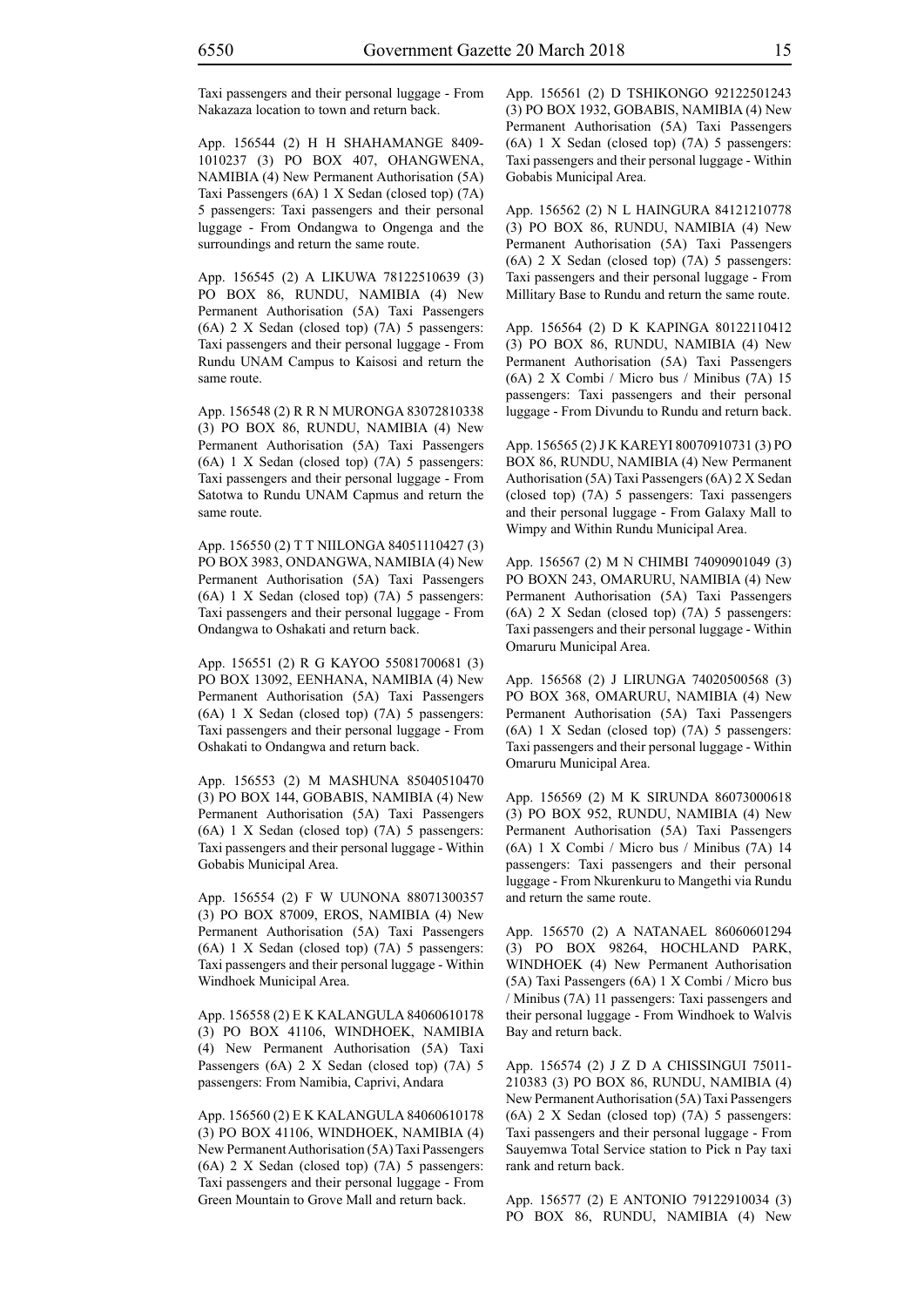Permanent Authorisation (5A) Taxi Passengers (6A) 2 X Sedan (closed top) (7A) 5 passengers: Taxi passengers and their personal luggage - From Ndama Combined school to Tuhingireni and Within Rundu municpal areas.

App. 156578 (2) I N HAAKURIA 87041500853 (3) PO BOX 1667, RUNDU, NAMIBIA (4) New Permanent Authorisation (5A) Taxi Passengers (6A) 1 X Bus (single deck) (7A) 28 passengers: Taxi passengers and their personal luggage - From Katima Mulilo bus stop to Noordoewer and return back.

App. 156581 (2) E M HIKERWA 85022610639 (3) PO BOX 3083, RUNDU, NAMIBIA, 00000 (4) New Permanent Authorisation (5A) Taxi Passengers (6A) 2 X Sedan (closed top) (7A) 5 passengers: Taxi passengers and their personal luggage - From Rundu Mall to Wimpy and Within Rundu Municipal Area.

App. 156582 (2) E M HIKERWA 85022610639 (3) PO BOX 3083, RUNDU, NAMIBIA, 00000 (4) New Permanent Authorisation (5A) Taxi Passengers (6A) 2 X Sedan (closed top) (7A) 5 passengers: Taxi passengers and their personal luggage - From Rundu town to Wimpy service station and Within Rundu Municipal Area.

App. 156585 (2) J M HIKERWA 88010300071 (3) PO BOX 1236, RUNDU, NAMIBIA, 0000 (4) New Permanent Authorisation (5A) Taxi Passengers (6A) 2 X Sedan (closed top) (7A) 5 passengers: Taxi passengers and their personal luggage - From Magistrate Court taxi rank to Shoprite Mall and Within Rundu Municipal Area.

App. 156587 (2) P HAIHAMBO 87090400786 (3) BOX 32423, PIONERSPARK, WINDHOEK (4) New Permanent Authorisation (5A) Taxi Passengers (6A) 1 X Sedan (closed top) (7A) 5 passengers: Taxi passengers and their personal luggage - Within Windhoek Municipal Area.

App. 156588 (2) J M HIKERWA 88010300071 (3) PO BOX 1236, RUNDU, NAMIBIA, 0000 (4) New Permanent Authorisation (5A) Taxi Passengers (6A) 2 X Sedan (closed top) (7A) 5 passengers: Taxi passengers and their personal luggage - From Kehemu location to Nampost taxi rank and Within Rundu Municipal Area.

App. 156590 (2) L S HAIDIDIRA 78062910032 (3) PO BOX 5215, MONDESA, SWAKOPMUND (4) New Permanent Authorisation (5A) Taxi Passengers (6A) 2 X Sedan (closed top) (7A) 5 passengers: Taxi passengers and their personal luggage - From Siyandeya to town and return back.

App. 156591 (2) T K KAMENYE 81020250119 (3) PO BOX 5215, SWAKOPMUND, NAMIBIA (4) New Permanent Authorisation (5A) Taxi Passengers (6A) 2 X Sedan (closed top) (7A) 5 passengers: Taxi passengers and their personal luggage - From Kasote to town and Within Rundu Municipal Area.

App. 156594 (2) I AMUTSE 90100200362 (3) PO BOX 32423, WINDHOEK, NAMIBIA (4) New Permanent Authorisation (5A) Taxi Passengers (6A) 1 X Sedan (closed top) (7A) 5 passengers: Taxi passengers and their personal luggage - Within Windhoek Municipal Area.

App. 156595 (2) J M IHEMBA 72101200406 (3) PO BOX 6133, NKURENKURU, NAMIBIA (4) New Permanent Authorisation (5A) Taxi Passengers (6A) 1 X Station wagon (7A) 7 passengers: Taxi passengers and their personal luggage - From Nakaza village to Nkurenkuru and return the same route.

App. 156597 (2) P WENDELINUS 90082300647 (3) PO BOX 27533, WINDHOEK, NAMIBIA (4) New Permanent Authorisation (5A) Taxi Passengers (6A) 1 X Sedan (closed top) (7A) 5 passengers: Taxi passengers and their personal luggage - From Goreangab taxi rank T204 to town within Windhoek Municipal Area.

App. 156598 (2) G K MUHEMBO 86122600431 (3) PO BOX 86, RUNDU, NAMIBIA (4) New Permanent Authorisation (5A) Taxi Passengers (6A) 1 X Sedan (closed top) (7A) 5 passengers: Taxi passengers and their personal luggage - From Kaisosi to NHE location and Within Rundu Municipal Area.

App. 156599 (2) H P SINDUVI 59071200388 (3) PO BOX 86, RUNDU, NAMIBIA (4) New Permanent Authorisation (5A) Taxi Passengers (6A) 2 X Sedan (closed top) (7A) 5 passengers: Taxi passengers and their personal luggage - From Sikandauko suburb to Oceano taxi rank and return back.

App. 156600 (2) N M MARTIN 75102410091 (3) PO BOX 3082, RUNDU, NAMIBIA (4) New Permanent Authorisation (5A) Taxi Passengers (6A) 2 X Sedan (closed top) (7A) 5 passengers: Taxi passengers and their personal luggage - From Kehemu to Shoprite Mall and Within Rundu Municipal Area.

App. 156601 (2) E M KAUYU 95120801072 (3) PO BOX 4096, RUNDU, NAMIBIA (4) New Permanent Authorisation (5A) Taxi Passengers (6A) 2 X Sedan (closed top) (7A) 5 passengers: Taxi passengers and their personal luggage - From Kasote to Sauyemwa suburb and Within Rundu Municipal Area.

App. 156602 (2) K ERASTUS 69030510226 (3) PO BOX 1946, OTJIWARONGO, NAMIBIA (4) New Permanent Authorisation (5A) Taxi Passengers (6A) 1 X Sedan (closed top) (7A) 5 passengers: Taxi passengers and their personal luggage - Within Otjiwarongo Municipal Area.

App. 156603 (2) P M NDJAMBI 83120810312 (3) PO BOX 1740, OTJIWARONGO, NAMIBIA, 0000 (4) New Permanent Authorisation (5A) Taxi Passengers (6A) 1 X Sedan (closed top) (7A) 5 passengers: Taxi passengers and their personal luggage - Within Otjiwaorongo Municipal Area.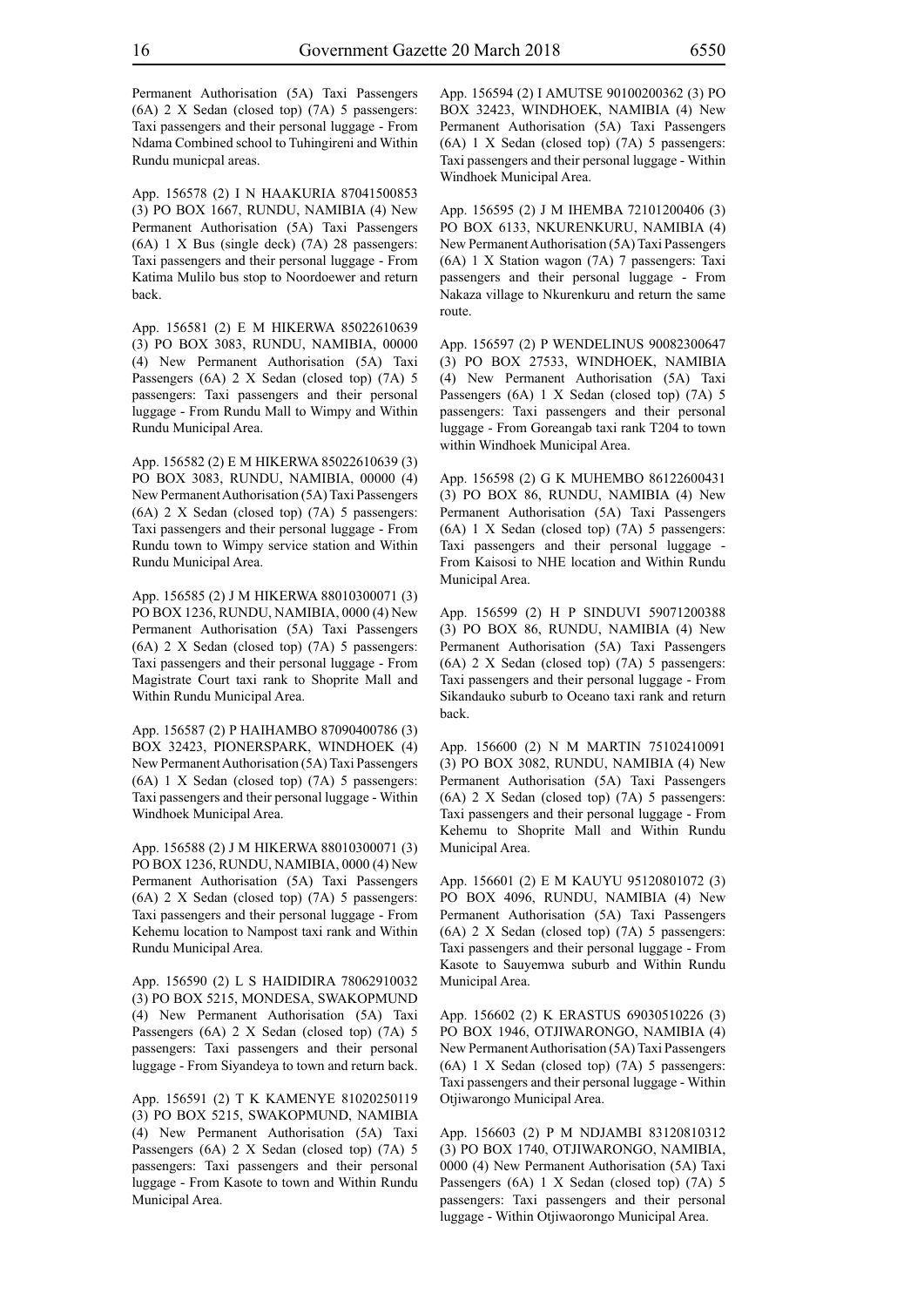App. 156604 (2) O J L NAIKAKU 70041700511 (3) PO BOX 17151, ONDOBE, NAMIBIA, 000 (4) New Permanent Authorisation (5A) Taxi Passengers (6A) 1 X Sedan (closed top) (7A) 5 passengers: Taxi passengers and their personal luggage - Within Helao Nafidi Town Council.

App. 156606 (2) A N N IMMANUEL -MATHEWS 67091201175 (3) BOX 25200, WINDHOEK, 0000 (4) New Permanent Authorisation (5A) Taxi Passengers (6A) 2 X Sedan (closed top) (7A) 5 passengers: Taxi passenger and their personal luggage - From rank 28 Khomasdal to town Within Windhoek Municipal Area

App. 156607 (2) HOP ALONG TRANSFERS CC. CC201800665 (3) BOX 2227, WALVIS BAY (4) New Permanent Authorisation (5A) Tourists (6A) 1 X Station wagon (7A) 5 passengers: TOURISTS as well as their personal luggage on pre-booked tours - From Swakopmund/Walvis Bay to different Tourist destinations situated within the Repulbc of Namibia and return to the place of embarkation.

App. 156608 (2) H N PENOHANGE 82062810059 (3) PO BOX 1681, RUNDU, NAMIBIA (4) New Permanent Authorisation (5A) Taxi Passengers (6A) 2 X Sedan (closed top) (7A) 5 passengers: Taxi passengers and their personal luggage - From Kaisosi to town and return back.

App. 156610 (2) F !GAOSES 83061410732 (3) PO BOX 50999, BACHBRECHT, WINDHOEK (4) New Permanent Authorisation (5A) Taxi Passengers (6A) 2 X Sedan (closed top) (7A) 5 passengers: Taxi passengers and their personal luggage - From T587 Ausblick to C.B.D and retrun back.

App. 156611 (2) H S THOMAS 87092800889 (3) PO BOX 51138, BACHBRECHT, WINDHOEK (4) New Permanent Authorisation (5A) Taxi Passengers (6A) 1 X Sedan (closed top) (7A) 5 passengers: Taxi passengers and their personal luggage - Within Windhoek Municipal Area.

App. 156613 (2) D T KEIB 85120410111 (3) PO BOX 3218, SWAKOPMUND, NAMIBIA (4) New Permanent Authorisation (5A) Taxi Passengers (6A) 1 X Sedan (closed top) (7A) 5 passengers: Taxi passengers and their personal luggage - Within Swakopmund Municipal Area.

App. 156617 (2) P M KAMBINDA 98042901054 (3) PO BOX 86, RUNDU, NAMIBIA (4) New Permanent Authorisation (5A) Taxi Passengers (6A) 2 X Sedan (closed top) (7A) 5 passengers: Taxi passengers and their personal luggage - From Kasote to Sauyemwa and return the same route.

App. 156618 (2) P M KAMBINDA 98042901054 (3) PO BOX 86, RUNDU, NAMIBIA (4) New Permanent Authorisation (5A) Taxi Passengers (6A) 2 X Sedan (closed top) (7A) 5 passengers: Taxi passengers and their personal luggage - From Sikondo taxi rank to town and return the same route. App. 156623 (2) N N MWESHILITWA 8911- 0800794 (3) PO BOX 64049, WINDHOEK, NAMIBIA (4) New Permanent Authorisation (5A) Taxi Passengers (6A) 1 X Sedan (closed top) (7A) 5 passengers: Taxi passengers and their personal luggage - Within Tsumeb Municipal Area.

App. 156624 (2) R K IPETEKWA 80122210719 (3) PO BOX 86, RUNDU, NAMIBIA (4) New Permanent Authorisation (5A) Taxi Passengers (6A) 2 X Sedan (closed top) (7A) 5 passengers: Taxi passengers and their personal luggage - From Kansunkwa to Makandje, Sarukwe Combined school and return the same route.

App. 156625 (2) M HAMBERERA 52080100777 (3) PO BOX 69, RUNDU, NAMIBIA (4) New Permanent Authorisation (5A) Taxi Passengers (6A) 2 X Combi / Micro bus / Minibus (7A) 14 passengers: Taxi passengers and their personal luggage - From Omega 2 to Aussenker (Noordewer) taxi rank near Puma services station and return the same route.

App. 156627 (2) M HAMBERERA 52080100777 (3) PO BOX 69, RUNDU, NAMIBIA (4) New Permanent Authorisation (5A) Taxi Passengers (6A) 2 X Combi / Micro bus / Minibus (7A) 16 passengers: Taxi passengers and their personal luggage - From Makena Village at Musu tree to town at Tuhafeni service station and return back.

App. 156630 (2) S K SHIPOPYENI 74061410032 (3) PO BOX 96570, WINDHOEK, NAMIBIA, 90000 (4) New Permanent Authorisation (5A) Taxi Passengers (6A) 1 X Combi / Micro bus / Minibus (7A) 16 passengers: Taxi passengers and their personal luggage - From Hakahana, Ombili and Moses Garoeb to Cimbebasia and return the same route.

App. 156632 (2) P M KAMBINDA 98042901054 (3) PO BOX 86, RUNDU, NAMIBIA (4) New Permanent Authorisation (5A) Taxi Passengers (6A) 1 X Station wagon (7A) 7 passengers: Taxi passengers and their personal luggage - From Divundu to Rundu and return back.

App. 156633 (2) M F KALONGELA 80100510957 (3) PO BOX 26640, WINDHOEK, NAMIBIA (4) New Permanent Authorisation (5A) Taxi Passengers (6A) 1 X Sedan (closed top) (7A) 5 passengers: Taxi passengers and their personal luggage - Within Windhoek Municipal Area.

App. 156635 (2) T AUPOKOLO 76060100317 (3) PO BOX 205, OUTAPI, NAMIBIA (4) New Permanent Authorisation (5A) Taxi Passengers (6A) 1 X Sedan (closed top) (7A) 5 passengers: Taxi passengers and their personal luggage - Within Outapi Municipal Area.

App. 156637 (2) E N KAKWIYU 79040800243 (3) PO BOX 27529, WINDHOEK, NAMIBIA (4) New Permanent Authorisation (5A) Taxi Passengers (6A) 2 X Sedan (closed top) (7A) 5 passengers: Taxi passengers and their personal luggage - From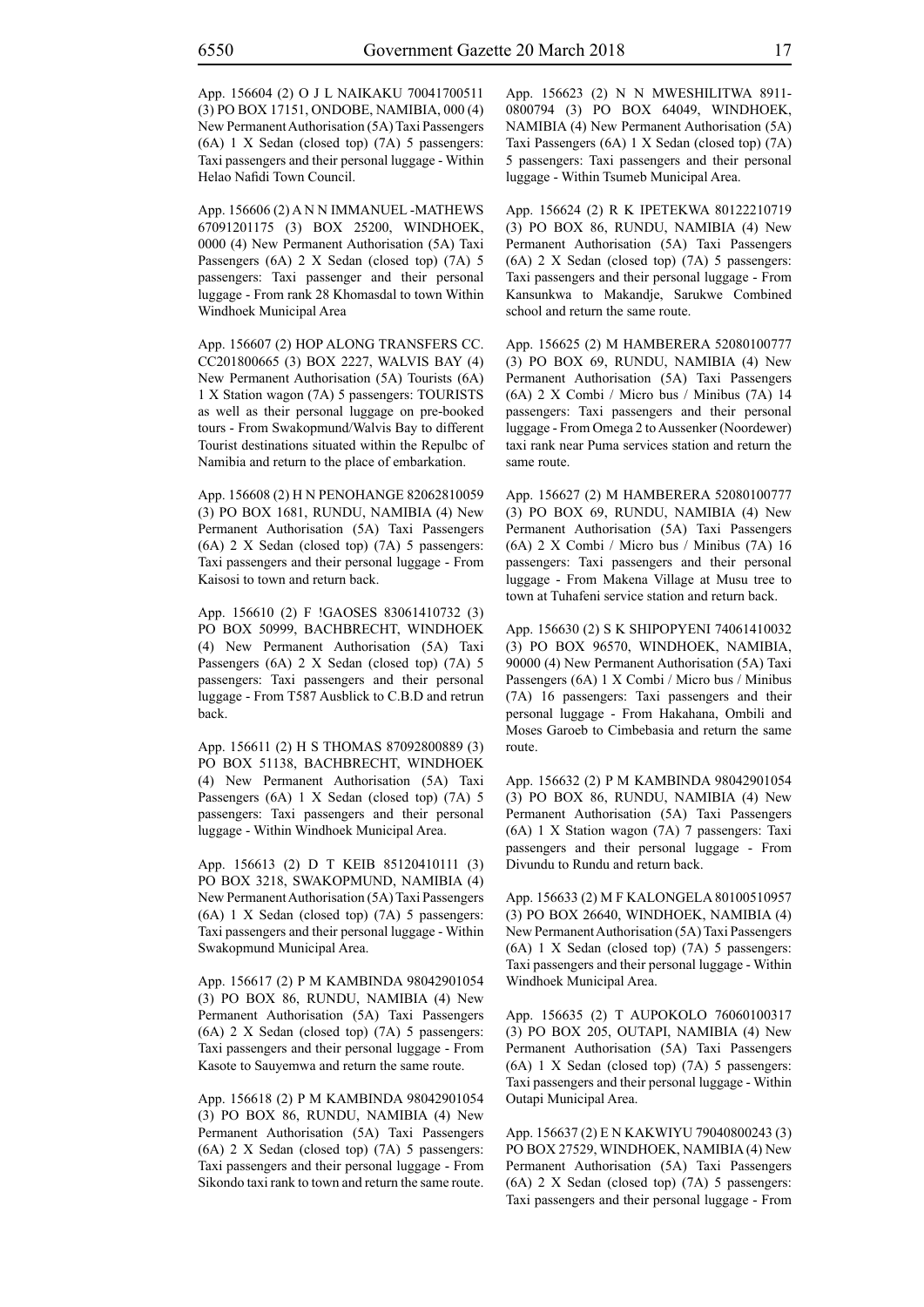Havana, Goreangab, Ombili to Dorado, Khomasdal and Within Windhoek Municipal Area.

App. 156638 (2) H A PARATA 84062611058 (3) PO BOX 86, RUNDU, NAMIBIA (4) New Permanent Authorisation (5A) Taxi Passengers (6A) 1 X Sedan (closed top) (7A) 5 passengers: Taxi passengers and their personal luggage - From Kaisosi to town at Shoprite taxi rank and return the same route.

App. 156640 (2) E M VIMONA 91090100493 (3) PO BOX 1581, RUNDU, NAMIBIA (4) New Permanent Authorisation (5A) Taxi Passengers (6A) 1 X Sedan (closed top) (7A) 5 passengers: Taxi passengers and their personal luggage - Within Rundu Municipal Area.

App. 156641 (2) A T M NGHIPULWA 930513- 00314 (3) PO BOX 13133, EENHANA, NAMIBIA (4) New Permanent Authorisation (5A) Taxi Passengers (6A) 1 X Sedan (closed top) (7A) 5 passengers: Taxi passengers and their personal luggage - From Eenhana to Oshikango and return the same route.

App. 156644 (2) A M SIMALUMBA 64040100123 (3) PO BOX 2414, RUNDU, NAMIBIA (4) New Permanent Authorisation (5A) Taxi Passengers (6A) 1 X Station wagon (7A) 7 passengers: Taxi passengers and their personal luggage - From Rundu to Divundu and return back.

App. 156647 (2) I HEITA 65101101168 (3) PO BOX 61144, KATUTURA, WINDHOEK, 9000 (4) New Permanent Authorisation (5A) Taxi Passengers (6A) 1 X Bus (single deck) (7A) 25 passengers: Taxi passengers and their personal luggage - From Windhoek to Oshikango and Ondangwa and return the same route.

App. 156649 (2) T NIINKOTI 83111710367 (3) PO BOX 4766, GOLGOTHA, KATUTURA, 9000 (4) New Permanent Authorisation (5A) Taxi Passengers (6A) 1 X Sedan (closed top) (7A) 5 passengers: Taxi passengers and their personal luggage - Within Windhoek Municipal Area.

App. 156651 (2) CARNIVORE TRANSFER & TOURS CC CC201409953 (3) PO BOX 97159, MAERUA MALL, WINDHOEK (4) New Permanent Authorisation (5A) Taxi Passengers (6A) 1 X Combi / Micro bus / Minibus (7A) 14 passengers: Taxi passengers and their personal luggage - From Windhoek to Hosea Kutako International Airport, Walvis Bay Airport, Swakopmund, Oshakati, Epupa, Soussvlei, Keetmanshoop, Mariental, Zambezi Waterfront, Lüderitz and return the same route.

App. 156654 (2) A D JARMAN 84032910308 (3) PO BOX 10862, KHOMASDAL, WINDHOEK (4) New Permanent Authorisation (5A) Taxi Passengers (6A) 1 X Sedan (closed top) (7A) 5 passengers: Taxi passengers and their personal luggage - From Hosea Kutako International Airport to town and Within Windhoek Municipal Area.

App. 156656 (2) I IIMENE 78081610057 (3) PO BOX 1998, ONDANGWA, NAMIBIA (4) New Permanent Authorisation (5A) Taxi Passengers (6A) 1 X Sedan (closed top) (7A) 5 passengers: Taxi passengers and their personal luggage - From Ondangwa to Oshakati and return the same route.

App. 156657 (2) QUAL-LUX TRANSPORTERS CC 2015000358 (3) PO BOX 4219, REHOBOTH, NAMIBIA (4) New Permanent Authorisation (5A) Taxi Passengers (6A) 1 X Combi / Micro bus / Minibus (7A) 15 passengers: Taxi passengers and their personal luggage - From Windhoek to Hosea Kutako International Airport, Hotels, Lodges, B&B, Magisterial District and Within Windhoek Municipal Area.

App. 156660 (2) H E LAMEKA 90102900051 (3) PO BOX 919, OKAHANDJA, NAMIBIA (4) New Permanent Authorisation (5A) Taxi Passengers (6A) 1 X Sedan (closed top) (7A) 5 passengers: Taxi passengers and their personal luggage - From Nau-Aib to town and Within Okahandja Municipal Area.

App. 156663 (2) R NAIRENGE 46012000154 (3) PO BOX 6005, NKURE-NKURU, RUNDU (4) New Permanent Authorisation (5A) Taxi Passengers (6A) 2 X Station wagon (7A) 5 passengers: Taxi passengers and their personal luggage - From Rundu to Mpungu and return the same route.

App. 156665 (2) T K HAMUTENYA 88020900462 (3) PO BOX 3614, RUNDU, NAMIBIA, 9000 (4) New Permanent Authorisation (5A) Taxi Passengers (6A) 2 X Sedan (closed top) (7A) 5 passengers: Taxi passengers and their personal luggage - From Mavandje to Rundu UNAM Campus and return the same route.

App. 156667 (2) N E HAMUTENYA 64040900278 (3) PO BOX 86, RUNDU, NAMIBIA (4) New Permanent Authorisation (5A) Taxi Passengers (6A) 2 X Sedan (closed top) (7A) 5 passengers: Taxi passengers and their personal luggage - From Kasote to Rundu Open Market and return the same route.

App. 156670 (2) K M MUNANGO 99012401054 (3) PO BOX 86, RUNDU, NAMIBIA (4) New Permanent Authorisation (5A) Taxi Passengers (6A) 2 X Sedan (closed top) (7A) 5 passengers: Taxi passengers and their personal luggage - From Sauyemwa location to Kalayi border post and return the same route.

App. 156676 (2) A M SIMALUMBA 64040100123 (3) PO BOX 2414, RUNDU, NAMIBIA (4) New Permanent Authorisation (5A) Taxi Passengers (6A) 1 X Station wagon (7A) 7 passengers: Taxi passengers and their personal luggage - From Rundu to Katima and ruturn.

App. 156677 (2) M JOHANNES 73022800363 (3) PO BOX 1439, RUNDU, NAMIBIA (4) New Permanent Authorisation (5A) Taxi Passengers (6A) 2 X Sedan (closed top) (7A) 5 passengers: Taxi passengers and their personal luggage - From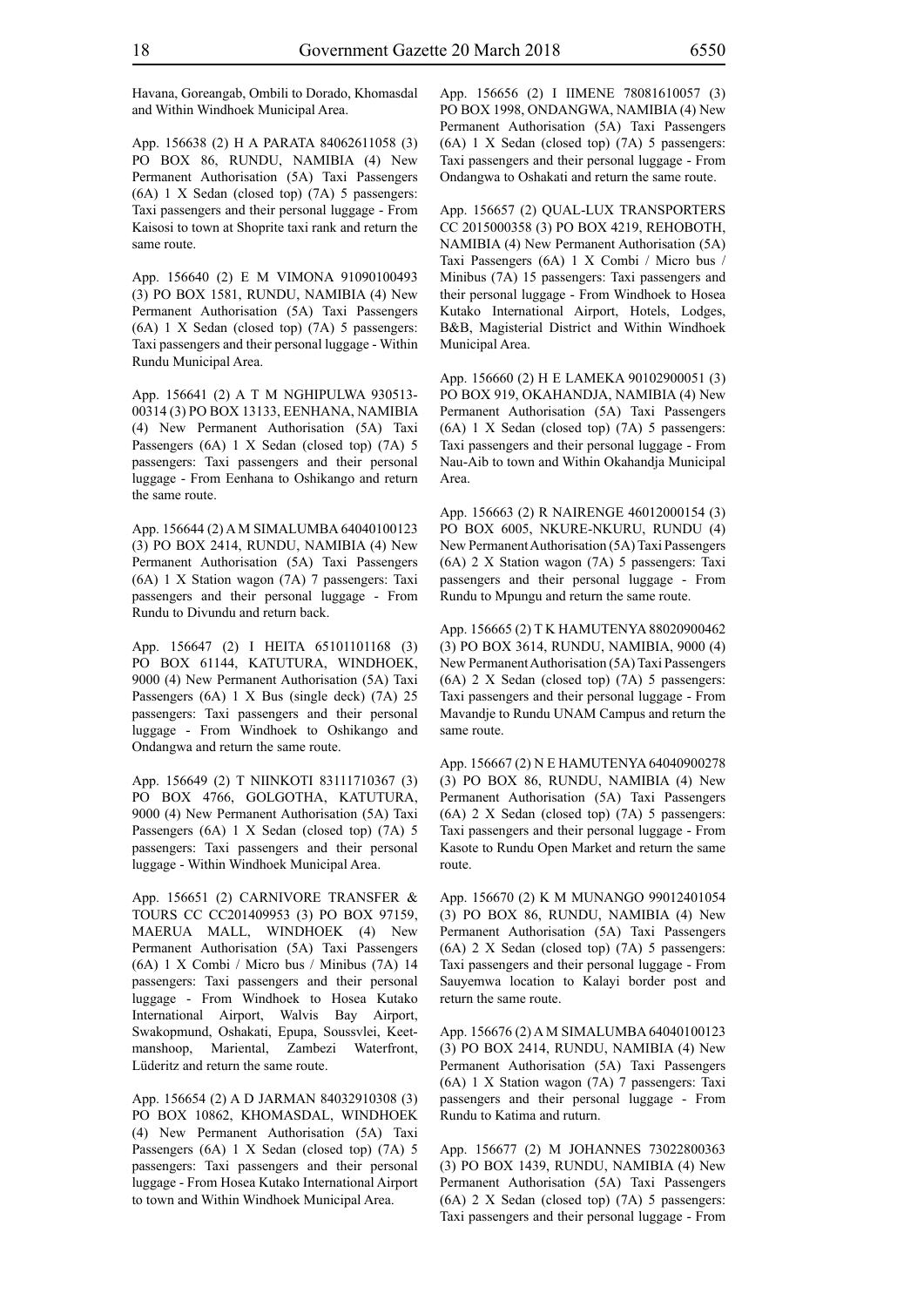Rundu Hospital taxi rank to New Sewage Ndama location taxi rank and return back.

App. 156678 (2) B ALWEENDO 62110900520 (3) PO BOX 1455, WALVIS BAY, NAMIBIA, 000 (4) New Permanent Authorisation (5A) Taxi Passengers (6A) 1 X Sedan (closed top) (7A) 5 passengers: Taxi passengers and their personal luggage - Within Outapi Municipal Area.

App. 156680 (2) J NEPANDO 88031800421 (3) PO BOX 370, OUTAPI, NAMIBIA (4) New Permanent Authorisation (5A) Taxi Passengers (6A) 1 X Sedan (closed top) (7A) 5 passengers: Taxi passengers and their personal luggage - From Okankwa to Ontimbu and Within Outapi Municipal Area.

App. 156681 (2) H H SHAHAMANGE 8409- 1010237 (3) PO BOX 407, OHANGWENA, NAMIBIA (4) New Permanent Authorisation (5A) Taxi Passengers (6A) 1 X Sedan (closed top) (7A) 5 passengers: Taxi passengers and their personal luggage - From Eheke location in Ondangwa to Uupindi in Oshakati and return the same route.

App. 156682 (2) S K HAITA 74082900330 (3) PO BOX 44, ROSH PINAH, NAMIBIA, 000 (4) New Permanent Authorisation (5A) Taxi Passengers (6A) 1 X Bus (single deck) (7A) 23 passengers: Taxi passengers and their personal luggage - From Rosh Pinah to Rundu and return back the same route.

App. 156684 (2) L !GAOSEB 81060810239 (3) PO BOX 50999, BACHBRECHT, WINDHOEK (4) New Permanent Authorisation (5A) Taxi Passengers (6A) 2 X Sedan (closed top) (7A) 5 passengers: Taxi passengers and their personal luggage - From Ausblick T588 to C.B.D and return back.

App. 156686 (2) T N HAMEVA 89042600330 (3) PO BOX 13133, EENHANA, NAMIBIA (4) New Permanent Authorisation (5A) Taxi Passengers (6A) 1 X Sedan (closed top) (7A) 5 passengers: Taxi passengers and their personal luggage - From Eenhana to Oshikango and return the same route.

App. 156688 (2) N HAUNDJODJO 65061701178 (3) PO BOX 13133, EENHANA, NAMIBIA (4) New Permanent Authorisation (5A) Taxi Passengers (6A) 1 X Sedan (closed top) (7A) 5 passengers: Taxi passengers and their personal luggage - From Okongo to Eenhana and return back.

App. 156690 (2) J T NANHAPO 73100700279 (3) BOX 60865, KATUTURA, WINDHOEK (4) New Permanent Authorisation (5A) Taxi Passengers (6A) 1 X Sedan (closed top) (7A) 5 passengers: Taxi passengers and their personal luggage - From Katutura to town and return back.

App. 156695 (2) MELILA TRANSPORTATION COSULTANCY. CC201306545 (3) PO BOX 98837, PELICAN SQUARE, NAMIBIA (4) New Permanent Authorisation (5A) Taxi Passengers (6A) 1 X Sedan (closed top) (7A) 5 passengers: Taxi passengers and their personal luggage - From Hochland Park T464 to Klein Windhoek T612 and return back.

App. 156697 (2) D TSHIKONGO 92122501243 (3) PO BOX 1932, GOBABIS, NAMIBIA (4) New Permanent Authorisation (5A) Taxi Passengers (6A) 1 X Sedan (closed top) (7A) 5 passengers: Taxi passengers and their personal luggage - Within Gobabis Municipal Area.

App. 156701 (2) P S E VAN NEEL 84101011478 (3) PO BOX 4222, REHOBOTH, NAMIBIA (4) New Permanent Authorisation (5A) Taxi Passengers (6A) 1 X Sedan (closed top) (7A) 5 passengers: Taxi passengers and their personal luggage - Within Rehoboth Municipal Area.

App. 156703 (2) E H HAMUTENYA 85020710733 (3) PO BOX 62321, KATUTURA, WINDHOEK (4) New Permanent Authorisation (5A) Taxi Passengers (6A) 1 X Sedan (closed top) (7A) 5 passengers: Taxi passengers and their personal luggage - Within Windhoek Municipal Area.

App. 156720 (2) E SKRYWER 77072300171 (3) PO BOX 4421, BLOCK E, REHOBOTH (4) New Permanent Authorisation (5A) Taxi Passengers (6A) 1 X Sedan (closed top) (7A) 5 passengers: Taxi passengers and their personal luggage - Within Rehoboth Municipal Area.

App. 156722 (2) M SKRYWER 72122100559 (3) PO BOX 4421, BLOCK E, REHOBOTH (4) New Permanent Authorisation (5A) Taxi Passengers (6A) 1 X Sedan (closed top) (7A) 5 passengers: Taxi passengers and their personal luggage - Within Rehoboth Municipal Area.

App. 156723 (2) F H DANIEL 78122800246 (3) PO BOX 805, OHANGWENA, NAMIBIA (4) New Permanent Authorisation (5A) Taxi Passengers (6A) 1 X Bus (single deck) (7A) 28 passengers: Taxi passengers and their personal luggage - From Oshikango to Lüderitz and return the same route.

App. 156726 (2) J N SHEEHAMA 79122910190 (3) PO BOX 805, OHANGWWENA, NAMIBIA (4) New Permanent Authorisation (5A) Taxi Passengers (6A) 1 X Bus (single deck) (7A) 28 passengers: Taxi passengers and their personal luggage - From Oshikango to Lüderitz and return the same route.

App. 156727 (2) A NATANAEL 86060601294 (3) PO BOX 98264, HOCHLAND PARK, WINDHOEK (4) New Permanent Authorisation (5A) Taxi Passengers (6A) 1 X Combi / Micro bus / Minibus (7A) 11 passengers: Taxi passengers and their personal luggage - From Windhoek to Walvis Bay and return the same route.

App. 156729 (2) PSG SHUTTLE & TRANSFER CC CC201800781 (3) PO BOX 50946, BACH-BRECHT, WINDHOEK (4) New Permanent Authorisation (5A) Taxi Passengers (6A) 1 X Sedan (closed top) (7A) 5 passengers: Taxi passengers and their personal luggage - From Windhoek to Hosea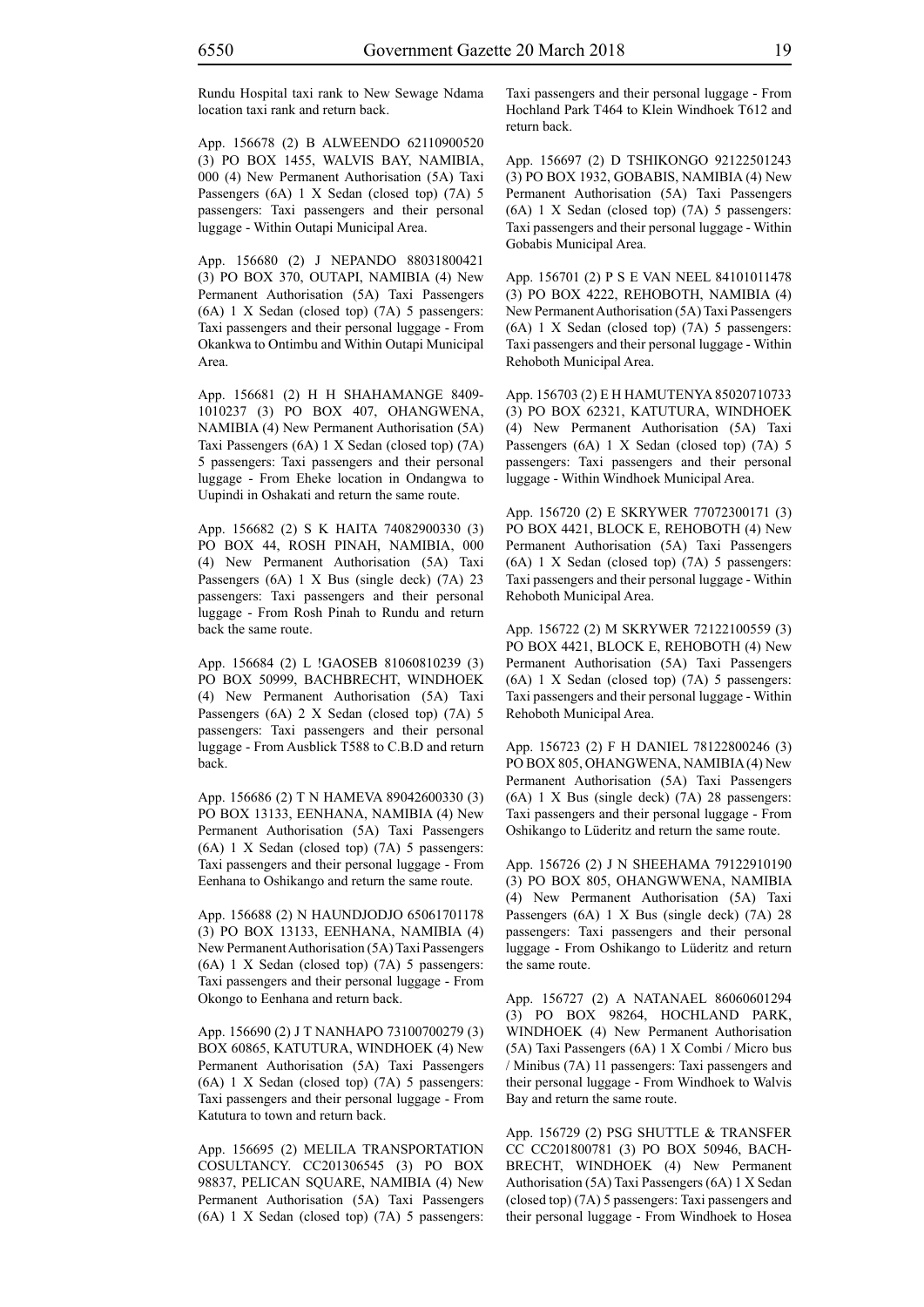Kutako International Airport and Within Windhoek Municipal Area.

App. 156784 (2) A A NEKWIYU 92102300161 (3) PO BOX 24537, WINDHOEK, NAMIBIA, 000 (4) New Permanent Authorisation (5A) Taxi Passengers (6A) 1 X Sedan (closed top) (7A) 5 passengers: Taxi passengers and their personal luggage - From Golgotha 14 taxi rank T21 to Khomasdal taxi rank T312 and within Windhoek Municipal Area.

App. 156785 (2) MELILA TRANSPORTATION COSULTANCY. CC201306545 (3) PO BOX 98837, PELICAN SQUARE, NAMIBIA (4) New Permanent Authorisation (5A) Taxi Passengers (6A) 1 X Sedan (closed top) (7A) 5 passengers: Taxi passengers and their personal luggage - From Otjouise taxi rank T352 to Khomasdal taxi rank T722 and within Windhoek Municipal Area.

App. 156787 (2) MELILA TRANSPORTATION COSULTANCY. CC201306545 (3) PO BOX 98837, PELICAN SQUARE, NAMIBIA (4) New Permanent Authorisation (5A) Taxi Passengers (6A) 1 X Sedan (closed top) (7A) 5 passengers: Taxi passengers and their personal luggage - From T401 to Windhoek taxi rank T623.

App. 156788 (2) MELILA TRANSPORTATION COSULTANCY. CC201306545 (3) PO BOX 98837, PELICAN SQUARE, NAMIBIA (4) New Permanent Authorisation (5A) Taxi Passengers (6A) 1 X Sedan (closed top) (7A) 5 passengers: Taxi passenges and their pesrsonal luggage : From Windhoek Oshikango and return back the same route.

App. 156790 (2) AKWABA TOURS AND SAFARIS CC 201711785 (3) PO BOX 22970, WINDHOEK, NAMIBIA (4) New Permanent Authorisation (5A) Tourists (6A) 1 X Sedan (closed top) (7A) 5 passengers: Tourists and their personal luggage - From Windhoek to specific tourist attraction destinations namely, Etosha, Erindi, Sossesvlei and Swakopmund within Namibia and return the same route.

App. 156796 (2) C HEITA 55021000500 (3) PO BOX 7899, KATUTURA, WINDHOEK, NAMIBIA (4) New Permanent Authorisation (5A) Taxi Passengers (6A) 1 X Station wagon (7A) 7 passengers: Taxi passengers and their personal luggage - From taxi rank T31 Shandumbala to Khomasdal extention 14 within Windhoek Municipal Area.

App. 156798 (2) T N MUSHIMBA 79072500083 (3) PO BOX 20265, WINDHOEK, NAMIBIA (4) New Permanent Authorisation (5A) Taxi Passengers (6A) 1 X Sedan (closed top) (7A) 5 passengers: Taxi passengers and their personal luggage - From rank T44 Staanvas to China Town Within Windhoek Municipal Area

App. 156802 (2) S INDONGO 83112210158 (3) PO BOX 5244, WALVIS BAY, NAMIBIA (4) New Permanent Authorisation (5A) Taxi Passengers (6A) 1 X Sedan (closed top) (7A) 5 passengers: Taxi passengers and their personal luggage - From Autuseb to Grand Canyon and return the same route.

App. 156847 (2) G M LIKANDO 79112700142 (3) PO BOX 3486, ONGWEDIVA, NAMIBIA (4) New Permanent Authorisation (5A) Taxi Passengers (6A) 1 X Sedan (closed top) (7A) 5 passengers: Taxi passengers and their personal luggage - Within Ongwediva Municipal area.

App. 156848 (2) B U KASAONA 87022000425 (3) PO BOX 11667, RUNDU, NAMIBIA (4) New Permanent Authorisation (5A) Taxi Passengers (6A) 1 X Sedan (closed top) (7A) 5 passengers: From Namibia, Caprivi

App. 156849 (2) B U KASAONA 87022000425 (3) PO BOX 11667, RUNDU, NAMIBIA (4) New Permanent Authorisation (5A) Taxi Passengers (6A) 1 X Sedan (closed top) (7A) 5 passengers: Taxi passengers and their personal luggage - From Millinum Park to Rundu Army Base and return the same route.

App. 156865 (2) MISTY BAY INVESTMENTS TWO HUNDRED AND THIRTY ONE CC 201709180 (3) BOX 3880, WALVIS BAY, 0000 (4) New Permanent Authorisation (5A) Tourists (6A) 1 X Station wagon (7A) 7 passengers: Tourists as well as their personal luggage - From Walvis Bay, Sandwich Harbour and Walvis Bay to hotels, lodges B&B and magisterial district and different places within Moonlandscape and return.

App. 156882 (2) B MUSHABATI 74111100406 (3) PO BOX 271, GROOTFONTEIN, NAMIBIA (4) New Permanent Authorisation (5A) Taxi Passengers (6A) 1 X Sedan (closed top) (7A) 5 passengers: Taxi passengers and their personal luggage - From the new location extention 9 to town within Grootfontein Municipal Area.

App. 156886 (2) LEVO DOLPHIN TOURS CC. CC2016442 (3) BOX 1775, WALVIS BAY (4) New Permanent Authorisation (5A) Tourists (6A) 5 X Station wagon (7A) 7 passengers: TOURISTS as well as their personal luggage on pre-booked tours - From Walvis Bay/Rooikop Airport and/or Windhoek/Hosea Kutako International to different tourist destinations situated within the Republic of Namibia and return.

App. 156888 (2) R H SHAHONYA 90080600794 (3) PO BOX 95391, SOWETO, WINDHOEK, NAMIBIA, 000 (4) New Permanent Authorisation (5A) Taxi Passengers (6A) 1 X Sedan (closed top) (7A) 5 passengers: Taxi passengers and their personal luggage - From taxi rank T288 Wanaheda to Town taxi rank.

App. 156889 (2) F ERASTUS 70071900411 (3) PO BOX 17112, ONDOMBE, EENHANA (4) New Permanent Authorisation (5A) Taxi Passengers (6A) 1 X Sedan (closed top) (7A) 5 passengers: Taxi passengers and their personal luggage - From Ondobe to Oshikando and Omafo and return the same route.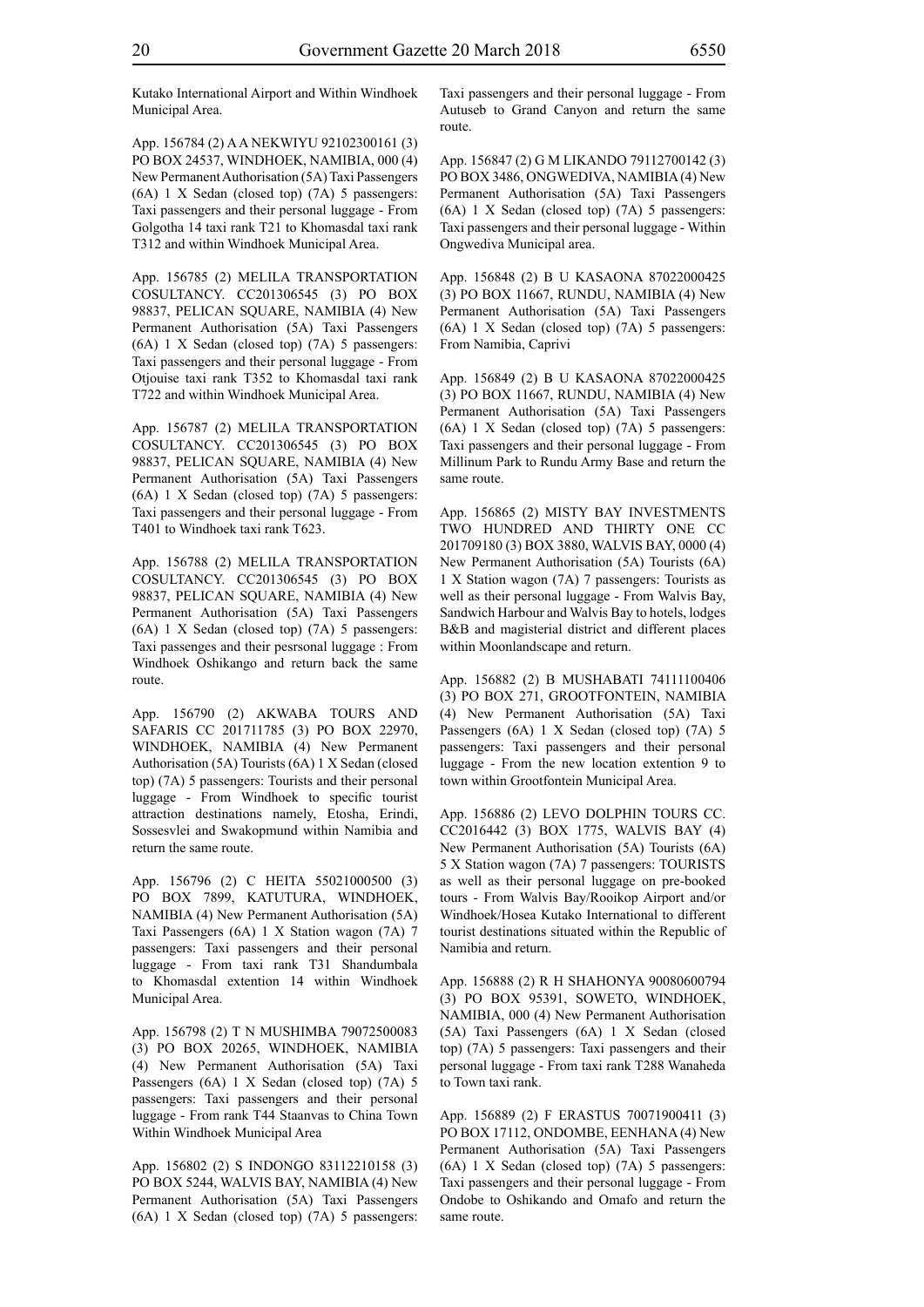App. 156892 (2) B NGUNDA 88080700346 (3) PO BOX 23, RUNDU, NAMIBIA (4) New Permanent Authorisation (5A) Taxi Passengers (6A) 1 X Sedan (closed top) (7A) 5 passengers: Taxi passengers and their personal luggage - From Kaisosi no1 to Mupini location within Rundu Municipal Area.

App. 156893 (2) R M MATJAYI 82102510980 (3) PO BOX 904, RUNDU, NAMIBIA (4) New Permanent Authorisation (5A) Taxi Passengers (6A) 1 X Sedan (closed top) (7A) 5 passengers: Taxi passengers and their personal luggage - From Rainbow Village to Kings Park Within Rundu Municipal Area.

App. 156894 (2) V NDONGO 59070200694 (3) PO BOX 295, OKAHANDJA, NAMIBIA (4) New Permanent Authorisation (5A) Taxi Passengers (6A) 1 X Station wagon (7A) 5 passengers: Taxi passengers and their personal luggage - From 5 Rand location Okahandja to Windhoek and return the same route.

App. 156897 (2) J NAMALENGA 74122200539 (3) PO BOX 62069, KATUTURA, WINDHOEK, NAMIBIA (4) New Permanent Authorisation (5A) Taxi Passengers (6A) 1 X Sedan (closed top) (7A) 5 passengers: Taxi passengers and their personal luggage - From taxi rank T462 Hockland Park to Monte Cristo Service station Within Windhoek Municipal Area.

App. 156914 (2) L I ANDRE 80101510195 (3) PO BOX 25241, WINDHOEK, NAMIBIA, 000 (4) New Permanent Authorisation (5A) Taxi Passengers (6A) 1 X Sedan (closed top) (7A) 1 passengers: Taxi passengers and their personal luggage - From Khomasdal to City Centre and within Windhoek Municipal Area.

App. 156929 (2) SENSE OF AFRICA (PTY) LTD 93219 (3) BOX 2058, WINDHOEK (4) New Permanent Authorisation (5A) Tourists (6A) 1 X Bus (single deck) (7A) 41 passengers: Tourist as well as their personal luggage - From Windhoek and/or the Hosea Kutako International Airport to places situated within Windhoek Municipal Area and within the Republic of Namibia including places on the borders of Namibia and return.

App. 156935 (2) J L MBALILI 76060400183 (3) PO BOX 2049, OSHAKATI, NAMIBIA (4) New Permanent Authorisation (5A) Taxi Passengers (6A) 1 X Sedan (closed top) (7A) 5 passengers: Taxi passengers and their personal luggage - From Oshakati to Outapi via Okalongo and return the same route.

App. 156936 (2) J L MBALILI 76060400183 (3) PO BOX 2049, OSHAKATI, NAMIBIA (4) New Permanent Authorisation (5A) Taxi Passengers (6A) 1 X Station wagon (7A) 7 passengers: Taxi passengers and their personal luggage - From Okalongo to Oshikango via Omafo and return the same route.

App. 156937 (2) J SIVIA 83072410658 (3) PO BOX 11763, OSHAKATI, NAMIBIA (4) New Permanent Authorisation (5A) Taxi Passengers (6A) 1 X Sedan (closed top) (7A) 5 passengers: Taxi passengers and their personal luggage - From Oshakati to Ondangwa and return the same route.

App. 156940 (2) N N HAUFIKU 70041700376 (3) PO BOX 24916, WINDHOEK, NAMIBIA (4) New Permanent Authorisation (5A) Taxi Passengers (6A) 1 X Combi / Micro bus / Minibus (7A) 14 passengers: Taxi passengers and their personal luggage - From Bus rank to Rocky Crest and within Windhoek Municipal Area.

App. 156941 (2) A N NDJUSE 82042810894 (3) PO BOX 86, RUNDU, NAMIBIA (4) New Permanent Authorisation (5A) Taxi Passengers (6A) 1 X Sedan (closed top) (7A) 5 passengers: Taxi passengers and their personal luggage - From Kayirayira taxi rank rank to Oshikanduko taxi rank and return.

App. 156974 (2) WOODIE TRACKS AND TRAILS CC CC201710349 (3) BOX 9071, WAL-VIS BAY (4) New Permanent Authorisation (5A) Tourists (6A) 5 X Station wagon (7A) 7 passengers: TOURISTS as well as their personal luggage on prebooked tours - From Walvis Bay/Rooikop Airport and/or Windhoek/Hosea Kutako International to different tourist destinations situated within the Republic of Namibia and return.

App. 156978 (2) J L MBALILI 76060400183 (3) PO BOX 2049, OSHAKATI, NAMIBIA (4) New Permanent Authorisation (5A) Taxi Passengers (6A) 1 X Station wagon (7A) 1 passengers: Taxi passengers and their personal luggage - From Outapi to Ruacan and return back the same route.

App. 156980 (2) T P MUMWOYE 83071510276 (3) PO BOX 61861, WINDHOEK, NAMIBIA, 9000 (4) New Permanent Authorisation (5A) Taxi Passengers (6A) 1 X Sedan (closed top) (7A) 1 passengers: Taxi passengers and their personal luggage - From Otjomuise Extaition 4 to Rocky Cresty and within Windhoek Municipal Area.

App. 156982 (2) L LUCAS 76070300297 (3) PO BOX 61861, KATUTURA, WINDHOEK, 000 (4) New Permanent Authorisation (5A) Taxi Passengers (6A) 1 X Sedan (closed top) (7A) 5 passengers: Taxi passengers and their persoanl luggage - From Wanaheda to Kuryangava and within Windhoek Municipal Area.

App. 156983 (2) A N AUSIKU 74090700361 (3) PO BOX 205, OUTAPI, NAMBIA (4) New Permanent Authorisation (5A) Taxi Passengers (6A) 1 X Sedan (closed top) (7A) 5 passengers: Taxi passengers and their luggage from - Outapi to Oshakati and return via the same route.

App. 156984 (2) A HANGO 88090900178 (3) BOX 24711, WINDHOEK, 0000 (4) New Permanent Authorisation (5A) Taxi Passengers (6A) 1 X Sedan (closed top) (7A) 5 passengers: Passenger and their personal luggage - From rank 207 Goreagub Katutura to Town Within Windhoek Municipal Area.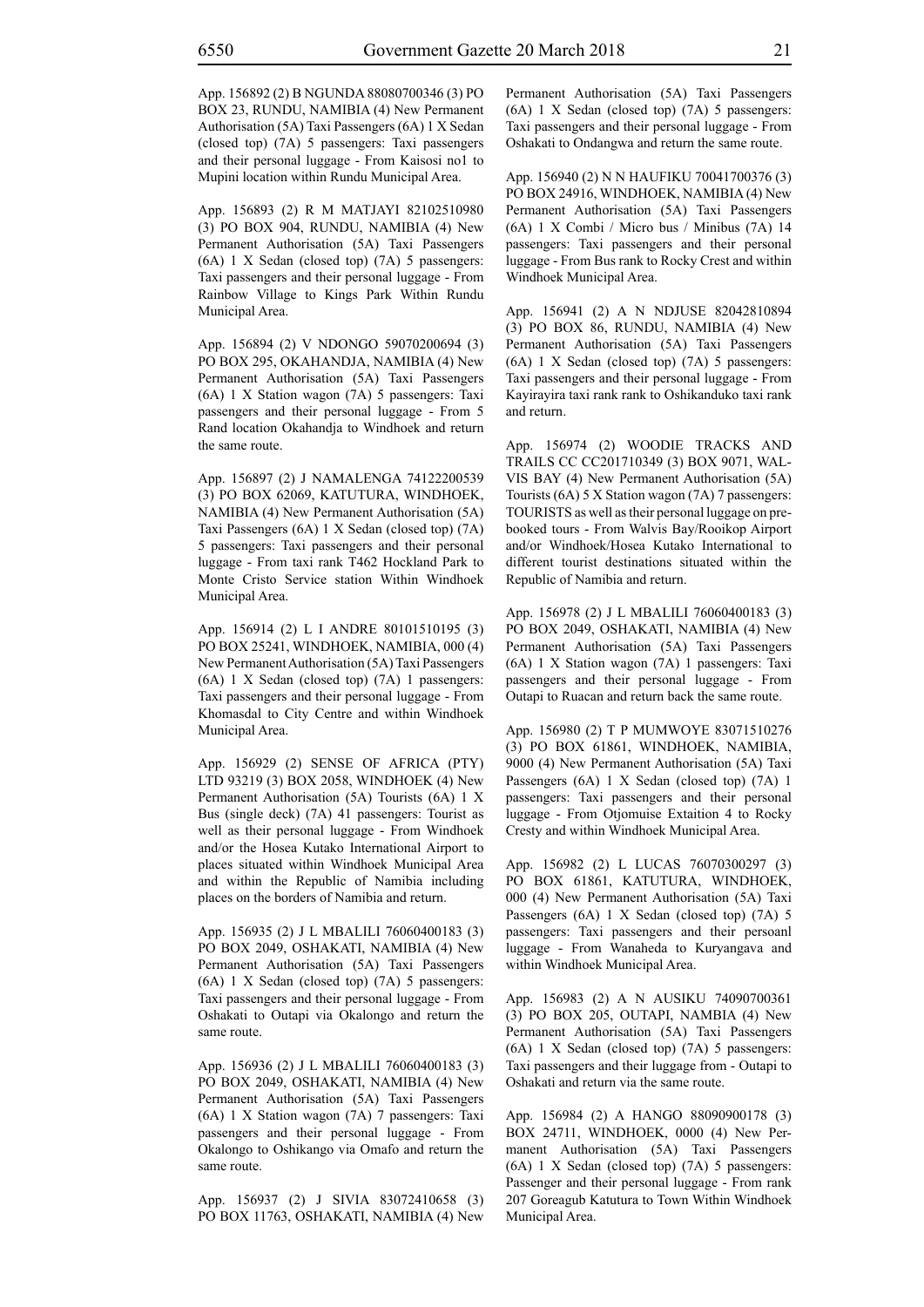App. 156985 (2) P K MACAI 82021510824 (3) PO BOX 8203, BACHBRACHT, WINDHOEK, NAMBIIA (4) New Permanent Authorisation (5A) Taxi Passengers (6A) 1 X Sedan (closed top) (7A) 5 passengers: Taxi passengers and their belongings within Windhoek Municipal Area - From Ombili T120 to Katutura T55 Abraham Mashego and return via the same route.

App. 156986 (2) B JOHANNES 84111110592 (3) PRIVATE BAG 2613, OTJIWARONGO, NAMIBIA (4) New Permanent Authorisation (5A) Taxi Passengers (6A) 1 X Sedan (open top) (7A) 5 passengers: Taxi passengers and their personal luggage - Within Otjiwarongo Municipal area.

App. 156987 (2) M C KASHESHELA 85040- 110626 (3) BOX 27645, WINDHOEK, 0000 (4) New Permanent Authorisation (5A) Taxi Passengers (6A) 1 X Sedan (closed top) (7A) 5 passengers: Passenger and their personal luggage - From rank T34 Shangai street to Town Within Windhoek Municipal Area.

App. 156989 (2) M N SIKWAMBI 90042700604 (3) PO BOX 3439, WALVIS BAY, NAMIBIA (4) New Permanent Authorisation (5A) Taxi Passengers (6A) 1 X Sedan (closed top) (7A) 5 passengers: Taxi passengers and their personal luggage - From Walvis Bay to Swakopmund via Henties Bay and return the same route.

App. 156990 (2) W N IISHI 83081710065 (3) PO BOX 1781, OSHAKATI, NAMBIA (4) New Permanent Authorisation (5A) Taxi Passengers (6A) 1 X Sedan (closed top) (7A) 5 passengers: Taxi passengers and their goods within Windhoek Municipal Area - From Wanaheda T258 to town and return via the same.

App. 156991 (2) S SHIMOUSHILI 83051610283 (3) BOX 63571, KATUTURA, 0000 (4) New Permanent Authorisation (5A) Taxi Passengers (6A) 1 X Sedan (closed top) (7A) 5 passengers: Passenger and their personal luggage - From rank T115 Hakahana Katutura to Town Within Windhoek Municipal Area.

App. 156992 (2) A H S AUSIKU 87082000146 (3) PO BOX 1686, WALVIS BAY, NAMIBIA (4) New Permanent Authorisation (5A) Taxi Passengers (6A) 1 X Sedan (closed top) (7A) 5 passengers: Taxi passengers and their personal luggage - From Walvis Bay to Swakopmund and return the same route.

App. 156994 (2) D SHIYUKA 58011000659 (3) PO BOX 3540, WINDHOEK, NAMIBIA (4) New Permanent Authorisation (5A) Taxi Passengers (6A) 1 X Combi / Micro bus / Minibus (7A) 8 passengers: Taxi passengers and goods within Windhoek - From Goreangab T310 to Prosperita and return via the same route.

App. 156995 (2) S KAVIYU 81112610278 (3) PO BOX 70330, KHOMASDAL, WINDHOEK, NAMIBIA, 0000 (4) New Permanent Authorisation (5A) Taxi Passengers (6A) 1 X Sedan (closed top) (7A) 5 passengers: Passenger and their personal luggage - From rank T252 Havana bustop to Northern Industrial Within Windhoek Municipal Area.

App. 156996 (2) W N SHONENA 91011500582 (3) PO BOX 3434, ONGWEDIVA, NAMIBIA (4) New Permanent Authorisation (5A) Taxi Passengers (6A) 1 X Sedan (closed top) (7A) 5 passengers: Taxi passengers and their personal luggage - From Oshakati to Ondangwa and return the same route.

App. 156997 (2) S E ELAGO 85112510730 (3) BOX 63556, WINDHOEK (4) New Permanent Authorisation (5A) Taxi Passengers (6A) 1 X Sedan (closed top) (7A) 5 passengers: Passenger and their personal luggage - From rank T34 Freedom land to Town Within Windhoek Municipal Area.

App. 156998 (2) N N AMUKWAYA 84111110541 (3) PO BOX 25167, WINDHOEK, NAMIBIA (4) New Permanent Authorisation (5A) Taxi Passengers (6A) 1 X Sedan (closed top) (7A) 5 passengers: Taxi passengers and their personal luggage - From taxi rank T32 Otmouise TDE Laan to town at Ellerince within Windhoek Municipal Area.

App. 156999 (2) H TJIRIMUJE 71011800101 (3) PO BOX 1963, WINDHOEK, NAMIBIA (4) New Permanent Authorisation (5A) Taxi Passengers (6A) 1 X Sedan (closed top) (7A) 5 passengers: Taxi passengers and their goods within Windhoek Municipal Area - From Otjomuise T405 to town and return via the same route.

App. 157000 (2) G V GAROEB 82091510998 (3) PO BOX 7887, KATUTURA, WINDHOEK, NAMIBIA (4) New Permanent Authorisation (5A) Taxi Passengers (6A) 1 X Sedan (closed top) (7A) 5 passengers: Passenger and their personal luggage - From Central Katutura to Town Within Windhoek Municipal Area.

App. 157001 (2) S IITULA 75061400461 (3) PO BOX 11606, OSHAKATI, NAMIBIA (4) New Permanent Authorisation (5A) Taxi Passengers (6A) 1 X Sedan (closed top) (7A) 5 passengers: Taxi passengers and their goods - From Oshakati via Ongwediva to Ondangwa and return via the same route.

App. 157002 (2) S N SHIPANGA 78112200270 (3) BOX 23645, WINDHOEK, 0000 (4) New Permanent Authorisation (5A) Taxi Passengers (6A) 1 X Sedan (closed top) (7A) 5 passengers: Passenger and their personal luggage - From Prosperita to Katutura Within Windhoek Municipal Area.

App. 157003 (2) IB DAY AND NIGHT TRANS-FERS AND TOURS CC CC201500479 (3) PO BOX 7122, KATUTURA, WINDHOEK, NAMIBIA (4) New Permanent Authorisation (5A) Tourists (6A) 1 X Sedan (closed top) (7A) 5 passengers: Tourists and their belongings from - Hosea Kutako International Airport to Hotels, B&B's, Lodges and Guesthouses within WIndhoek and return via the same route.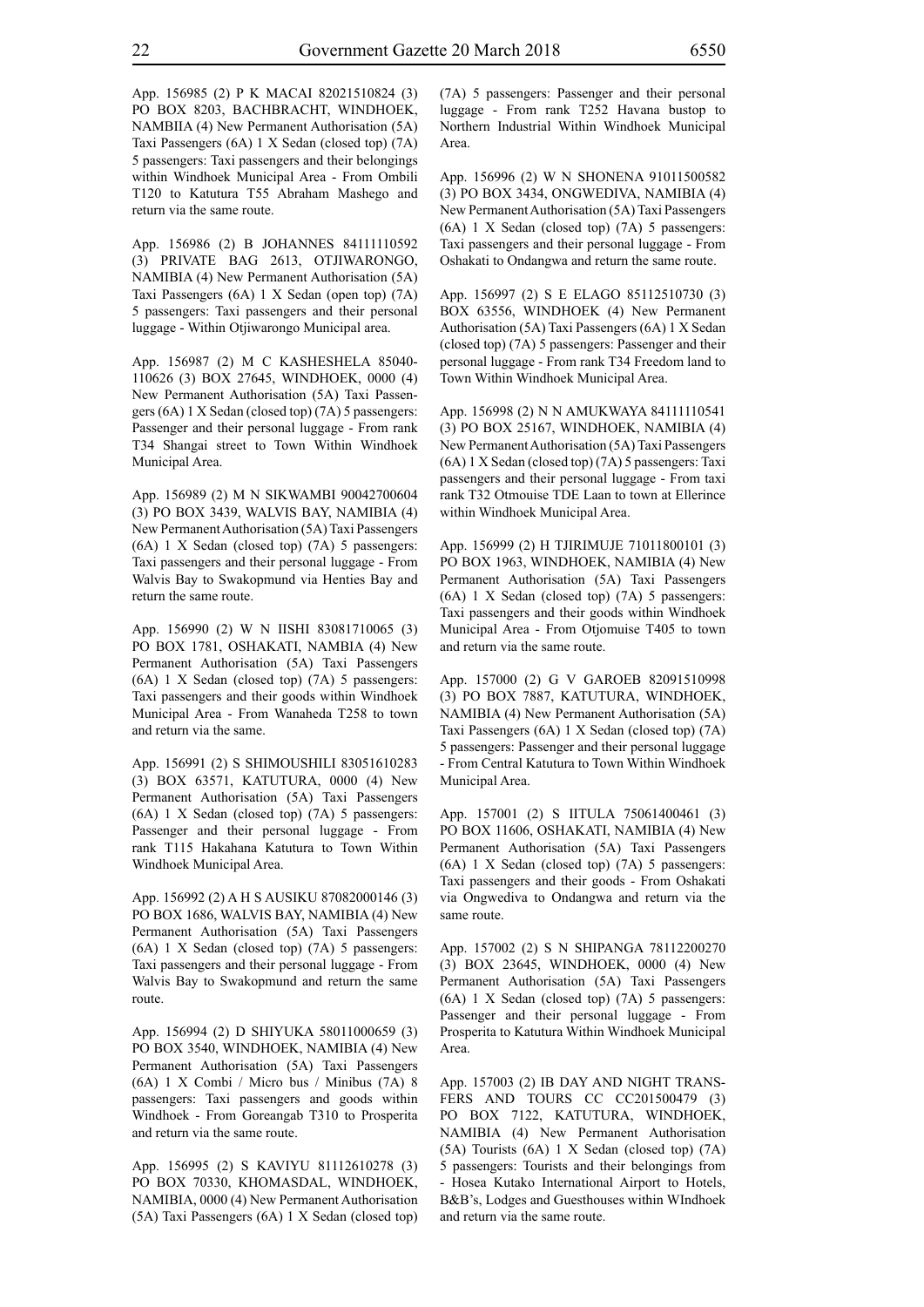App. 157004 (2) I HAMADILA 6801070096 (3) BOX 80083, WINDHOEK, 0000 (4) New Permanent Authorisation (5A) Taxi Passengers (6A) 1 X Station wagon (7A) 7 passengers: Passenger and their personal luggage - From Otjomuise to Town Within Windhoek Municipal Area.

App. 157005 (2) A T KALUNDUKA 83031710320 (3) PO BOX 7906, KATUTURA, WINDHOEK, NAMIBIA (4) New Permanent Authorisation (5A) Taxi Passengers (6A) 1 X Sedan (closed top) (7A) 5 passengers: Taxi passengers and their personal luggage - From taxi rank T32 7De Laan to town at Ellerince within Windhoek Municipal Area.

App. 157006 (2) J J KAVERA 94073000802 (3) PO BOX 2328, RUNDU, NAMIBIA (4) New Permanent Authorisation (5A) Taxi Passengers (6A) 1 X Sedan (closed top) (7A) 5 passengers: Taxi passengers and their goods from Kayengona Village to Rundu town and return via the same route.

App. 157007 (2) J L MBALILI 76060400183 (3) PO BOX 2049, OSHAKATI, NAMIBIA (4) New Permanent Authorisation (5A) Taxi Passengers (6A) 1 X Sedan (closed top) (7A) 5 passengers: Taxi passengers and their goods - From Oshakati and Ondangwa and return via the same route.

App. 157008 (2) A SHIVUTE 81092010211 (3) PO BOX 63549, WANAHEDA, 0000 (4) New Permanent Authorisation (5A) Taxi Passengers (6A) 1 X Sedan (closed top) (7A) 5 passengers: Passenger and their personal luggage - From rank T209 Wanaheda Katutura to Town Within Windhoek Municipal Area.

App. 157009 (2) J K NEEMWATYA 90040601471 (3) PO BOX 99577, WINDHOEK, NAMIBIA (4) New Permanent Authorisation (5A) Taxi Passengers (6A) 1 X Sedan (closed top) (7A) 5 passengers: Taxi passengers and their personal luggage - From Okuryangava taxi T62 to Khomasdal taxi rank T320 via town within Windhoek Municipal Area.

App. 157010 (2) J L MBALILI 76060400183 (3) PO BOX 2049, OSHAKATI, NAMIBIA (4) New Permanent Authorisation (5A) Taxi Passengers (6A) 1 X Station wagon (7A) 7 passengers: Taxi passengers and goods from Oshakati to Okalongo via Outapi and return via the same route.

App. 157011 (2) J O NEGUMBO 82102410455 (3) PO BOX 1294, OTJIWARONGO, NAMIBIA (4) New Permanent Authorisation (5A) Taxi Passengers (6A) 1 X Sedan (closed top) (7A) 5 passengers: Taxi passengers and their personal luggage - Within Otjiwarongo Municipal Area.

App. 157012 (2) J A AINDJEMBI 78050100251 (3) PO BOX 16085, ONESI OSHIHOLE, NAMIBIA (4) New Permanent Authorisation (5A) Taxi Passengers (6A) 1 X Sedan (closed top) (7A) 5 passengers: Passenger and their personal luggage - Town Within Windhoek Municipal Area.

App. 157013 (2) L M MAGADHI 76091510649 (3) PO BOX 1276, OTJIWARONGO, NAMIBIA (4) New Permanent Authorisation (5A) Taxi Passengers (6A) 1 X Sedan (closed top) (7A) 5 passengers: Taxi passengers and their goods within Otjiwarongo Municipal Area.

App. 157014 (2) S H HELAO 80040910466 (3) PO BOX 7461, OTJIWARONGO, NAMIBIA (4) New Permanent Authorisation (5A) Taxi Passengers (6A) 1 X Sedan (closed top) (7A) 5 passengers: Taxi passengers and their personal luggage - Within Otjiwarongo Municipal Area.

App. 157015 (2) S LAULISO 87122600505 (3) BOX 65881, KATUTURA, WINDHOEK (4) New Permanent Authorisation (5A) Taxi Passengers (6A) 1 X Sedan (closed top) (7A) 1 passengers: Passenger and their personal luggage - From rank T34 Shangai street to Town Within Windhoek Municipal Area.

App. 157016 (2) N SHIKULO 64081400504 (3) PO BOX 7114, KATUTURA, WINDHOEK, 9000 (4) New Permanent Authorisation (5A) Taxi Passengers (6A) 1 X Sedan (closed top) (7A) 5 passengers: Taxi passengers and their goods within Windhoek Municipal Area - From Hakahana T113 to town and return via the same route.

App. 157017 (2) A NANGOMBE 69063000537 (3) PO BOX 13235, WINDHOEK, NAMIBIA (4) New Permanent Authorisation (5A) Taxi Passengers (6A) 1 X Sedan (closed top) (7A) 5 passengers: Taxi passengers and their personal luggage - From Okuryangava taxi rank T79 to town within Windhoek Municipal Area.

App. 157018 (2) E KATJITEO 65021500600 (3) PO BOX 3, GOBABIS, 0000 (4) New Permanent Authorisation (5A) Passengers (6A) 1 X Station wagon (7A) 5 passengers: Taxi-pasengers and their personal luggage - From Gobabis to border post, Otjinene and Windhoek

App. 157019 (2) A L MULUTA 74091510377 (3) PO BOX 1127, KEETMANSHOOP, NAMIBIA (4) New Permanent Authorisation (5A) Taxi Passengers (6A) 1 X Sedan (closed top) (7A) 5 passengers: Taxi passengers and their goods within Keetmanshoop Municipal Area.

App. 157020 (2) G SIMON 870226 0052 7 (3) PRIVATE BAG 13235, WINDHOEK, NAMIBIA (4) New Permanent Authorisation (5A) Taxi Passengers (6A) 1 X Sedan (closed top) (7A) 5 passengers: Taxi passengers and their personal luggage - From Goreangab Dam taxi rank T82 to town within Windhoek Municipal Area.

App. 157021 (2) G N GABRIEL 87040100894 (3) BOX 70817, KHOMASDAL, WINDHOEK (4) New Permanent Authorisation (5A) Taxi Passengers (6A) 1 X Sedan (closed top) (7A) 5 passengers: Taxi-pasengers and their personal luggage - From Engela to Okalongo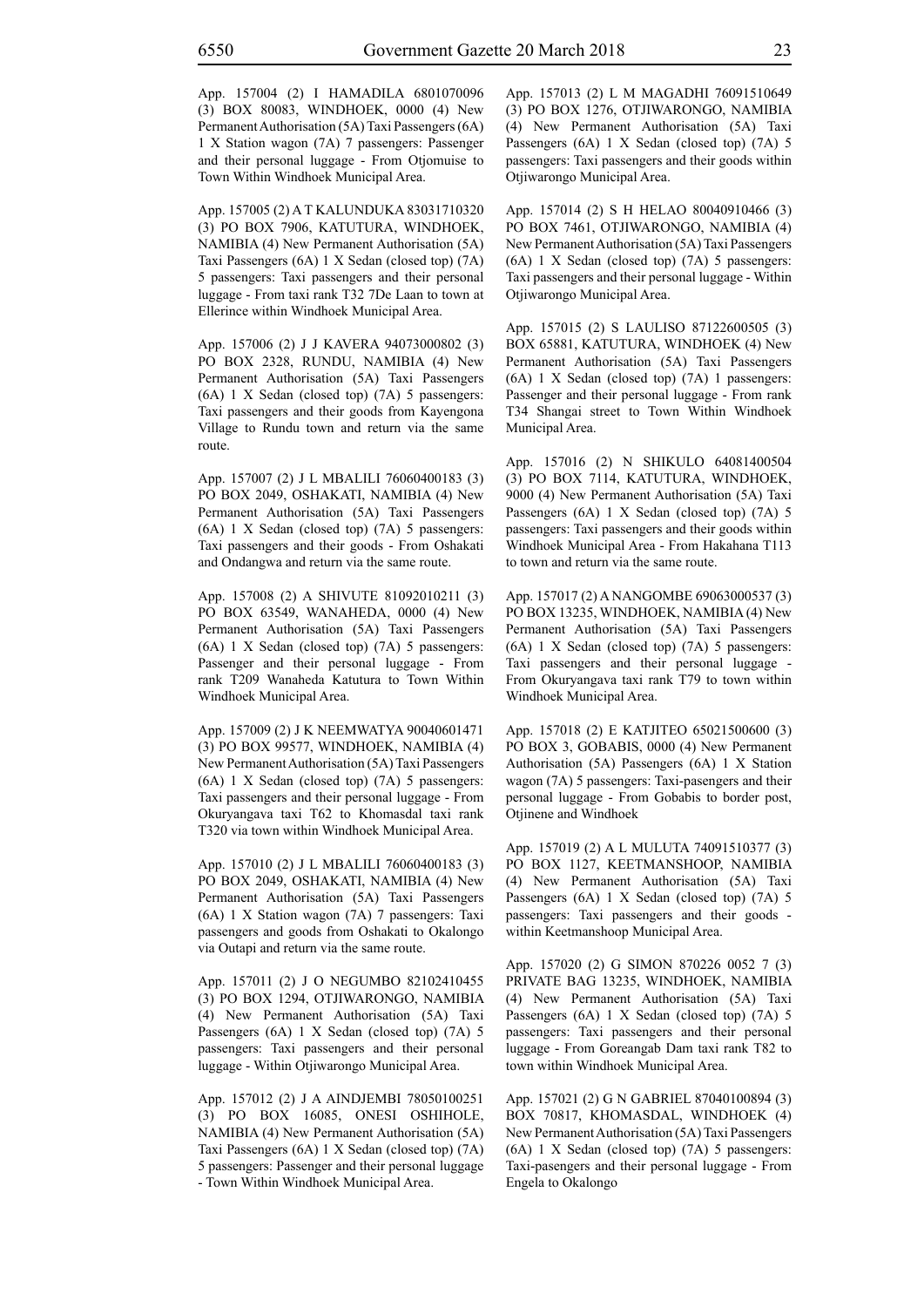App. 157022 (2) J K NEEMWATYA 90040601471 (3) PO BOX 99577, WINDHOEK, NAMIBIA (4) New Permanent Authorisation (5A) Taxi Passengers (6A) 1 X Sedan (closed top) (7A) 5 passengers: Taxi passengers and their personal luggage - From Katutura taxi rank T03 to UNAM via town within Windhoek Municipal Area.

App. 157023 (2) J P HEDIMBI 90120200279 (3) PO BOX 15500, OSHAKATI, NAMIBIA (4) New Permanent Authorisation (5A) Taxi Passengers (6A) 1 X Sedan (closed top) (7A) 5 passengers: Taxi passengers and their personal luggage - From Oshakati to Ondangwa and return

App. 157024 (2) I N NDATIPO 69061310024 (3) PO BOX 62962, WANAHEDA, NAMIBIA, 90000 (4) New Permanent Authorisation (5A) Taxi Passengers (6A) 1 X Combi / Micro bus / Minibus (7A) 28 passengers: Taxi passengers and their goods from Windhoek to Onadjaba in Okalongo via Ondangwa, Oshakati and Oshikuku and return via the same route.

App. 157025 (2) S KASENGO 92092701077 (3) PO BOX 26335, AUSSPANNPLATZ, WIND-HOEK (4) New Permanent Authorisation (5A) Taxi Passengers (6A) 1 X Sedan (closed top) (7A) 5 passengers: Taxi passengers and their personal luggage - Within Windhoek Municipal Area.

App. 157026 (2) R U SHITUNDA 93062300612 (3) PO BOX 2328, RUNDU, NAMIBIA (4) New Permanent Authorisation (5A) Taxi Passengers (6A) 1 X Sedan (closed top) (7A) 5 passengers: Taxi passengers and their personal luggage - From Kalayi to Rundu town and return the same route.

App. 157027 (2) M PETRUS 89012900050 (3) PO BOX 1318, WALVIS BAY, 0000 (4) New Permanent Authorisation (5A) Taxi Passengers (6A) 1 X Sedan (closed top) (7A) 5 passengers: Taxi passengers and their personal luggage - From Walvis Bay to Ondangwa and Swakopmund and return the same route.

App. 157028 (2) E K MALITI 80060810262 (3) PO BOX 562, RUNDU, NAMIBIA (4) New Permanent Authorisation (5A) Taxi Passengers (6A) 1 X Sedan (closed top) (7A) 5 passengers: Taxi passengers and their goods within Rundu Municipal Area.

App. 157029 (2) J M MBANGU 83122610671 (3) PO BOX 1127, KEETMANSHOOP, NAMIBIA (4) New Permanent Authorisation (5A) Taxi Passengers (6A) 1 X Sedan (closed top) (7A) 5 passengers: Taxi passengers and their goods within Keetmanshoop Municipal Area.

App. 157030 (2) J NANDOMBA 69040800901 (3) PO BOX 60492, KATUTURA, WINDHOEK, NAMIBIA (4) New Permanent Authorisation (5A) Taxi Passengers (6A) 1 X Sedan (closed top) (7A) 5 passengers: Taxi passengers and their personal luggage - From taxi rank T356 Otjomuise 7DeLaan to town within Windhoek Municipal Area.

App. 157031 (2) M C KASHESHELA 850401- 10626 (3) BOX 27645, WINDHOEK, 0000 (4) New Permanent Authorisation (5A) Taxi Passengers (6A) 1 X Sedan (closed top) (7A) 5 passengers: Passenger and their personal luggage - From Kuisesebmund to Walvis Bay Municipal Area.

App. 157032 (2) E K MALITI 80060810262 (3) PO BOX 562, RUNDU, NAMIBIA (4) New Permanent Authorisation (5A) Taxi Passengers (6A) 1 X Sedan (closed top) (7A) 5 passengers: Taxi passengers and their goods within Rundu Municipal Area.

App. 157033 (2) E K MALITI 80060810262 (3) PO BOX 562, RUNDU, NAMIBIA (4) New Permanent Authorisation (5A) Taxi Passengers (6A) 1 X Sedan (closed top) (7A) 5 passengers: Taxi passengers and their goods Rundu Municipal Area.

App. 157034 (2) G N HAMUKUAYA 89081900056 (3) BOX 2724, SWAKOPMUND, 0000 (4) New Permanent Authorisation (5A) Taxi Passengers (6A) 2 X Sedan (closed top) (7A) 5 passengers: Taxi passenger and their personal luggage - From Swakopmund to Walvis Bay and return

App. 157035 (2) S NIKANOR 89093000586 (3) BOX 4279, VINETA, 0000 (4) New Permanent Authorisation (5A) Taxi Passengers (6A) 2 X Sedan (closed top) (7A) 5 passengers: Passenger and their personal luggage - Town Within Windhoek Municipal Area.

App. 157036 (2) M J !HOASEB 89123100297 (3) PO BOX 32057, PIONEERSPARK, WINDHOEK, NAMIBIA (4) New Permanent Authorisation (5A) Taxi Passengers (6A) 1 X Sedan (closed top) (7A) 5 passengers: Taxi passengers and their personal luggage - Within Windhoek Municipal Area.

App. 157038 (2) J HIHANGWA 56041400319 (3) PO BOX 796, OHANGWENA, NAMIBIA (4) New Permanent Authorisation (5A) Taxi Passengers (6A) 1 X Sedan (closed top) (7A) 5 passengers: Taxi passengers and their goods within Eenhana Municipal Area.

App. 157039 (2) I L MALAMBO 76050600422 (3) PO BOX 1002, WINDHOEK, NAMIBIA (4) New Permanent Authorisation (5A) Taxi Passengers (6A) 1 X Combi / Micro bus / Minibus (7A) 13 passengers: Taxi passengers and their personal luggage - From Ngoma to Katima Mulilo and return the same route.

App. 157040 (2) N N HAUFIKU 92042600849 (3) BOX 24916, WINDHOEK, 0000 (4) New Permanent Authorisation (5A) Taxi Passengers (6A) 1 X Sedan (closed top) (7A) 5 passengers: Passenger and their personal luggage - From t288 to Wernhil Park Town Within Windhoek Municipal Area.

App. 157041 (2) D T SHELUNGU 89040800324 (3) PO BOX 1523, OKAHANDJA, NAMIBIA (4) New Permanent Authorisation (5A) Taxi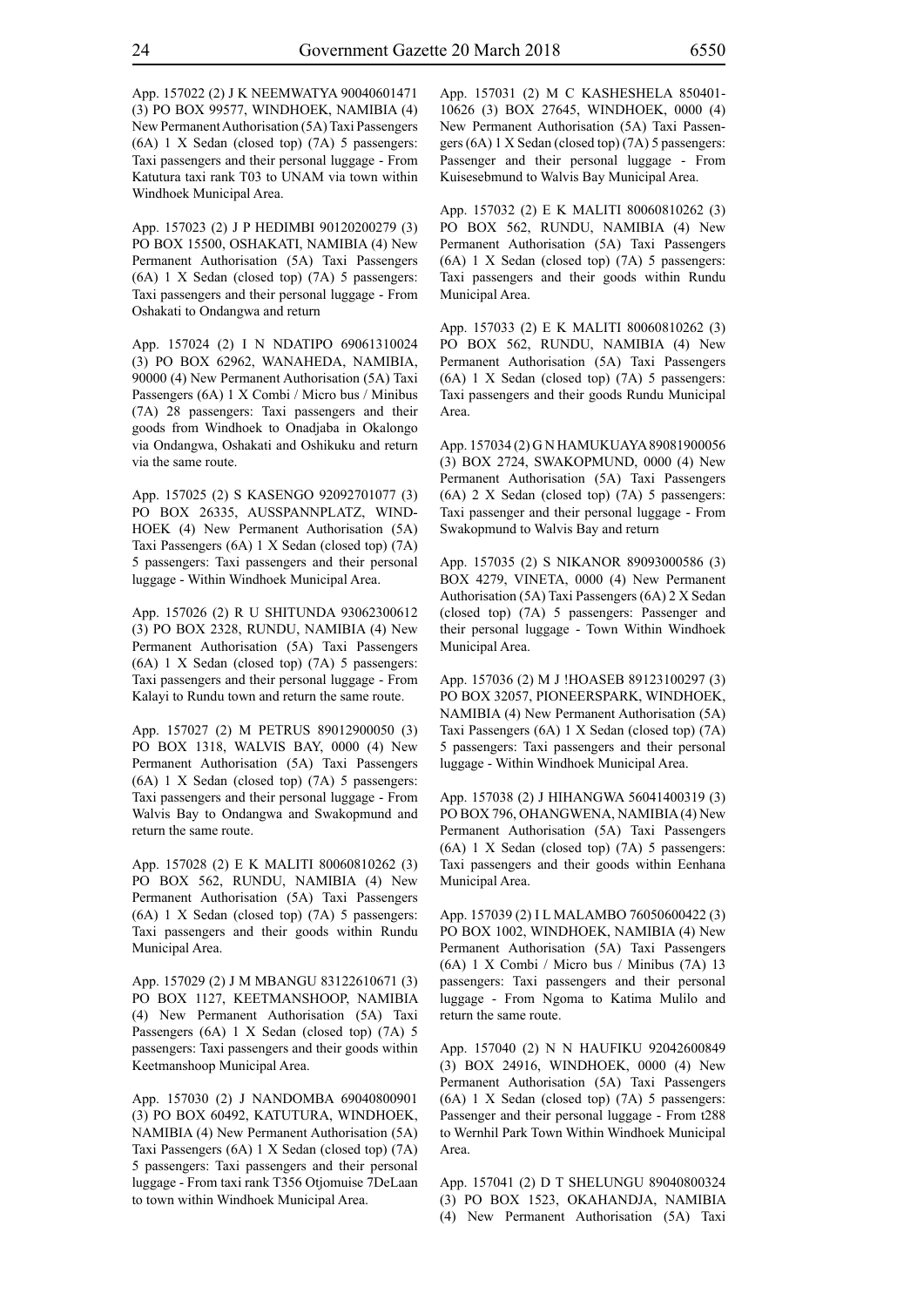Passengers (6A) 1 X Sedan (closed top) (7A) 5 passengers: Taxi passengers and their personal luggage - From Oshetu, Nou Aub and Five Rand to town within Okahandja Municipal Area.

App. 157042 (2) J M HIHANGWA 86121400978 (3) BOX 7838, KATUTURA (4) New Permanent Authorisation (5A) Taxi Passengers (6A) 1 X Sedan (closed top) (7A) 5 passengers: Taxi passebgers and their goods within Windhoek Municipal Area - From Katutura T114 to town and return via the same route.

App. 157043 (2) M HANGHOME 79030210192 (3) PO BOX 61195, KATUTURA, 0000 (4) New Permanent Authorisation (5A) Taxi Passengers (6A) 1 X Sedan (closed top) (7A) 5 passengers: Taxi Passengers and their personal luggage - From rank 80 Okuryangava to town within Windhoek Municipal Area

App. 157044 (2) A I NTINDA 81050210441 (3) PO BOX 372, ONDANGWA, NAMIBIA (4) New Permanent Authorisation (5A) Taxi Passengers (6A) 1 X Sedan (closed top) (7A) 5 passengers: Taxi passengers and their goods from Ondangwa to Oshakati and return via the same route.

App. 157046 (2) R H SHAHONYA 90080600794 (3) PO BOX 95391, SOWETO, WINDHOEK, NAMIBIA, 000 (4) New Permanent Authorisation (5A) Taxi Passengers (6A) 1 X Sedan (closed top) (7A) 5 passengers: Taxi passengers and their personal luggage - Within Windhoek Municipal Area and operated from taxi rank No. 74, Okuryangava.

App. 157047 (2) A HAOSES 63070100309 (3) BOX 32057, PIONIERS PARK, 0000 (4) New Permanent Authorisation (5A) Taxi Passengers (6A) 1 X Sedan (closed top) (7A) 5 passengers: Taxi passengers and their personal luggage - Within Windhoek Municipal Area.

App. 157048 (2) S N HAUFIKU 94112700067 (3) PO BOX 24916, WINDHOEK, NAMIBIA, 9000 (4) New Permanent Authorisation (5A) Taxi Passengers (6A) 1 X Sedan (closed top) (7A) 5 passengers: Taxi passengers and their personal luggage - Within Windhoek Municipal Area and operated from taxi rank No. 288, Wanaheda.

App. 157049 (2) L L MWANGALA 80091710189 (3) BOX 97214, MAERUA MALL, WINDHOEK (4) New Permanent Authorisation (5A) Taxi Passengers (6A) 1 X Sedan (closed top) (7A) 5 passengers: Taxi Passengers and their personal luggage - From Industrial to town within Windhoek Municipal Area

App. 157050 (2) H C BALIE 81082710121 (3) BOX 32057, PIONIERSPARK, WINDHOEK (4) New Permanent Authorisation (5A) Taxi Passengers (6A) 1 X Sedan (closed top) (7A) 5 passengers: Taxi passengers and their personal luggage - Within Windhoek Municipal Area and operated from a taxi rank situated within Katutura.

App. 157051 (2) L L MWANGALA 80091710189 (3) BOX 97214, MARUERA MALL, WINDHOEK (4) New Permanent Authorisation (5A) Taxi Passengers (6A) 1 X Station wagon (7A) 7 passengers: Taxi Passengers and their personal luggage - From Industrial to town within Windhoek Municipal Area

App. 157052 (2) L L MWANGALA 80091710189 (3) BOX 97214, MARUERA MALL, WINDHOEK (4) New Permanent Authorisation (5A) Taxi Passengers (6A) 1 X Sedan (closed top) (7A) 5 passengers: Taxi Passengers and their personal luggage - From their home to town within Windhoek Municipal Area

App. 157053 (2) M N EDMUD 89090400370 (3) PO BOX 333, RUACANA, NAMIBIA (4) New Permanent Authorisation (5A) Taxi Passengers (6A) 1 X Sedan (closed top) (7A) 5 passengers: Taxi passengers and their personal luggage - From Oshifo to Kampaku Hospital and return the same route.

App. 157054 (2) L KAFITA 70021201404 (3) PO BOX 741, OHANGWENA, NAMIBIA (4) New Permanent Authorisation (5A) Taxi Passengers (6A) 1 X Combi / Micro bus / Minibus (7A) 10 passengers: Taxi passengers and their personal luggage - From Oshikango to Uupindi and return the same route.

App. 157055 (2) T IIPINGE 900622 0064 7 (3) PO BOX 26881, WINDHOEK, NAMIBIA (4) New Permanent Authorisation (5A) Taxi Passengers (6A) 1 X Sedan (closed top) (7A) 5 passengers: Taxi passengers and their personal luggage - From Otjomuise 8 De Laan to to town at City Centre and return back.

App. 157059 (2) E K MALITI 80060810262 (3) PO BOX 562, RUNDU, NAMIBIA (4) New Permanent Authorisation (5A) Taxi Passengers (6A) 1 X Sedan (closed top) (7A) 5 passengers: Taxi passengers and their personal luggage - From Rundu town to all locations.

App. 157060 (2) I KAPUKARE 89090900527 (3) PO BOX 4132, WINDHOEK, NAMIBIA (4) New Permanent Authorisation (5A) Taxi Passengers (6A) 1 X Sedan (closed top) (7A) 5 passengers: Taxi passengers and their personal luggage - From taxi rank T06 Soweto to Kapps Farm and retun the same route.

App. 157063 (2) I J D ANTONIA 74121710096 (3) PO BOX 11, OTAMANZI, OMUSATI REGION (4) New Permanent Authorisation (5A) Taxi Passengers (6A) 1 X Combi / Micro bus / Minibus (7A) 5 passengers: Taxi passengers and their personal luggage - From Otamanzi to Windhoek and return the same route.

App. 157068 (2) E G KINDINU 99012400600 (3) PO BOX 86, RUNDU, NAMIBIA (4) New Permanent Authorisation (5A) Taxi Passengers (6A) 2 X Sedan (closed top) (7A) 5 passengers: Taxi passengers and their personal luggage - From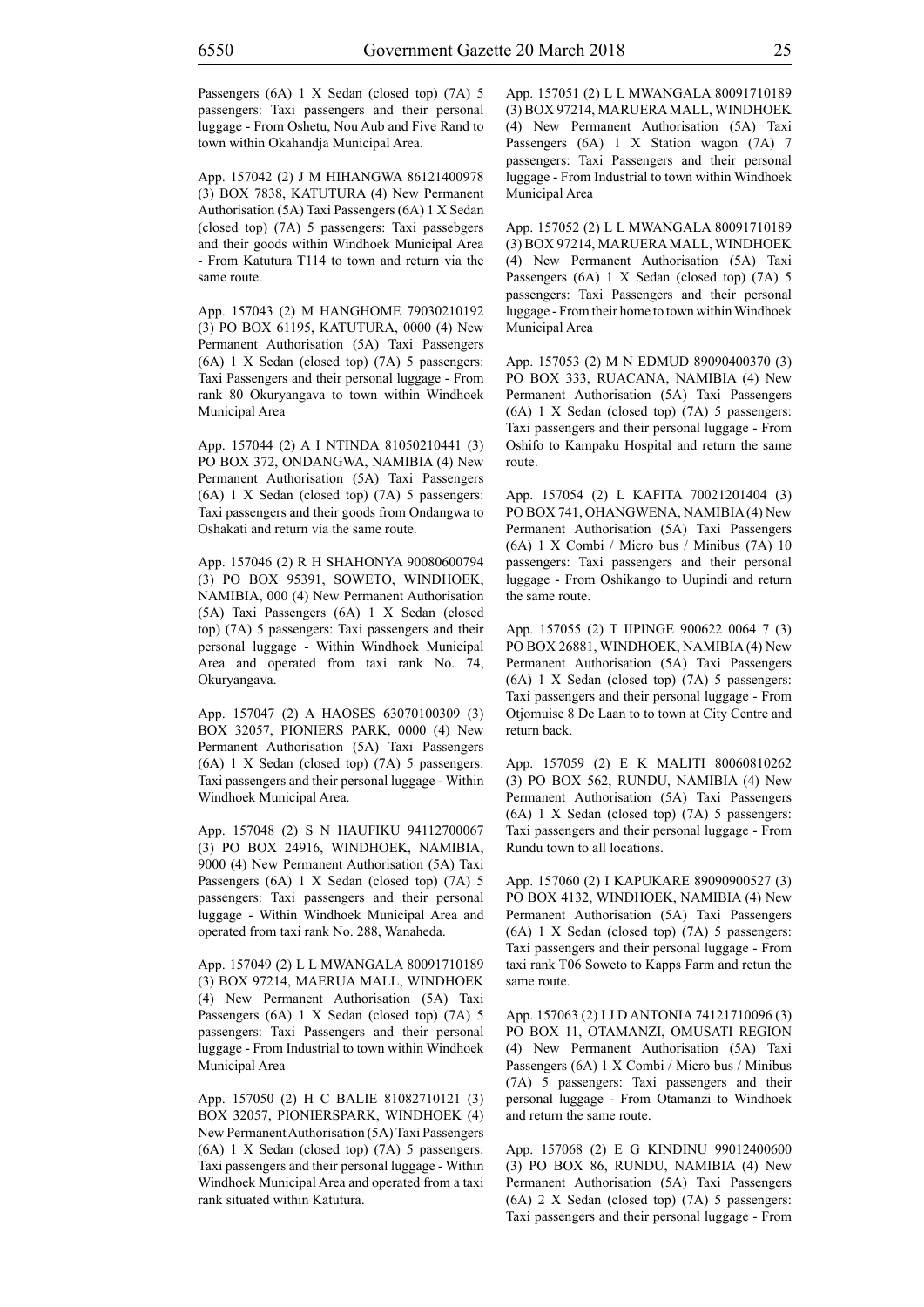Ndama location to Rundu Campus within Rundu Municipal Area.

App. 157070 (2) C VENANCIO 77032900097 (3) PO BOX 699, RUNDU, NAMIBIA (4) New Permanent Authorisation (5A) Taxi Passengers (6A) 1 X Sedan (closed top) (7A) 5 passengers: Taxi passengers and their personal luggage - From Kasote Location to town within Rundu Municipal area.

App. 157077 (2) S N NANGOMBE 76080800446 (3) PO BOX 65692, KATUTURA, WINDHOEK, NAMIBIA, 0000 (4) New Permanent Authorisation (5A) Taxi Passengers (6A) 1 X Sedan (closed top) (7A) 5 passengers: Taxi passengers and their personal luggage - From Wernil Park to Khomasdal taxi rank and return back.

App. 157078 (2) MACON TRANSPORT (PTY) LTD CC20180065 (3) PO BOX 91179, KLEIN WINDHOEK, WINDHOEK, NAMIBIA (4) New Permanent Authorisation (5A) Bus Passengers (6A) 1 X Bus (single deck) (7A) 48 passengers: Taxi passengers and their personal luggage - From Windhoek to Walvis Bay and return the same route.

App. 157080 (2) MACON TRANSPORT (PTY) LTD CC20180065 (3) PO BOX 91179, KLEIN WINDHOEK, WINDHOEK, NAMIBIA (4) New Permanent Authorisation (5A) Bus Passengers (6A) 1 X Bus (single deck) (7A) 48 passengers: Bus passengers and their personal luggage - From Windhoek to Ariamsvlei and return the same route.

App. 157081 (2) MACON TRANSPORT (PTY) LTD CC20180065 (3) PO BOX 91179, KLEIN WINDHOEK, WINDHOEK, NAMIBIA (4) New Permanent Authorisation (5A) Bus Passengers (6A) 1 X Bus (single deck) (7A) 48 passengers: Bus passengers and their personal luggage - From Windhoek to Katima and return the same route.

App. 157084 (2) MACON TRANSPORT (PTY) LTD CC20180065 (3) PO BOX 91179, KLEIN WINDHOEK, WINDHOEK, NAMIBIA (4) New Permanent Authorisation (5A) Bus Passengers (6A) 1 X Bus (single deck) (7A) 48 passengers: Bus passengers and their personal luggage - From Windhoek to Lüderitz and return the same route.

App. 157085 (2) MACON TRANSPORT (PTY) LTD CC20180065 (3) PO BOX 91179, KLEIN WINDHOEK, WINDHOEK, NAMIBIA (4) New Permanent Authorisation (5A) Bus Passengers (6A) 1 X Bus (single deck) (7A) 48 passengers: Bus passengers and their personal luggage - From Windhoek to Oshikango and Oshakati and return the same route.

App. 157087 (2) J NAMUPALA 88121400406 (3) PO BOX 2495, WINDHOEK, NAMIBIA, 9000 (4) New Permanent Authorisation (5A) Taxi Passengers (6A) 1 X Sedan (closed top) (7A) 5 passengers: Taxi passengers and their personal luggage - From Hakahana taxi rank to Prosperita and return back.

App. 157090 (2) A K HOFENI 88020700218 (3) PO BOX 8320, WINDHOEK, NAMIBIA (4) New Permanent Authorisation (5A) Taxi Passengers (6A) 1 X Sedan (closed top) (7A) 5 passengers: Taxi passengers and their personal luggage - From Goreangab Dam to town and Within Windhoek Municipal Area.

App. 157091 (2) ENDOLA ORIGINAL TRADING ENTERPRISES CC CC20102705 (3) PO BOX 8320, BACHBRECHT, WINDHOEK (4) New Permanent Authorisation (5A) Taxi Passengers (6A) 1 X Sedan (closed top) (7A) 5 passengers: Taxi passengers and their personal luggage - From Wanaheda, Katutura to town and Within Windhoek Municipal Area.

App. 157093 (2) P KAKURITJIE 68051900154 (3) PO BOX 6702, WINDHOEK, NAMIBIA (4) New Permanent Authorisation (5A) Taxi Passengers (6A) 1 X Combi / Micro bus / Minibus (7A) 13 passengers: Taxi passengers and their personal luggage - From Windhoek to Gobabis, Epukilo and return the same route.

App. 157096 (2) N S SHEUYANGE 78071900168 (3) PO BOX 60986, KATUTURA, WINDHOEK, 9000 (4) New Permanent Authorisation (5A) Taxi Passengers (6A) 1 X Combi / Micro bus / Minibus (7A) 16 passengers: Taxi passengers and their personal luggage - From Otjomuise T356 to Prosperita T513 and return the same route.

App. 157099 (2) MACON TRANSPORT (PTY) LTD CC20180065 (3) PO BOX 91179, KLEIN WINDHOEK, WINDHOEK, NAMIBIA (4) New Permanent Authorisation (5A) Bus Passengers (6A) 1 X Bus (single deck) (7A) 48 passengers: Bus -passengers and their personal luggage - From Windhoek to Vioolsdrift and return the same route.

App. 157104 (2) J L MBALILI 76060400183 (3) PO BOX 2049, OSHAKATI, NAMIBIA (4) New Permanent Authorisation (5A) Taxi Passengers (6A) 1 X Sedan (closed top) (7A) 5 passengers: Taxi passengers and their personal luggage - From Outapi to Ruacan and return back the same route.

App. 157106 (2) J L MBALILI 76060400183 (3) PO BOX 2049, OSHAKATI, NAMIBIA (4) New Permanent Authorisation (5A) Taxi Passengers (6A) 1 X Sedan (closed top) (7A) 5 passengers: Taxi passengers and their personal luggage - From Okalongo to Oshikango via Omafo and return back the same route.

App. 157108 (2) J L MBALILI 76060400183 (3) PO BOX 2049, OSHAKATI, NAMIBIA (4) New Permanent Authorisation (5A) Taxi Passengers (6A) 1 X Station wagon (7A) 7 passengers: From Namibia, Caprivi, Andara

App. 157111 (2) N B SHIPINGANA 86012100647 (3) PO BOX 3455, RUNDU, NAMIBIA (4) New Permanent Authorisation (5A) Taxi Passengers (6A) 1 X Sedan (closed top) (7A) 5 passengers: Taxi passengers and their personal luggage - From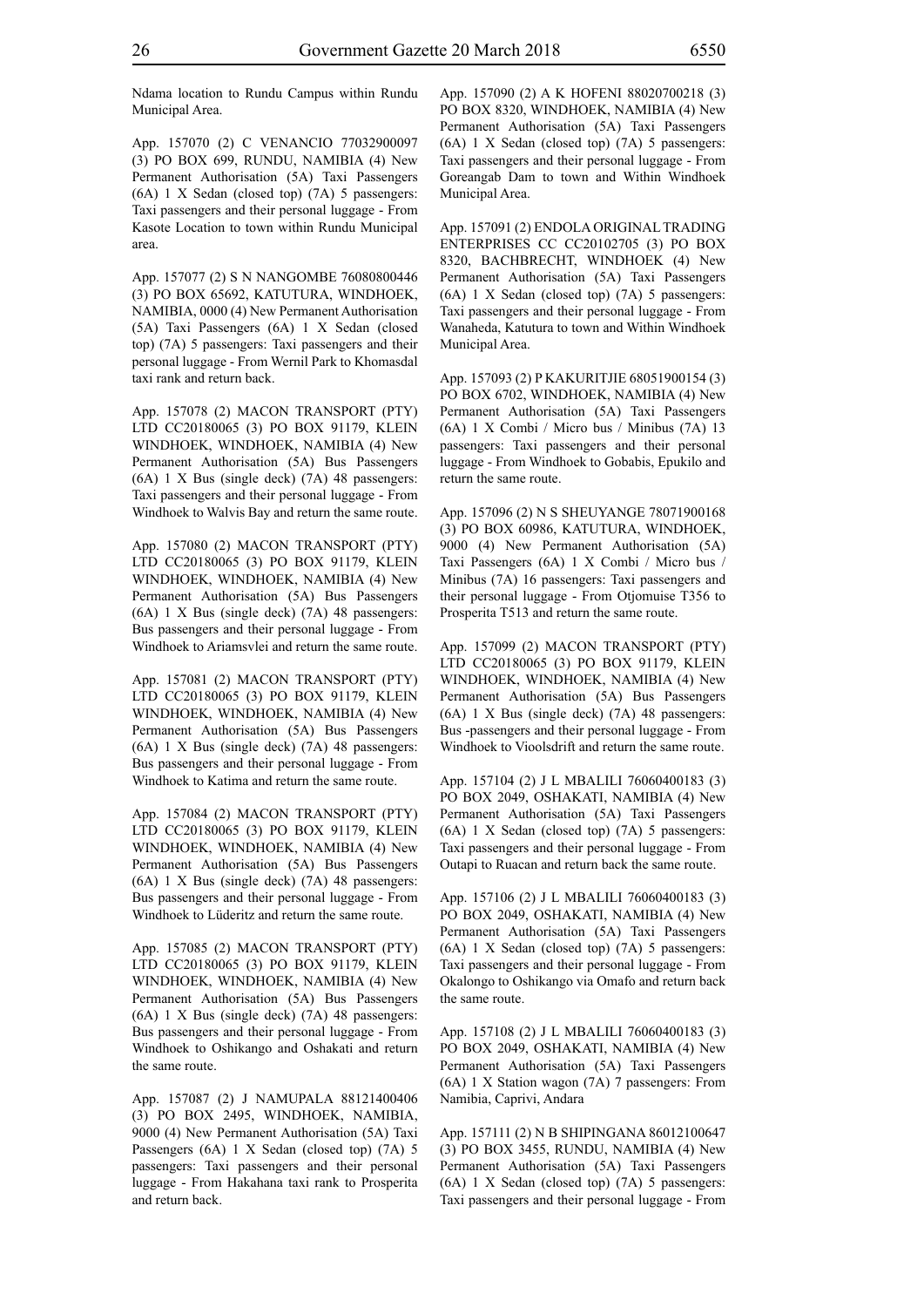Sikanduko to UNAM Campus within Rundu Municipal Area.

App. 157115 (2) N KIRCHNER 69082800276 (3) PO BOX 30703, WINDHOEK, NAMIBIA (4) New Permanent Authorisation (5A) Tourists (6A) 1 X Station wagon (7A) 9 passengers: Tourists and their personal luggage - From Windhoek and or Hosea Kutako International Airport to Hotels, Lodges, and Boarding houses in towns specifically namely: Tsumeb, Etosha National Park, Grootfontein, Rundu, Katima Mulilo, Oshakati, Opuwo, Kamanjab, Twyfelfontein, Swakopmund, Walvis Bay, Sossesvlei, the Fish River Canyon, Keetmanshoop, Ai-Ais and the Orange River and return the same route.

App. 157122 (2) SAS VIK TOUR AND TRAVEL CC 201711131 (3) PO BOX 2741, SWAKOPMUND, NAMIBIA (4) New Permanent Authorisation (5A) Tourists (6A) 1 X Sedan (closed top) (7A) 5 passengers: Tourists and their personal luggage - From Walvis Bay to Swakopmund, Henties Bay, Cape Cross and Windhoek and return the same route.

App. 157125 (2) H K SHILULA 90110800141 (3) PO BOX 3204, WINDHOEK, NAMIBIA (4) New Permanent Authorisation (5A) Taxi Passengers (6A) 1 X Sedan (closed top) (7A) 5 passengers: Taxi passengers and their personal lugggages: From taxi rank T39 Shandumbala to town within Windhoek Municipal Area.

App. 157129 (2) V AMUTENYA 78120710223 (3) PO BOX 7054, KATUTURA, WINDHOEK, NAMIBIA (4) New Permanent Authorisation (5A) Taxi Passengers (6A) 1 X Sedan (closed top) (7A) 5 passengers: Taxi paseengers and their personal luggage - From Okuryangava to town within Windhoek Municipal Area.

App. 157131 (2) A N KAYELEMANI 86122400459 (3) PO BOX 2489, ONDANGWA, NAMIBIA (4) New Permanent Authorisation (5A) Taxi Passengers (6A) 1 X Sedan (closed top) (7A) 5 passengers: Taxi passengers and their personal luggage - From Onayena to Ondangwa via Oshakati and Omuthiya and return the same route.

App. 157133 (2) M N IIHALWA 80062310305 (3) PO BOX 61660, KATUTURA, WINDHOEK, NAMIBIA (4) New Permanent Authorisation (5A) Taxi Passengers (6A) 1 X Sedan (closed top) (7A) 5 passengers: Taxi passengers and their personal luggage - From Wanaheda to town at Wernhill within Windhoek Municipal Area.

App. 157138 (2) P N MWALUNGA 78021300221 (3) PO BOX 65664, KATUTURA, WINDHOEK, NAMIBIA (4) New Permanent Authorisation (5A) Taxi Passengers (6A) 1 X Sedan (closed top) (7A) 27 passengers: Passengers and their personal luggage - From Ondobe to Windhoek and return the same route.

App. 157143 (2) J A AMWAALWA 93012000283 (3) PO BOX 62442, KATUTURA, WINDHOEK, NAMIBIA (4) New Permanent Authorisation (5A) Taxi Passengers (6A) 1 X Sedan (closed top) (7A) 5 passengers: Taxi passengers and their personal luggage - From Hakahana in Katutura to town within Windhoek Municipal Area.

App. 157145 (2) O M N MTEMBI 84101210195 (3) PO BOX 1232, WALVIS BAY, NAMIBIA (4) New Permanent Authorisation (5A) Taxi Passengers (6A) 1 X Sedan (closed top) (7A) 5 passengers: Taxi passengers and their personal luggage - From Walvis Bay to Swakopmund and return the same route.

App. 157146 (2) O M N MTEMBI 84101210195 (3) PO BOX 1232, WALVIS BAY, NAMIBIA (4) New Permanent Authorisation (5A) Taxi Passengers (6A) 1 X Sedan (closed top) (7A) 5 passengers: Taxi passengers and their personal luggage - From Walvis Bay to Swakopmund and return the same route.

App. 157149 (2) F REMIGIUS 63093000521 (3) PO BOX 503, RUACANA, NAMIBIA (4) New Permanent Authorisation (5A) Taxi Passengers (6A) 1 X Sedan (closed top) (7A) 5 passengers: Taxi passengers and their personal luggage - From Ruacana to Oshakati via Outapi and return the same route.

App. 157151 (2) N I IYAMBULA 85112310146 (3) PO BOX 14354, OUTAPI, NAMIBIA (4) New Permanent Authorisation (5A) Taxi Passengers (6A) 1 X Sedan (closed top) (7A) 5 passengers: Taxi passengers and their personal luggage - From Ruacana to Oshakati via Outapi and return the same route.

App. 157154 (2) T H SHOOVALEKA 90031500714 (3) PO BOX 60909, KATUTURA, WINDHOEK, NAMIBIA (4) New Permanent Authorisation (5A) Taxi Passengers (6A) 1 X Sedan (closed top) (7A) 5 passengers: Taxi passengers and their personal luggage - From taxi rank T153 Khomasdal to town within Windhoek Municipal Area.

App. 157156 (2) N N S HIILILA 90032700369 (3) PO BOX 6281, WANAHEDA, KATUTURA, WINDHOEK (4) New Permanent Authorisation (5A) Taxi Passengers (6A) 1 X Sedan (closed top) (7A) 5 passengers: Taxi passengers and their personal luggage - From taxi rank T142 to town within Windhoek Municipal Area.

App. 157157 (2) I S SITALI 87070500432 (3) PO BOX 55296, ROCKY CREST, WINDHOEK, NAMIBIA (4) New Permanent Authorisation (5A) Taxi Passengers (6A) 1 X Sedan (closed top) (7A) 5 passengers: Taxi passengers and their personal luggage - From taxi rank T4 Katutura to town taxi rank T723 within Windhoek Municipal Area.

App. 157165 (2) T N DIDILIKENI 80050610503 (3) BOX 7241, SWAKOPMUND, 0000 (4) New Permanent Authorisation (5A) Taxi Passengers (6A) 1 X Station wagon (7A) 7 passengers: Passengers and their luggage - From Arandis to Swakopmund and return.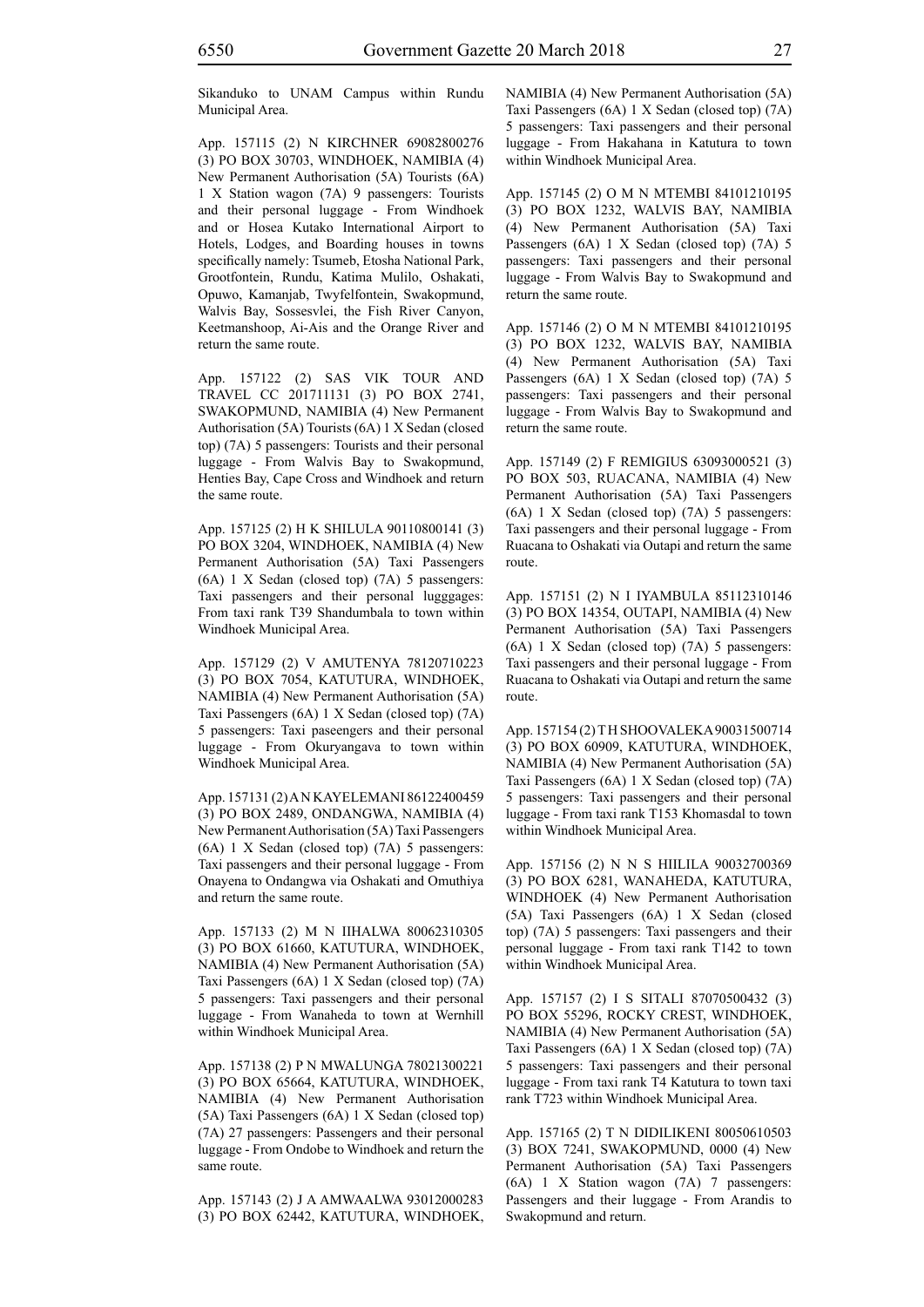App. 157166 (2) L S THIGURU 95051200540 (3) PO BOX 3575, RUNDU, NAMIBIA (4) New Permanent Authorisation (5A) Taxi Passengers (6A) 1 X Sedan (closed top) (7A) 5 passengers: Taxi passengers and their personal luggage: Hog Rest Camp to Sun City and return the same route.

App. 157167 (2) H N HAKUSEMBE 93051300578 (3) PO BOX 863, RUNDU, NAMIBIA (4) New Permanent Authorisation (5A) Taxi Passengers (6A) 1 X Sedan (closed top) (7A) 5 passengers: Taxi passengers and their personal luggage - From Kehemu to Army Base and return the same route.

App. 157168 (2) A ASHEENDO 65113000108 (3) PO BOX 267, WALVIS BAY, NAMIBIA (4) New Permanent Authorisation (5A) Taxi Passengers (6A) 1 X Sedan (closed top) (7A) 5 passengers: Taxi passengers and their personal luggage - From Tutaleni to Rossmund within Walvis Bay Municipal area.

App. 157169 (2) H K KAMBEMBE 79060410556 (3) PO BOX 311, TSUMEB, NAMIBIA, 000 (4) New Permanent Authorisation (5A) Taxi Passengers (6A) 1 X Sedan (closed top) (7A) 5 passengers: Taxi passengers and their personal luggage - Within Tsumeb Municipal Area.

App. 157170 (2) G AMBUNDA 70071300171 (3) PO BOX 15178, OSHAKATI, NAMIBIA (4) New Permanent Authorisation (5A) Taxi Passengers (6A) 1 X Sedan (closed top) (7A) 5 passengers: Taxi passengers and their personal luggage - From taxi rank T16 Oshakati to Oshakati and return the same route.

App. 157171 (2) R NENKAVU 70043000355 (3) PO BOX 23584, WINDHOEK, NAMIBIA, 9000 (4) New Permanent Authorisation (5A) Taxi Passengers (6A) 1 X Sedan (closed top) (7A) 5 passengers: Taxi passengers and their personal luggage - From Kleine Kuppe taxi rank T557 to Klein Windhoek taxi rank T626 Within Windhoek Municipal Area.

App. 157172 (2) M K KATIVA 83060710309 (3) PO BOX 23584, WINDHOEK, NAMIBIA (4) New Permanent Authorisation (5A) Taxi Passengers (6A) 1 X Sedan (closed top) (7A) 5 passengers: Taxi passengers and their personal luggage - From Auasblick taxi rank T589 to Academia taxi rank within Windhoek Municipal Area.

App. 157173 (2) G M HAMUTENYA 87121500590 (3) PO BOX 6244, NKURE-NKURU, NAMIBIA (4) New Permanent Authorisation (5A) Taxi Passengers (6A) 1 X Sedan (closed top) (7A) 5 passengers: Taxi passengers and their personal luggage - From Masivi taxi rank to Queenspark via Ok Foods and Tutungeni.

App. 157174 (2) G M HAMUTENYA 87121500590 (3) PO BOX 6244, NKURE-NKURU, NAMIBIA (4) New Permanent Authorisation (5A) Taxi Passengers (6A) 1 X Sedan (closed top) (7A) 5 passengers: Taxi passengers and their personal luggage - From Kahenge to Nkurenkuru via Siurungu and bak the same route.

App. 157175 (2) G M HAMUTENYA 87121500590 (3) PO BOX 6244, NKURE-NKURU, NAMIBIA (4) New Permanent Authorisation (5A) Taxi Passengers (6A) 1 X Sedan (closed top) (7A) 5 passengers: Taxi passengers and their personal luggage - From Kahenge to Nkurerengure via Siurungu Kulisuka and return.

App. 157176 (2) S S KABUKU 87071500142 (3) PRIVATE BAG 1777, NGWEZE, KATIMA MULILO, 9000 (4) Additional Vehicle (5A) Taxi Passengers (6A) 2 X Station wagon (7A) 8 passengers: Passengers and their personal luggage - From Katima Mulilo to Rundu and return.

App. 157177 (2) J H MANDINDI 78040200172 (3) PO BOX 311, TSUMEB, NAMIBIA (4) New Permanent Authorisation (5A) Taxi Passengers (6A) 1 X Sedan (closed top) (7A) 5 passengers: Taxi passengers and their personal luggage - Within Tsumeb Municipal Area.

App. 157178 (2) T K KAUNA 87091100727 (3) PO BOX 940, GOBABIS, NAMIBIA (4) New Permanent Authorisation (5A) Taxi Passengers (6A) 1 X Sedan (closed top) (7A) 5 passengers: Taxi passengers and their personal luggage - Within Gobabis Municipal area.

App. 157180 (2) L M MASHUNA 83112110439 (3) PO BOX 144, GOBABIS, NAMIBIA (4) New Permanent Authorisation (5A) Taxi Passengers (6A) 1 X Sedan (closed top) (7A) 5 passengers: Taxi passengers and their personal luggage - Within Gobabis Municipal Area.

App. 157182 (2) J N PHELEP 81050510887 (3) PO BOX 23, RUNDU, NAMIBIA (4) New Permanent Authorisation (5A) Passengers (6A) 2 X Combi / Micro bus / Minibus (7A) 14 passengers: Passengers and their personal luggage - From Rundu at Wimpy to Windhoek at B1 bus stop and return the same route.

App. 157184 (2) A NDJAMBA 85040510969 (3) PO BOX 23, RUNDU, NAMIBIA (4) New Permanent Authorisation (5A) Passengers (6A) 2 X Combi / Micro bus / Minibus (7A) 14 passengers: Passengers and their personal luggage - From Rundu at Wimpy to Walvis Bay and return the same route.

App. 157185 (2) J J UIRAS 96011800203 (3) PO BOX 3274, REHOBOTH, NAMIBIA (4) New Permanent Authorisation (5A) Taxi Passengers (6A) 2 X Sedan (closed top) (7A) 5 passengers: Taxi passengers and their personal luggage - Within Rehoboth Municipal Area.

App. 157186 (2) F M COETZEE 66042700227 (3) PO BOX 480, LÜDERITZ, NAMIBIA (4) New Permanent Authorisation (5A) Passengers (6A) 2 X Combi / Micro bus / Minibus (7A) 14 passengers: Taxi passengers and their personal luggage - From Lüderitz to Windhoek and return the same route.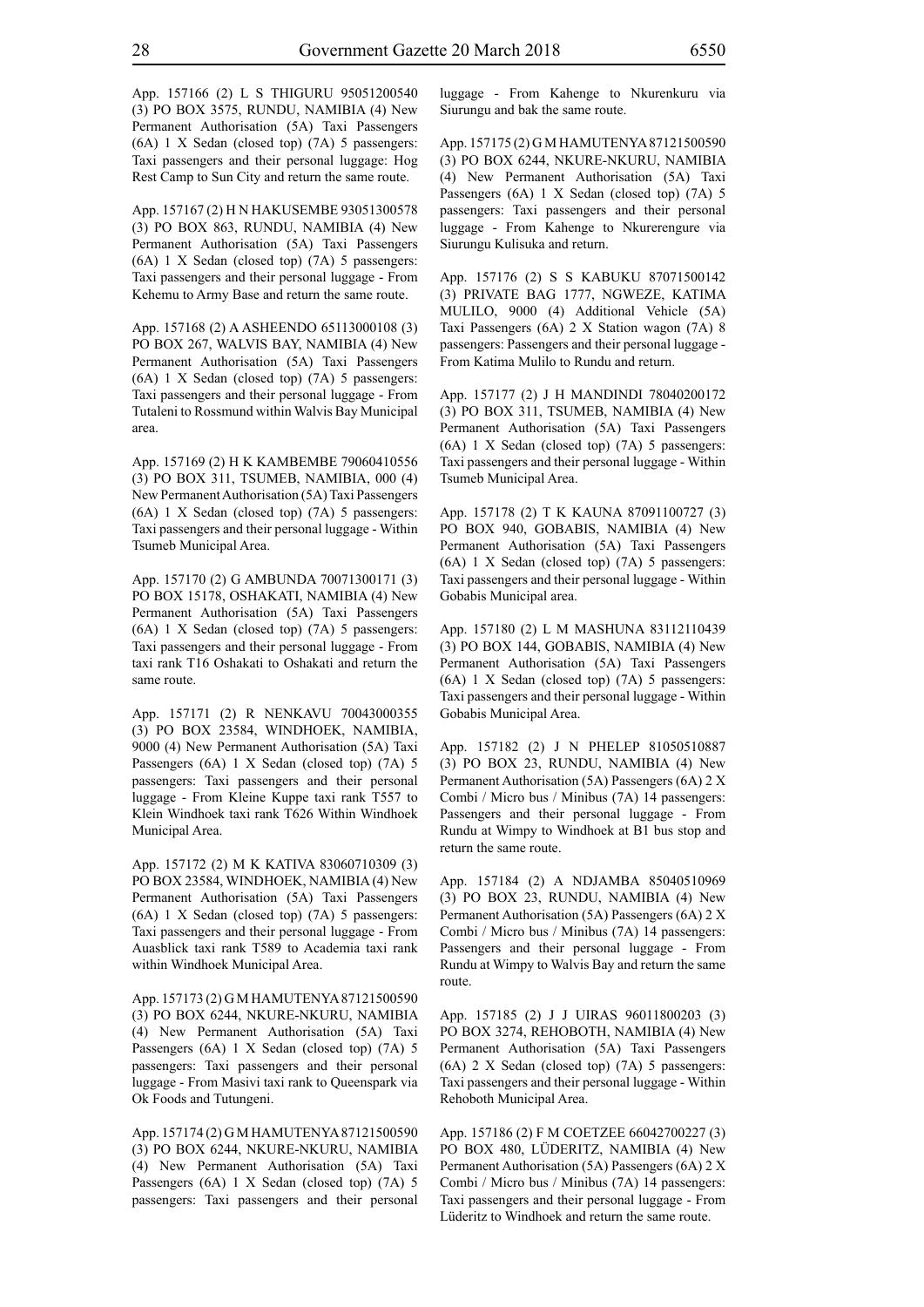App. 157188 (2) P I SIYEMBERE 78050810631 (3) PO BOX 1363, OKAHANDJA, NAMIBIA (4) New Permanent Authorisation (5A) Taxi Passengers (6A) 1 X Sedan (closed top) (7A) 5 passengers: Taxi passengers and their personal luggage - Within Okahandja Municipal Area.

App. 157190 (2) M BOOYS 41012200205 (3) PO BOX 3522, REHOBOTH, NAMIBIA (4) New Permanent Authorisation (5A) Taxi Passengers (6A) 2 X Sedan (closed top) (7A) 5 passengers: Taxi passengers and their personal luggage - Within Rehoboth Municipal Area.

App. 157193 (2) S L KAMENYE 75090110417 (3) PO BOX 2328, RUNDU, NAMIBIA (4) New Permanent Authorisation (5A) Taxi Passengers (6A) 1 X Sedan (closed top) (7A) 5 passengers: Taxi passengers and their personal luggage - From Maria Mwengele to town within Rundu Municipal Area.

App. 157196 (2) J D KONDO 92080801155 (3) PO BOX 574, REHOBOTH, NAMIBIA (4) New Permanent Authorisation (5A) Taxi Passengers (6A) 3 X Sedan (closed top) (7A) 5 passengers: Taxi passengers and their personal luggage - Within Rehoboth Municipal Area.

App. 157199 (2) V N LUANDA 930907 0045 7 (3) PO BOX 2068, WALVIS BAY, NAMIBIA (4) New Permanent Authorisation (5A) Taxi Passengers (6A) 1 X Sedan (closed top) (7A) 5 passengers: Taxi passengers and their personal luggage - Within Windhoek Municipal Area.

App. 157200 (2) M N SHIYANGA 84052210905 (3) PO BOX 8270, BACHBRECHT, WINDHOEK, NAMIBIA (4) New Permanent Authorisation (5A) Taxi Passengers (6A) 1 X Sedan (closed top) (7A) 5 passengers: Taxi passengers and their personal luggage - Within Windhoek Municipal Area.

App. 157202 (2) T S NANGOLO 74083100273 (3) PO BOX 2093, ONDANGWA, NAMIBIA, 9000 (4) New Permanent Authorisation (5A) Taxi Passengers (6A) 1 X Sedan (closed top) (7A) 5 passengers: Taxi passengers and their personal luggage - From Ondangwa to Oshakati and return back the same route.

App. 157205 (2) R F AMUTENYA 68042000154 (3) PO BOX 428, LÜDERITZ, NAMIBIA (4) New Permanent Authorisation (5A) Taxi Passengers (6A) 1 X Sedan (closed top) (7A) 5 passengers: Taxi passengers and their personal luggage - Within Lüderitz Municipal Area.

App. 157206 (2) D N KAPULA 91090100566 (3) PO BOX 17097, KATUTURA, WINDHOEK, NAMIBIA (4) New Permanent Authorisation (5A) Taxi Passengers (6A) 1 X Sedan (closed top) (7A) 5 passengers: Taxi passengers and their personal luggage - From Eenhana Ondangwa via Oshikango and return the same route.

App. 157209 (2) S P HAIMBODI 90060100877 (3) PO BOX 27339, WINDHOEK, NAMIBIA (4) New Permanent Authorisation (5A) Taxi Passengers (6A) 1 X Sedan (closed top) (7A) 5 passengers: Taxi passengers and their personal luggage - From Okahandja park to UNAM Within Windhoek Municipal Area.

App. 157210 (2) S KAYOFA 70102300526 (3) PO BOX 3399, ONGWEDIVA, NAMIBIA (4) New Permanent Authorisation (5A) Taxi Passengers (6A) 1 X Sedan (closed top) (7A) 5 passengers: Taxi passengers and their personal luggage - Within Ongwediva Municipal Area.

App. 157215 (2) T PAULUS 76032610233 (3) PO BOX 16220, OSHIHOLE, RUACANA, NAMIBIA (4) New Permanent Authorisation (5A) Passengers (6A) 1 X Station wagon (7A) 7 passengers: Passengers and their personal luggage - From Ruacana to Oshakati and return the same route.

App. 157218 (2) S H SHIPANGA 90122400852 (3) PO BOX 11111, OSHAKATI, NAMIBIA (4) New Permanent Authorisation (5A) Taxi Passengers (6A) 1 X Sedan (closed top) (7A) 5 passengers: Taxi passengers and their personal luggage - From Oshakati and Ondangwa and return the same route.

App. 157219 (2) E T KASHINGHOLA 950- 92600217 (3) PO BOX 1456, OKAHANDJA, NAMIBIA (4) New Permanent Authorisation (5A) Taxi Passengers (6A) 1 X Sedan (closed top) (7A) 5 passengers: Taxi passengers and their personal luggage - Within Okahandja Municipal Area.

App. 157220 (2) H J NEL 72032700166 (3) PO BOX 1457, OKAHANDJA, NAMIBIA (4) New Permanent Authorisation (5A) Taxi Passengers (6A) 1 X Sedan (closed top) (7A) 5 passengers: Taxi passengers and their personal luggage - Within Okahandja Municipal Area.

App. 157223 (2) N HEPUNDJUA 85091410236 (3) PO BOX 1501, OTJIWARONGO, NAMIBIA (4) New Permanent Authorisation (5A) Taxi Passengers (6A) 2 X Sedan (closed top) (7A) 5 passengers: Taxi passengers and their personal luggage - From Orwetoveni vis Etambi and DRC to town within Otjiwarongo Municipal Area.

App. 157229 (2) R NGUURU 95100800771 (3) PO BOX 102, RUNDU, NAMIBIA, 9000 (4) New Permanent Authorisation (5A) Taxi Passengers (6A) 1 X Sedan (closed top) (7A) 5 passengers: Taxi passengers and their personal luggage - From Divundu to Kangongo, Service station and Max Makushe and Within Divundu areas.

App. 157230 (2) B D IHEMBA 90120700883 (3) PO BOX 107, RUNDU, NAMIBIA, 9000 (4) New Permanent Authorisation (5A) Taxi Passengers (6A) 1 X Sedan (closed top) (7A) 5 passengers: Taxi passengers and their personal luggage - Within Nkure-Nkuru Municipal Area.

App. 157231 (2) J K KAVERA 89060200403 (3) PO BOX 102, RUNDU, NAMIBIA (4) New Permanent Authorisation (5A) Taxi Passengers